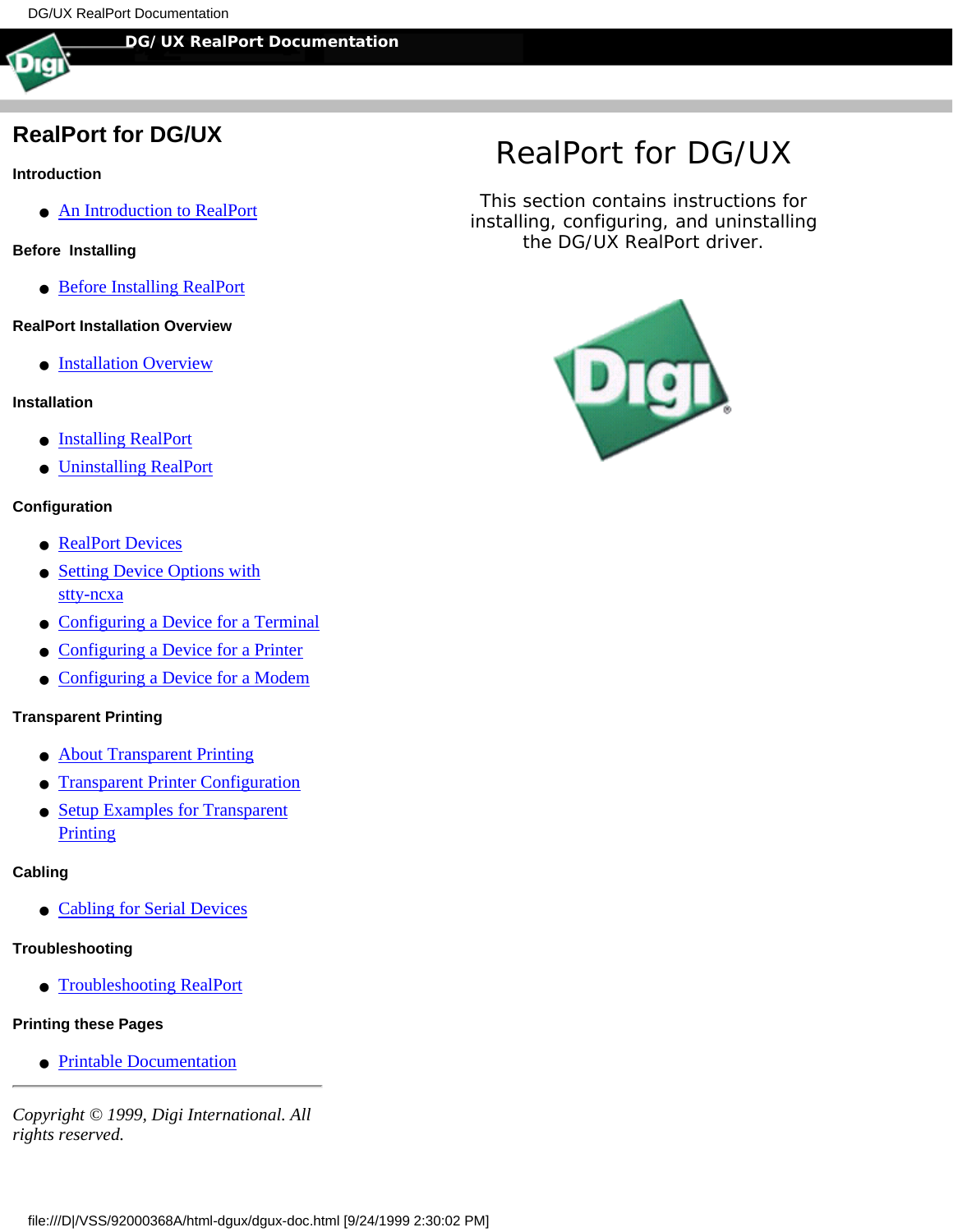# <span id="page-1-0"></span>**An Introduction to RealPort®**

RealPort<sup>®</sup> software can be installed on one or more host servers to provide local serial port functionality. RealPort can be used to provide standard system TTY interfaces to control baud rate, parity, stop bits, and flow control of local serial ports. Any system utility or user application that works with a locally attached serial port should work with a Digi PortServer port.

Digi's RealPort software works with both the PortServer and PortServer II products. In RealPort documentation, the term PortServer refers to either the PortServer or PortServer II.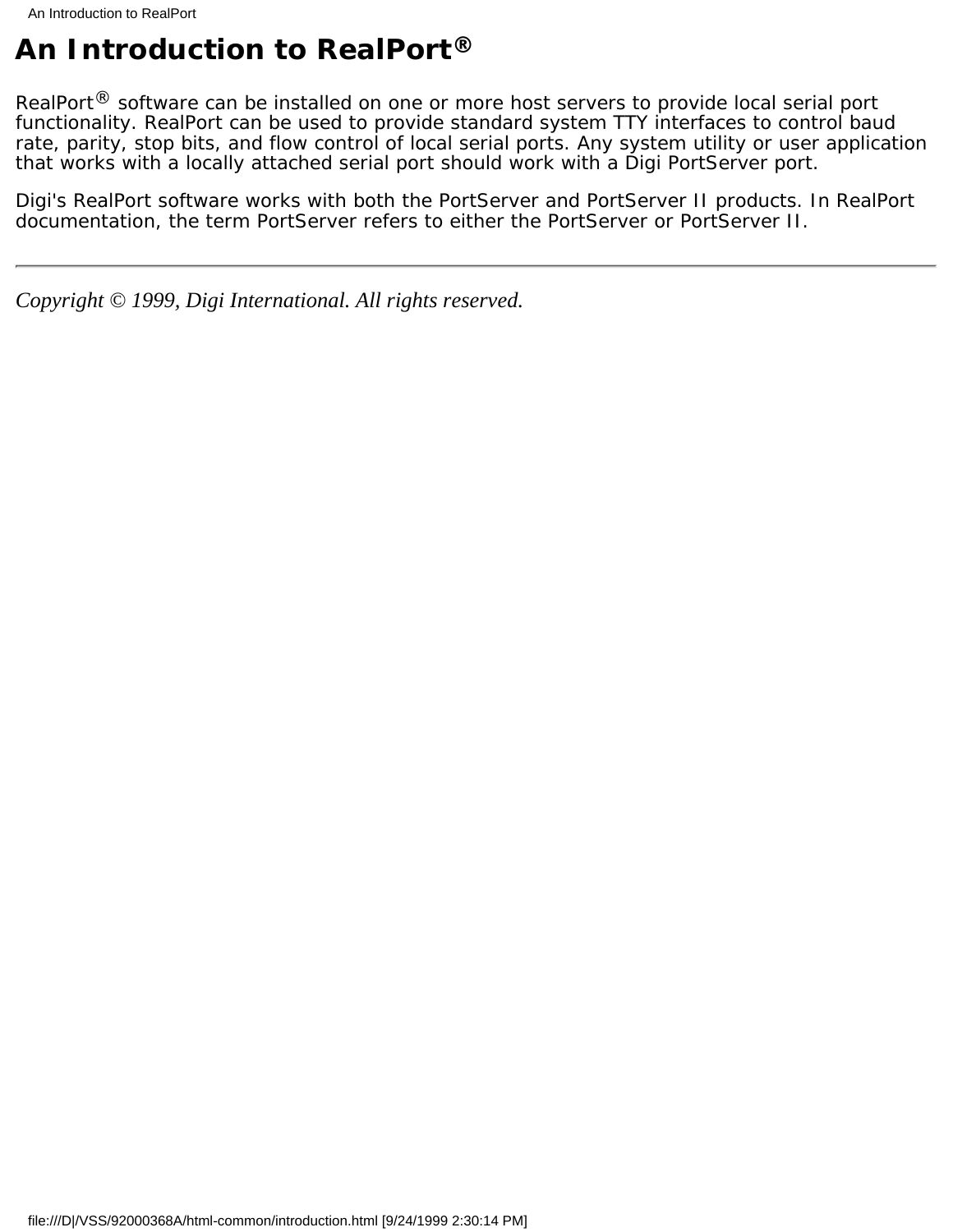# <span id="page-2-0"></span>**Before Installing RealPort**

Read this section before beginning the RealPort driver installation.

- It is important to read any release notes that may be included with the installation media.
- The Digi DG/UX RealPort driver is compatible with DG/UX System Release R4.20 for Intel.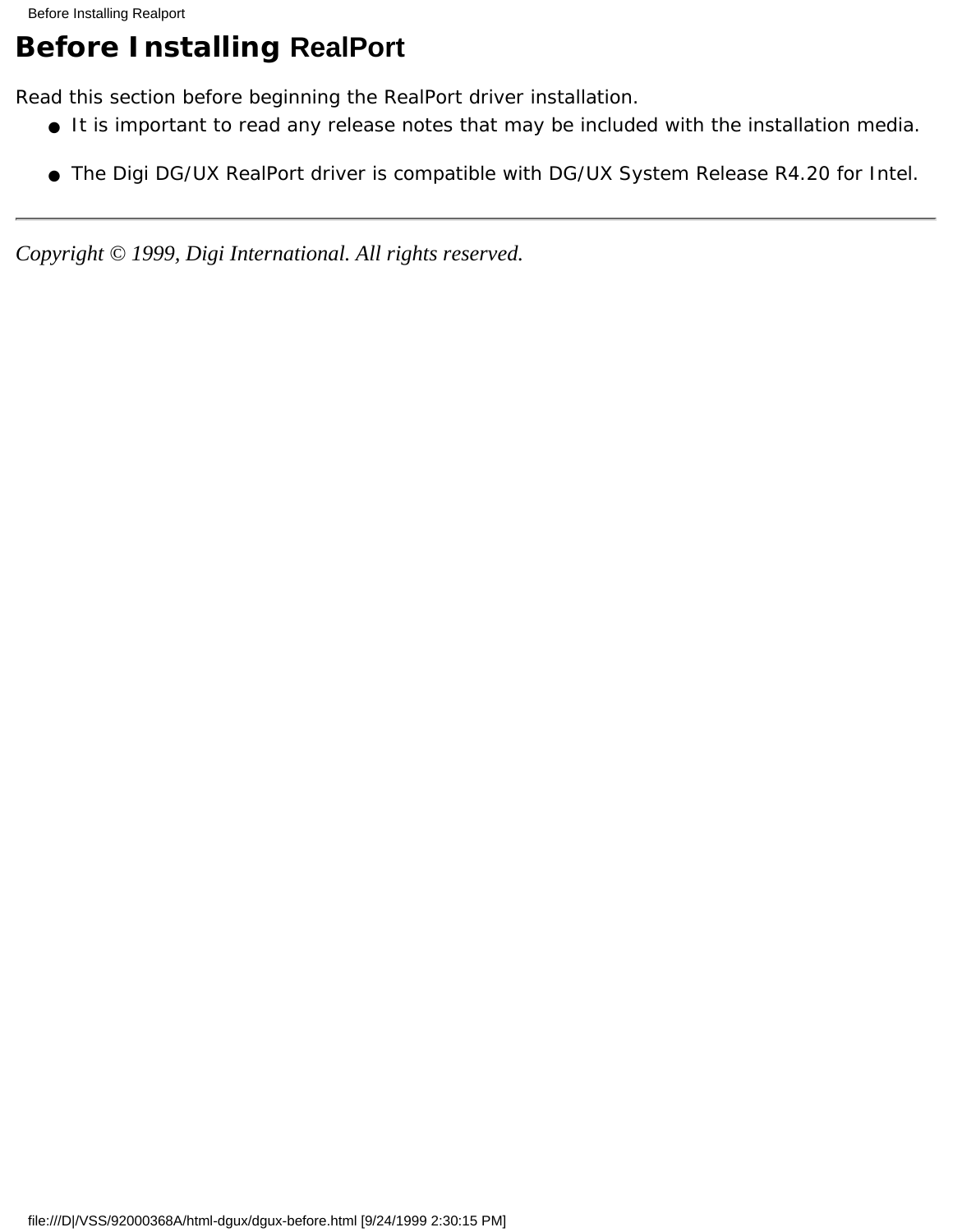# <span id="page-3-0"></span>**RealPort Installation Overview**

These are the steps necessary for the installation and configuration of RealPort.

- 1. Read any release notes that may be included with the installation media.
- 2. Gather information necessary for installation. See **Information to Gather**.
- 3. Configure the PortServer for RealPort. See [Configuring a PortServer for RealPort.](#page-23-0)
- 4. Install the RealPort driver. See the topics under *Before Installing* and *Installation*.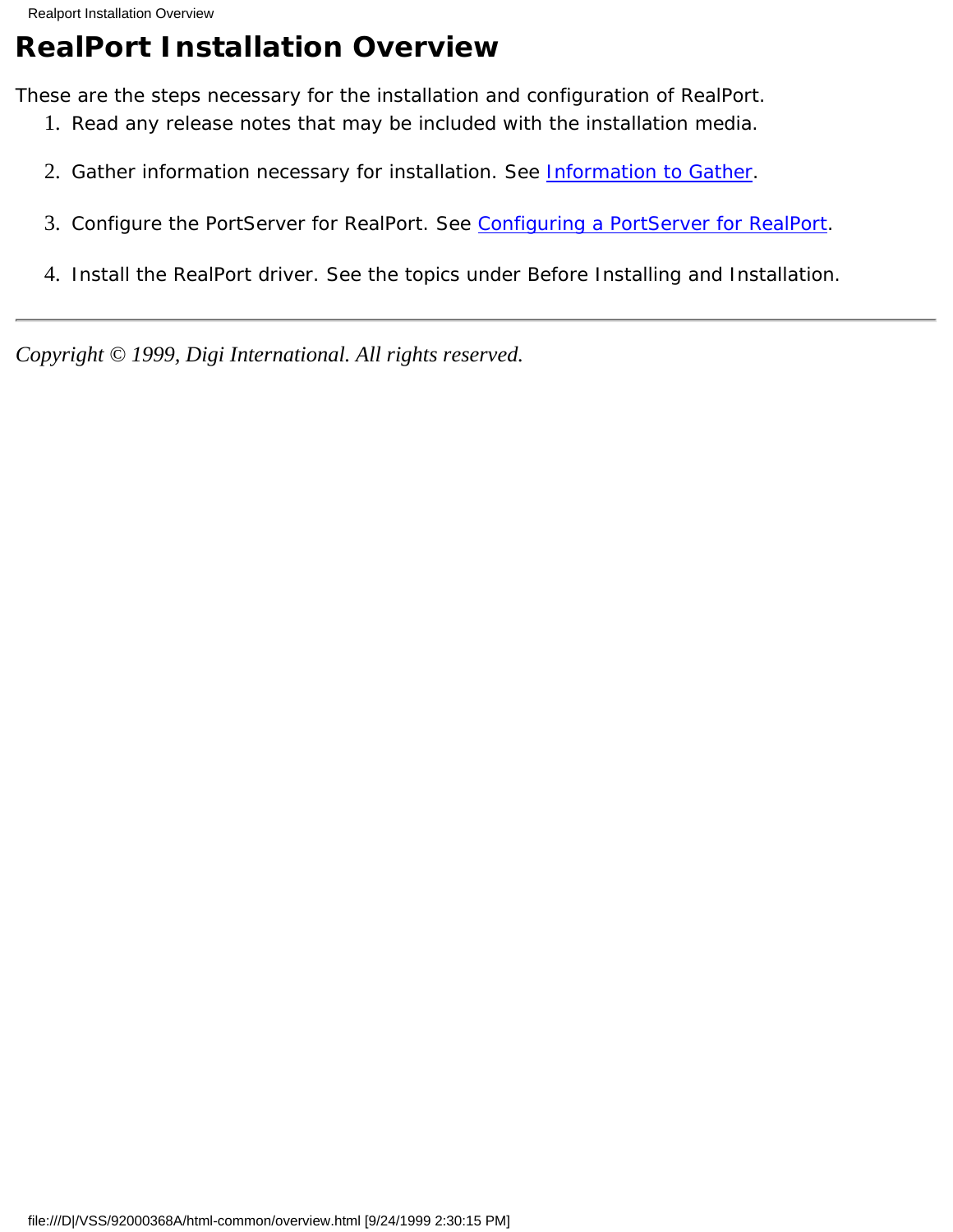# <span id="page-4-0"></span>**Installing RealPort**

## **Introduction**

Use this procedure to Install and configure the DG/UX RealPort device driver from the Digi Realport CD. For instructions on how to install RealPort from a file or diskette, see the release notes or **http://support.digi.com/techsupport/unix/dgux/dguxrp.html**.

### **Procedure**

- 1. Place the CD in the system CD drive.
- If it does not already exist, create a **/usr/digi** directory using this command at a root 2. prompt:

### **mkdir /usr/digi**

The directory **/usr/digi** MUST be used.

3. Mount the CD drive using the command

### **mount -t cdrom** *[devicename]* **/usr/digi**

where *devicename* is the name of the CD on your system. A common CD device name is **/dev/pdsk/2**.

- 4. Change to the **/usr/digi** directory: **cd /usr/digi**
- 5. If you want to use the X Window System version of the Menu Program, ensure that the X Windows System is running.
- 6. Enter one of the following at the command prompt:

**unix\_xwin** (X Windows System version)

**unix\_char** (Curses version)

The Access Resource Menu appears.

7. Select the appropriate operating system and **Install Drivers** from the Access Resource menu.

The installation script runs and installs the RealPort files.

Unmount the CD by entering this command at a root prompt: 8.

### **umount** *[devicename]*

Be sure that the CD is not being accessed when this command is entered. This is the case if a prompt has a **pwd** (working directory name) location of **/usr/digi**, or if a window has a working directory of **/usr/digi**.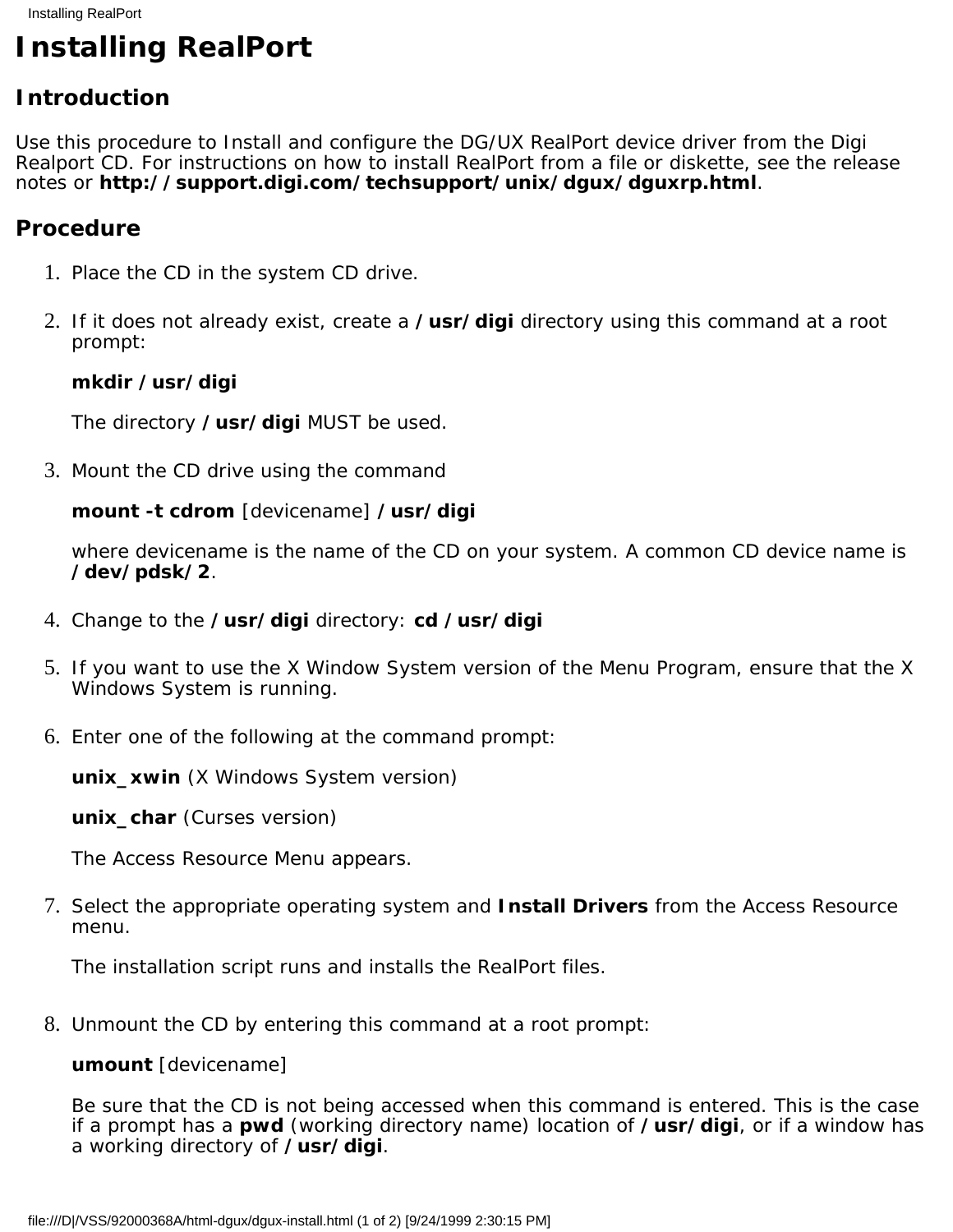- 9. Remove the CD from the CD drive.
- 10. Configure the RealPorts by editing the file /etc/realport.conf.

If you want to use server-port style short names for RealPort devices (this is suggested, see [RealPort Devices\)](#page-7-0), first add the line

#### **server-port-names on**

Then for each PortServer add a line of the form

**server** *[server\_number] [server\_address] [port\_count]*

The *server\_number* is an id number specifying the server; normally these begin at 0 and count up for each PortServer. The *server\_address* is the IP address or hostname for the PortServer. Host names for a PortServer can be configured in **sysadm** by choosing **Networking**, **TCP/IP**, **Databases**, **Hosts**, and then **Add**. The *port\_count* is the number of ports on the PortServer, including all ports on extension modules connected to the PortServer.

Other options to the **server** command and other commands that can be used in the **realport.conf** file are described in the comments at the top of **/etc/realport.conf.proto** and in the release notes.

- Add an entry in the **/etc/hosts** file for each PortServer. It is important that each PortServer have an 11. entry in the **/etc/hosts** file with an IP address **and** a name.
- 12. Install the RealPort driver in the kernel by running /usr/sbin/realport\_install.

**realport\_install** *[system\_name]*

The *system\_name* is the name of the kernel where the RealPort driver will be installed; normally this will be **aviion**. The release notes describe other arguments to **realport\_install** and other methods of installing the RealPort driver in the kernel.

13. Reboot to start the RealPort driver.

To reboot use **sysadm** and choose **System**, **Kernel**, and **Reboot**.

14. To add or remove PortServers or to change the RealPort configuration repeat the last three steps above: edit **/etc/realport.conf**, run **realport\_install**, and reboot.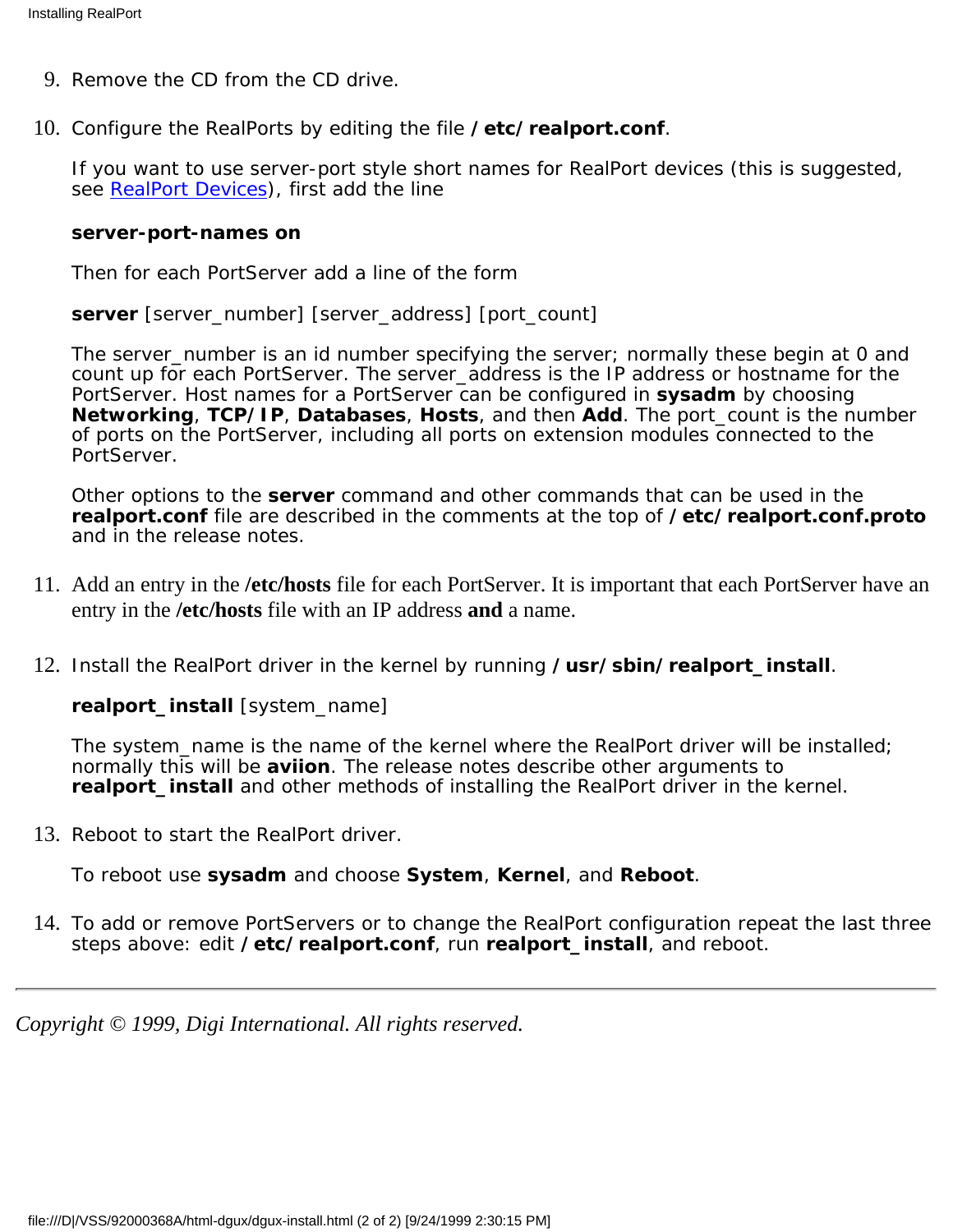# <span id="page-6-0"></span>**Uninstalling RealPort**

## **Introduction**

The Digi device driver software can be removed from the kernel by using the program **/usr/sbin/realport\_uninstall**.

## **Uninstall Procedure**

1. Log onto the console as super-user (root), and enter this command:

**realport\_uninstall** *[system\_name]*

The *system\_name* is the name of the kernel where the RealPort driver is installed; normally this will be **aviion**. The release notes describe other arguments to **realport\_uninstall** and explain in more detail what files are removed or changed.

2. Reboot to start the new kernel without the RealPort driver.

To reboot use **sysadm** and choose **System**, **Kernel**, and **Reboot**.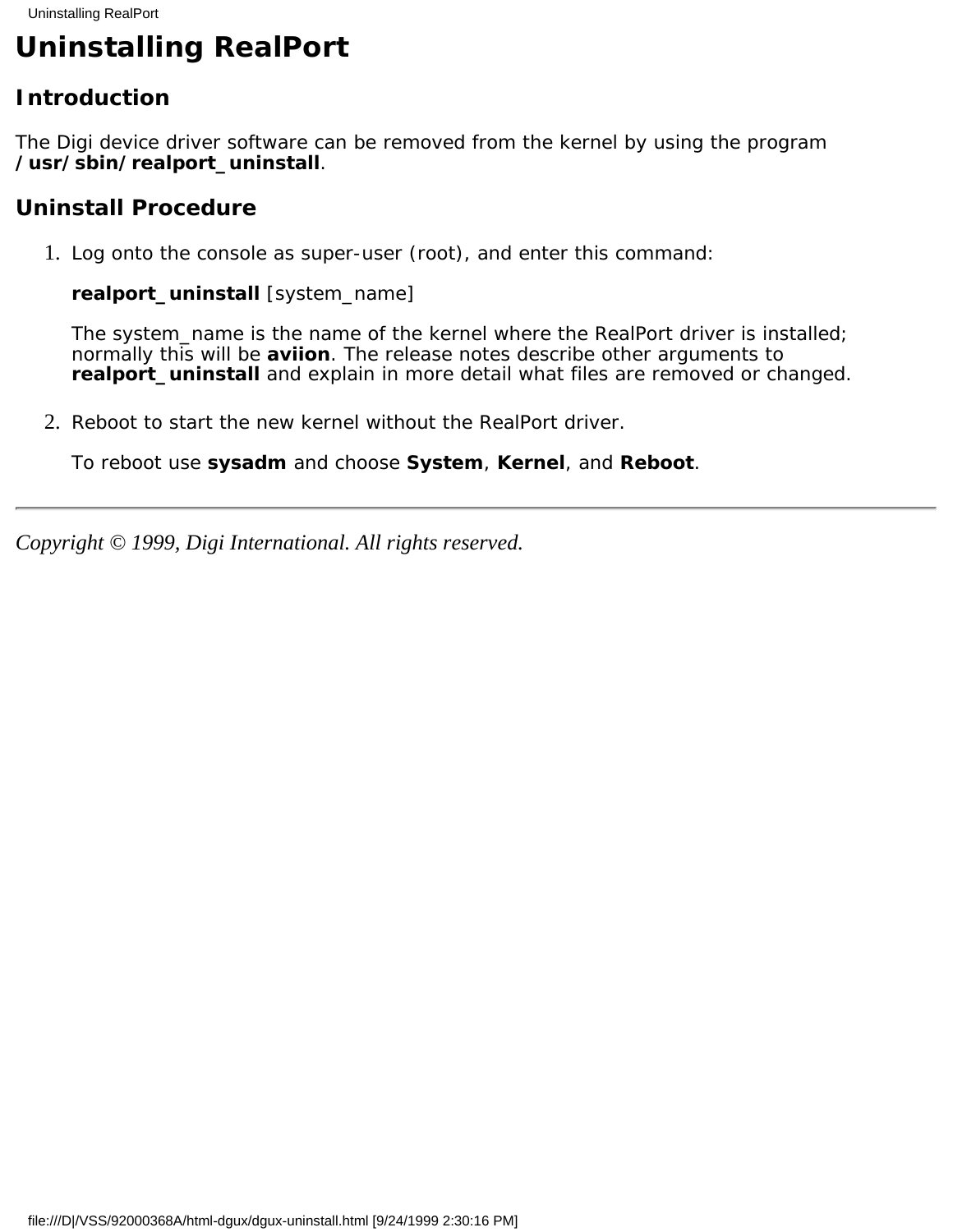# <span id="page-7-0"></span>**RealPort Devices**

The RealPort installation creates two different Unix devices in **/dev** for each port: a standard device and a transparent print device. DG/UX uses long names and short names for each device. The short names for RealPort devices have a DG/UX standard form and an optional alternate form.

## **Device Name Format**

DG/UX standard serial port devices have short names in the form

#### **tty***NN*

where *NN* is a number. The built in serial ports are normally **tty00** and **tty01**; then the RealPort serial ports begin with **tty02** and continue counting up. However, the exact numbering depends on what other standard serial ports devices are configured in the kernel. Transparent print devices do not have short names in this form. DG/UX system administration utilities, like **sysadm**, require names in this form.

In addition, if you specified **server\_port\_names on** in the **/etc/realport.conf** file, RealPort standard serial ports have short names in the form

### **tty-***SERVER***-***PORT*

and transparent print devices have short names in the form

### **tty-***SERVER***-***PORT***p**

where *SERVER* is the number identifying the server (from the **/etc/realport.conf** file) and *PORT* is the port number on the PortServer, counting from 0. These names will not work with **sysadm**, but they can be used in other contexts where a Unix character device name is expected.

For example, assuming your DG/UX system has only the two standard built in serial ports in addition to RealPorts, the first port on the first PortServer would be named **/dev/tty02** or **/dev/tty-0-0**, and the corresponding transparent print device would be **/dev/tty-0-0p**. If you had two PortServers, the first with one expansion module for a total of 32 ports, the first port on the second PortServer would be named **/dev/tty34** or **/dev/tty-1-0**.

Each device also has a long name, which is rarely used directly. See the release notes for a description of these names.

## **Standard Device**

### Examples: **/dev/tty02** or **/dev/tty-0-0**

The default handshake method is XON/XOFF. Data Carrier Detect must be present to open the device. To allow the device to be used without the Data Carrier Detect signal, use

### **stty-ncxa forcedcd /dev/tty***NN*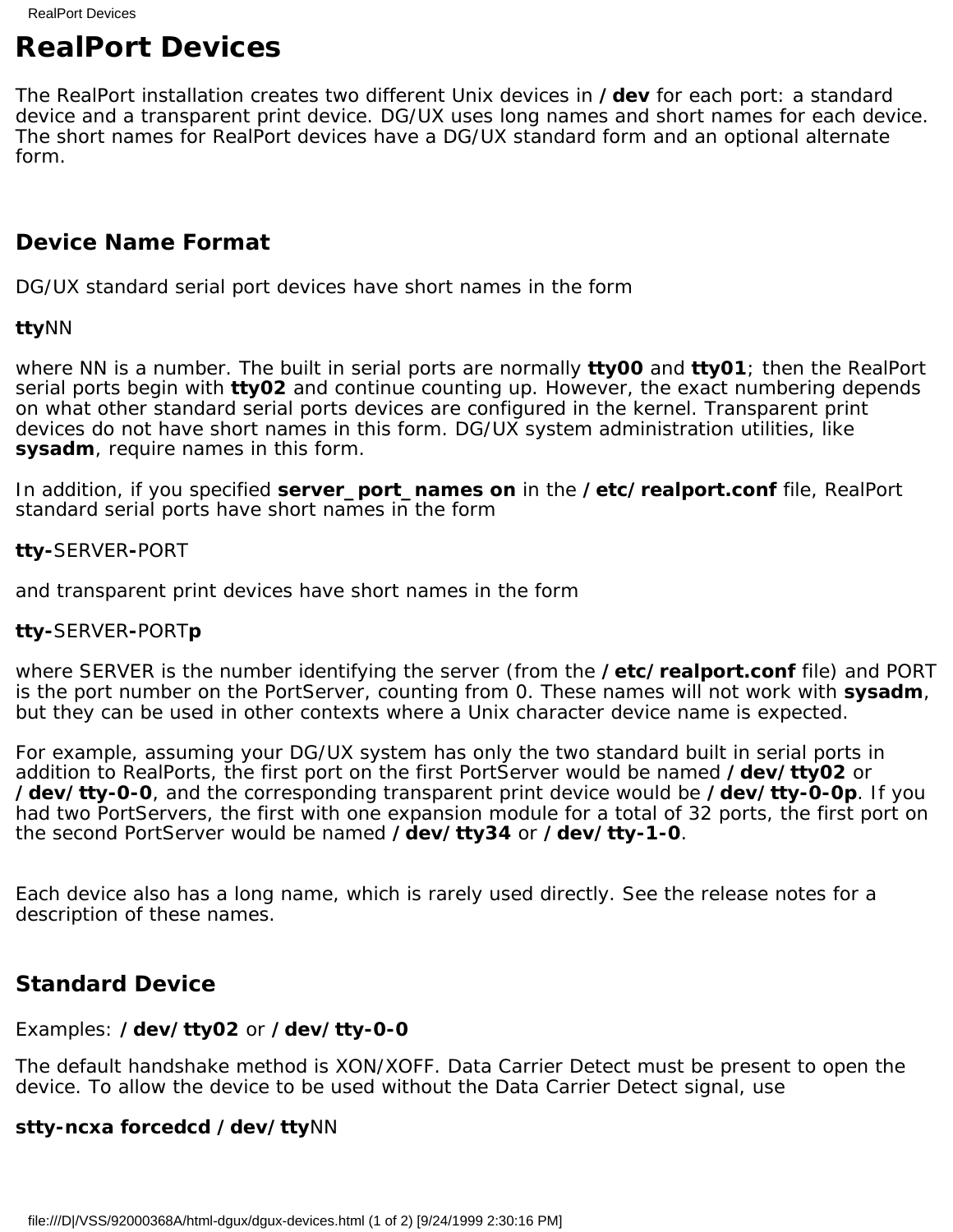RealPort Devices

To configure a RealPort to be used as a login port, use **sysadm** and choose **Device**, **Port**, **Terminal**, and then **Add**. To ensure that a login session will be terminated when carrier is dropped, select a modem TTY definition label for the newly added login port, like **M9600**; if a direct connection TTY definition label like **9600** is used, the login session will not be terminated when carrier drops. Complete details on setting up login ports can be found in **Setting Up and Managing Terminals on the DG/UX System** on the DG/UX user documentation CD that came with your system. See also [Configuring a Device for a Terminal](#page-10-0).

When used with a terminal or other device, it is usually wise to use a modem TTY definition label and to wire the Digi DCD signal to the terminal's DTR (Data Terminal Ready) line. When the terminal is turned off, any associated jobs are killed, and the user is logged out.

## **Transparent Print Devices**

Example: **/dev/tty-0-0p**

The "Transparent Print Devices" (DigiPRINT) can be used with auxiliary printer ports on terminals. Output directed to a transparent print device goes out the auxiliary port of a terminal while the user continues to use the terminal normally.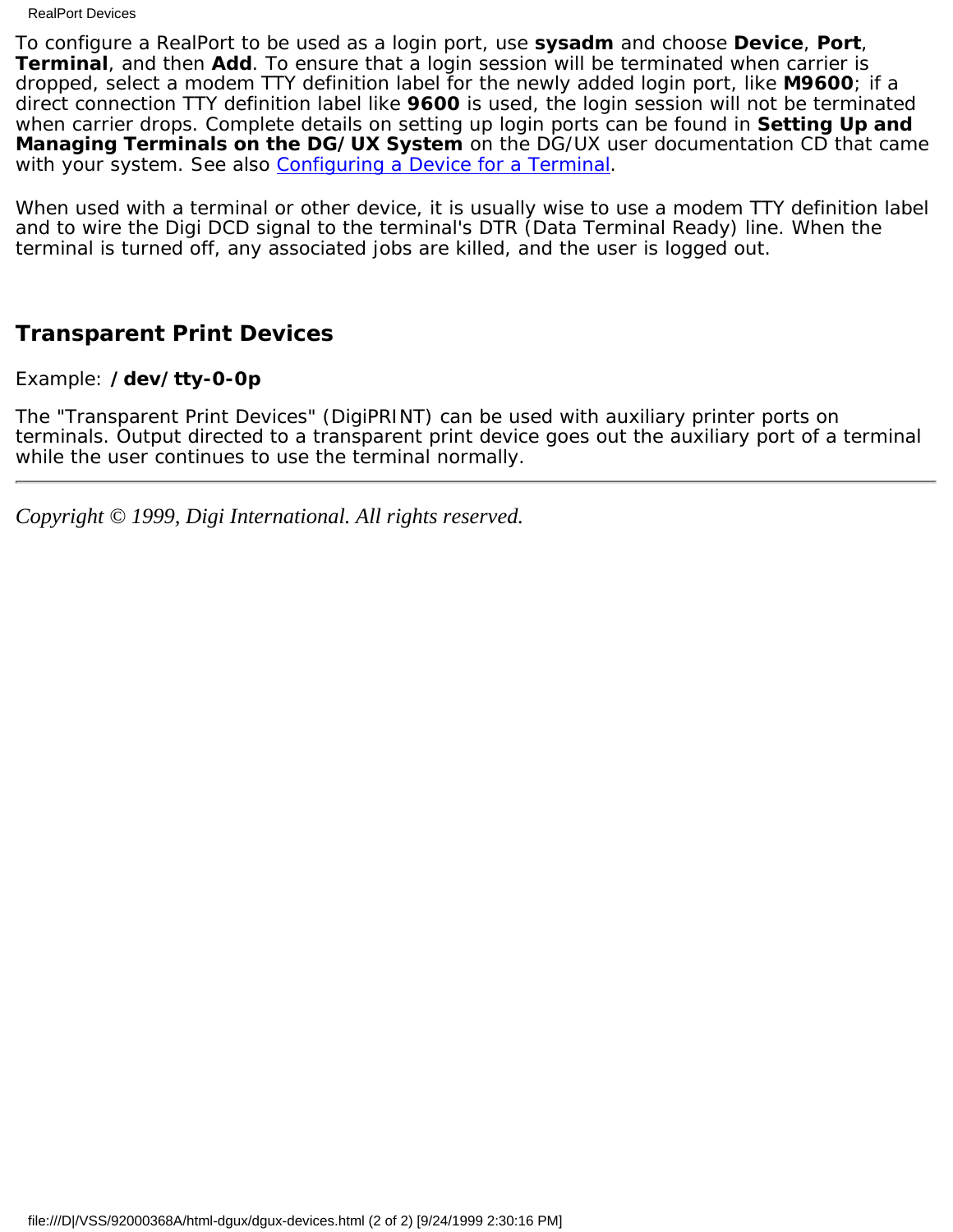# <span id="page-9-0"></span>**Setting Device Options with stty-ncxa**

With the **stty-ncxa** command, options such as flow control settings, speed, and transparent print settings can be configured for your RealPort tty devices. For detailed information on the **stty-ncxa** command, refer to the DG/UX man pages (**stty-ncxa** is inserted into the man pages when the driver is installed.).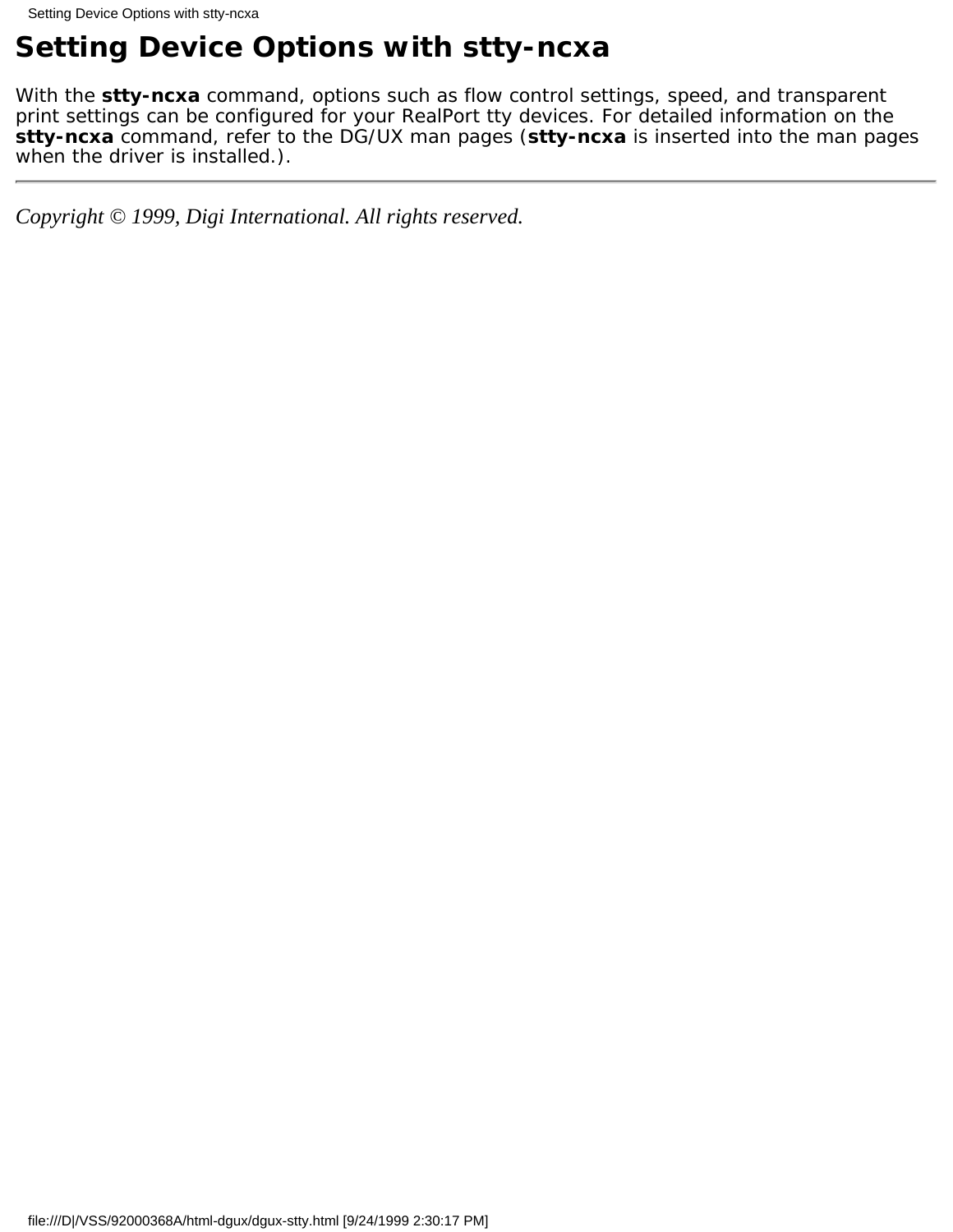# <span id="page-10-0"></span>**Configuring a Device for a Terminal**

The following procedure will configure a RealPort device for a terminal. For more information on configuring a serial device for a terminal see **Setting Up and Managing Terminals on the DG/UX System** on the user documentation CD that came with your system.

The PortServer and RealPort should be properly installed, configured and functioning before connecting a terminal.

## **Procedure**

- 1. Connect a proper cable between the port and terminal. Refer to the standard terminal cable shown in [Cabling for Serial Devices](#page-19-0).
- 2. Set the port to dev=prn on the PortServer by entering this command at a PortServer root prompt:

### **set dev port=prn ra=12**

This example sets **dev=prn** for port 12 of a PortServer.

3. If you are using 8-pin RJ-45 cabling from the PortServer to the terminal, set the port to **altpin=on** by entering this command at a PortServer root prompt:

### **set port altpin=on ra=12**

This example sets **altpin=on** for port 12 of a PortServer.

4. If you want a loss of carrier to terminate the login session, you should use a modem TTY definition entry in the **/etc/ttydefs** file. These entries begin with the letter "M" followed by the baud rate. For best results with RealPorts this file should be modified from the standard DG/UX distribution.

As root edit **/etc/ttydefs** and change lines that begin with an "M" by adding **clocal** just before the second ":" in the line and adding **-clocal** just before the third ":". These should be separated by spaces like the other options. For example, here is the "M9600" line after editing.

### **M9600: 9600 echo echoe echok kill erase intr hupcl cs8 opost onlcr icrnl cread clocal : 9600 echo echoe echok iexten kill erase intr hupcl icanon cs8 opost icrnl onlcr cread ixon ixoff isig tab3 -clocal ::M9600**

To enable the terminal port in DG/UX, as root run **sysadm** and select **Device**, **Port**, 5. **Terminal**, and then **Add**. Enter the requested information. Select a modem TTY definition label such as **M9600** if you want a loss of carrier to terminate the login session.

You should now be able to login over the terminal.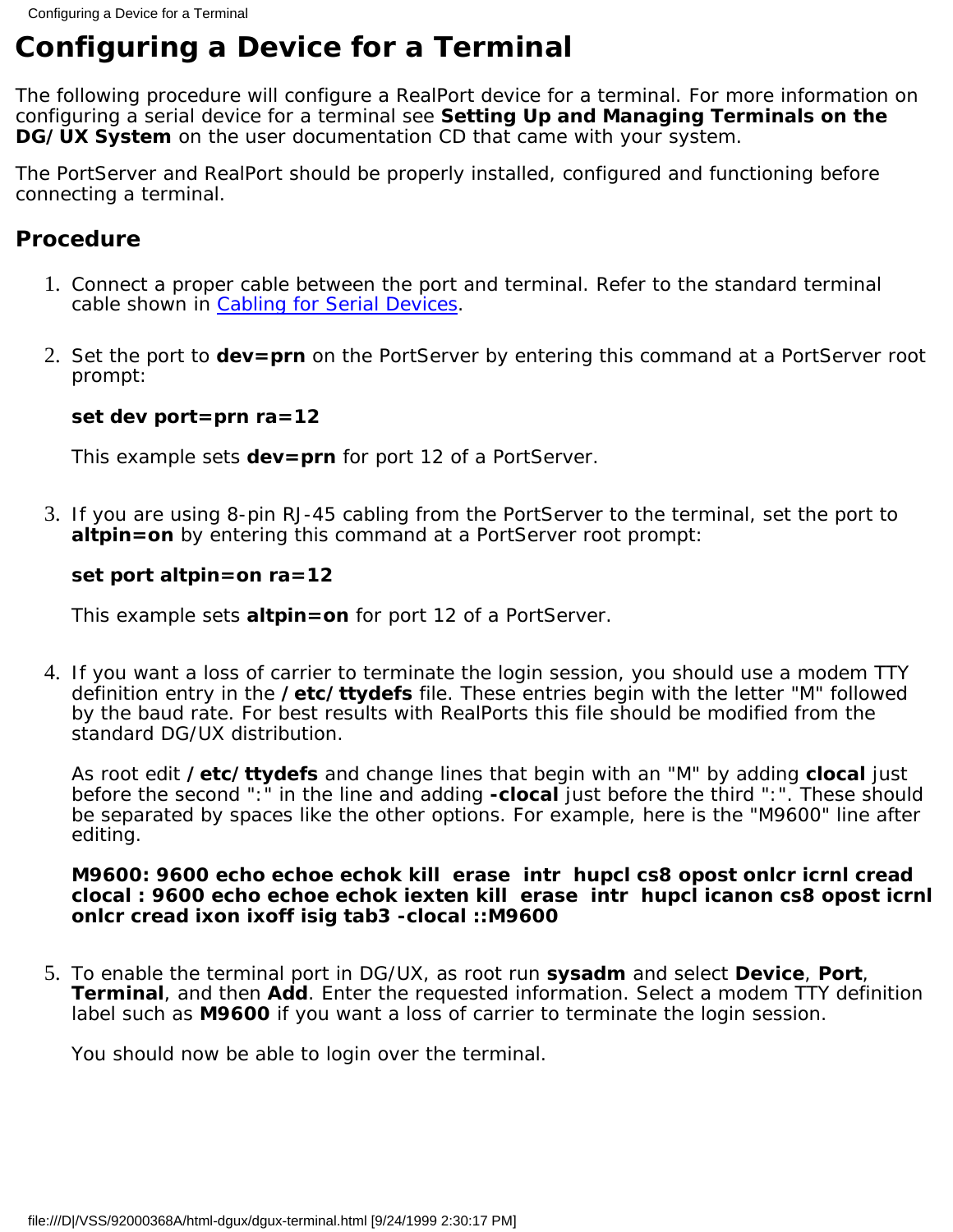# <span id="page-11-0"></span>**Configuring a Device for a Printer**

The following procedure will configure a RealPort device for a printer. For more information on configuring a serial device for a printer see **Installing and Managing Printers on the DG/UX System** on the user documentation CD that came with your system.

The PortServer and RealPort should be properly installed, configured and functioning before proceeding.

## **Procedure**

- 1. Connect a proper cable between the port and printer. For information on printer cabling, refer to the standard printer cable shown in [Cabling for Serial Devices](#page-19-0).
- 2. Set the port to dev=prn on the PortServer by entering this command at a PortServer root prompt:

### **set dev port=prn ra=12**

This example sets **dev=prn** for port 12 of a PortServer.

3. If you are using 8-pin RJ-45 cabling from the PortServer to the printer, set the port to **altpin=on** by entering this command at a PortServer root prompt:

### **set port altpin=on ra=12**

This example sets **altpin=on** for port 12 of a PortServer.

- From a root prompt run **sysadm** and choose **Device**, **Printer**, **Devices**, and then **Add**. 4. Enter the requested information when prompted. For connection type choose **Local /dev/tty, /dev/lp, or /dev/parallel**. Normally you can answer **yes** to "Quick Add using default values?"; if the default values are not appropriate you can later choose **Modify** to change the defaults, including stty settings. For device, enter **/dev/tty***NN* for for a printer directly connected to a PortServer serial port, or enter **/dev/tty***-N-Mp* for a printer connected to a terminal on port **tty***-N-M*. (Replace NN, N and M with the appropriate numbers.)
- 5. When you have completed the **Add** process, the printer should be ready for use. To print a file, use the command

**lp -d** *[printer\_name] [file\_to\_print]*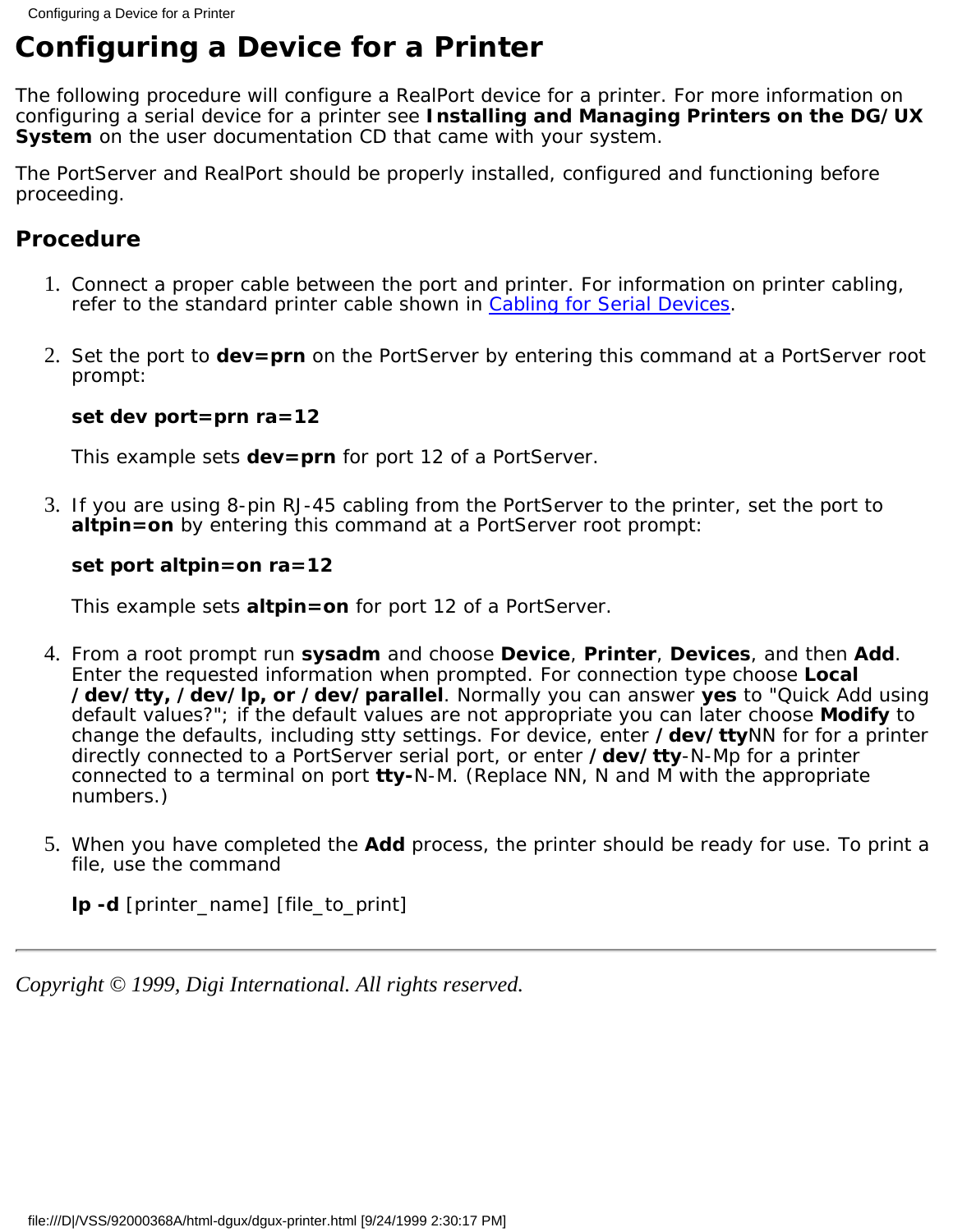# <span id="page-12-0"></span>**Configuring a Device for a Modem**

This procedure will configure a RealPort device for a Dial-in/Dial-out modem connection. Configuring a device for a modem requires familiarity with both the operating system and the modem being used. While the following procedure is sufficient for most cases, it may be necessary to take additional steps to properly configure your modem or to set up the operating system for a specific application. For more information on configuring a serial device for a modem see **Managing Modems and UUCP on the DG/UX System** and **Setting Up and Managing Terminals on the DG/UX System** on the user documentation CD that came with your system.

The PortServer and RealPort should be properly installed, configured and functioning before proceeding.

The instructions here assume, as an example, that you are configuring a dial-in and dial-out modem on port 16 of the first PortServer, which corresponds to device **/dev/tty17**.

## **Procedure**

- 1. Connect a proper cable between the port and modem. For information on modem cabling, refer to the standard modem cable shown in [Cabling for Serial Devices](#page-19-0)**.**
- 2. Power the modem on.
- Set the port to **dev=prn** on the PortServer by entering this command at a PortServer root 3. prompt:

### **set dev port=prn ra=16**

This example sets **dev=prn** for port 16 of a PortServer.

4. If you are using 8-pin RJ-45 cabling from the PortServer to the terminal, set the port to **altpin=on** by entering this command at a PortServer root prompt:

### **set port altpin=on ra=16**

This example sets **altpin=on** for port 16 of a PortServer.

- 5. You must be logged in as root to perform the following steps.
- Run **sysadm** and choose **Networking**, **UUCP**, **Devices**, and then **Add**. When prompted 6. enter the TTY number; for **/dev/tty17** this would be **17**. When prompted for the "Local modem type?" enter **direct**. When prompted enter a modem speed, for example **9600**.
- Edit the file **/etc/uucp/Devices**. At the end of the file you should find the Direct line for 7. the device you just added. Modify this line by adding a "**,M**" at the end of the second field, which will be the device name. In our example the line will look like this after editing:

## **Direct tty17,M - 9600 direct**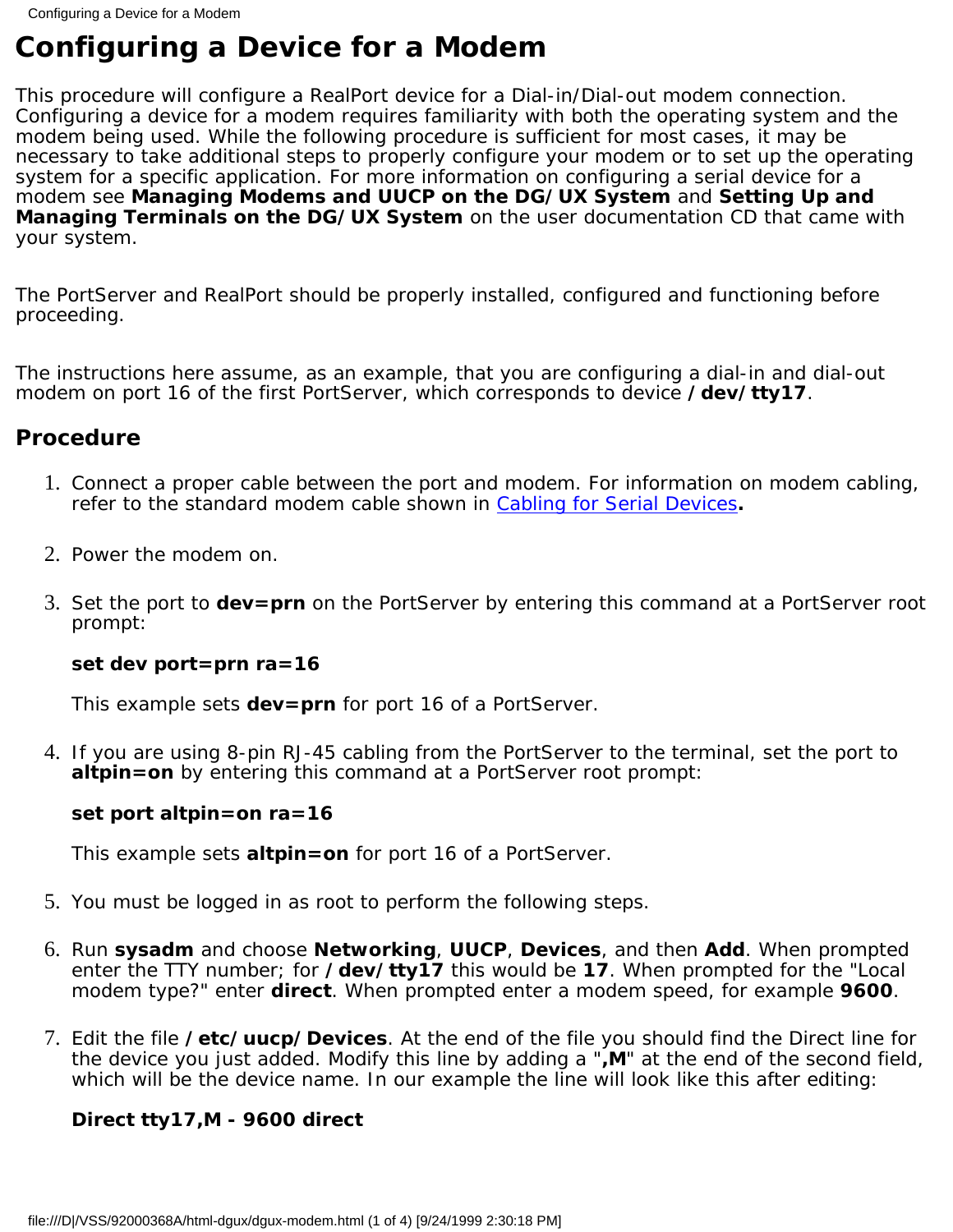Change the ownership of the device to **uucp** with the **chown** command: 8.

### **chown uucp /dev/tty17**

- You should now be able to connect to the modem and enter modem commands. The 9. following is an example. Commands to be entered are in bold text. Modem responses are in regulat text:
	- Enable forcedcd on the device. 1.

```
# stty-ncxa forcedcd /dev/tty17
```
2. Connect to the modem with the cu command.

# **cu -l tty17** Connected

If you do not get the "Connected" message, check the UUCP device configuration above.

Test the connectivity with the **at** command. 3.

## **at**

OK

If you do not see **at** or "OK", check the modem: power it down and back up, try modem commands **ate1**, **atq0**, and **atq2**, or see your modem manual for other suggestions.

4. Set the modem to answer after the first ring with this command:

### **ats0=1**

5. Train the modem to the port speed with this command:

#### **at&w**

- 6. Enter any other desired **at** commands.
- 7. Disconnect from the modem by entering a tilde-period:

**~.**

Disconnected #

**IMPORTANT:** Restore the **-forcedcd** setting with the **stty-ncxa** command: 10.

### # **stty-ncxa -forcedcd /dev/tty17**

Edit the file **/etc/ttydefs**. On each line that begins with an "M" add **clocal** just before the 11. second ":" in the line and add **-clocal** just before the third ":". These should be separated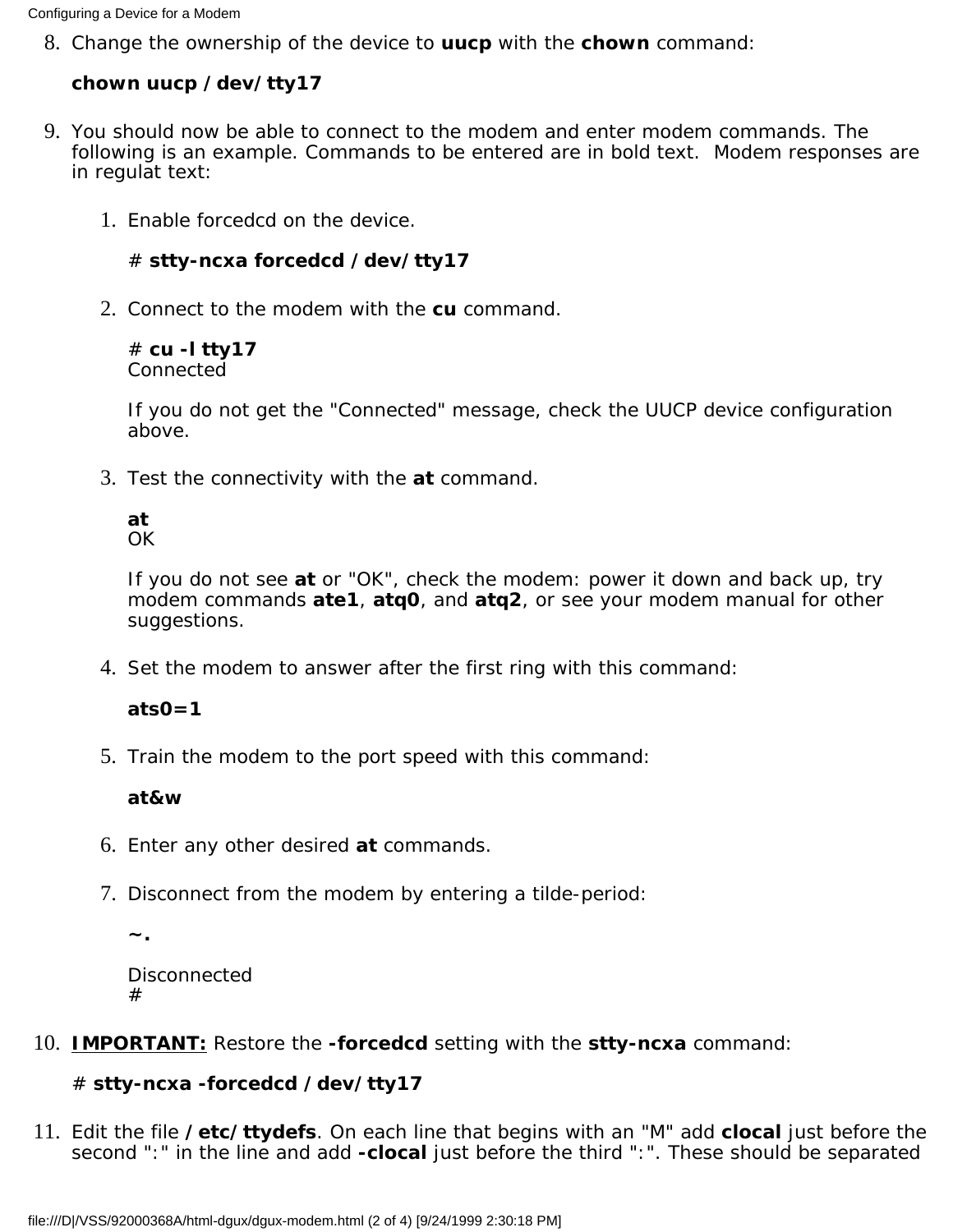by spaces like the other options. For example, here is the "M9600" line after editing.

### **M9600: 9600 echo echoe echok kill ^u erase ^? intr ^c hupcl cs8 opost onlcr icrnl cread clocal : 9600 echo echoe echok iexten kill ^u erase ^? intr ^c hupcl icanon cs8 opost icrnl onlcr cread ixon ixoff isig tab3 -clocal ::M9600**

12. To configure dial-in logins on the modem port, you must have a port monitor running. You can use an existing port monitor or add a new one. This example assumes that you will add a new one.

Run **sysadm** and choose **Device**, **Port**, **Port Monitor**, and then **Add**. Use the defaults (just press enter) for all the prompts except "Port monitor tag" where you will enter a name for the port monitor. In our example we will use **modem** for the name.

When this is completed the port monitor should be added to the system.

13. Now we must add the port service for this port. In **sysadm** go to Device, Port, Port **Service**, and then choose **Add**. You will be prompted for several responses; in most cases you can accept the default by pressing enter, except for the following.

For "Controlling port monitor", enter the name of the port monitor, **modem**.

For "Port service tag", enter the device name, **tty17**.

For "Path name of terminal device", enter the full path of the device, **/dev/tty17**.

For "TTY Definition Label", enter a modem definition label such as **M9600**.

For the "Bidirectional?" enter **yes** if you want to use the modem for dial-out or to connect to the modem with **cu** to send modem commands.

When this is completed the port service for this port should be added to the system.

You can change any port service settings later with **sysadm** by choosing **Modify** in the Port Service menu.

If you want hardware flow control on the port, this can be configured in the **/etc/ttydefs** 14. file for dial-in, or with **stty-ncxa** for dial-in or dial-out. For example,

#### **stty-ncxa rtspace ctspace /dev/tty17**

15. The port is now configured for dial-in and, if you answered yes to "Bidirectional?" in the port service configuration, for dial-out use.

To dial-out you will need to first run **stty-ncxa** to set **forcedcd** to connect to the modem:

### **stty-ncxa forcedcd /dev/tty17**

When you are done with dial-out, you must reset **-forcedcd**:

### **stty-ncxa -forcedcd /dev/tty17**

If you forget to reset **-forcedcd**, logins will not be terminated when the modem drops carrier.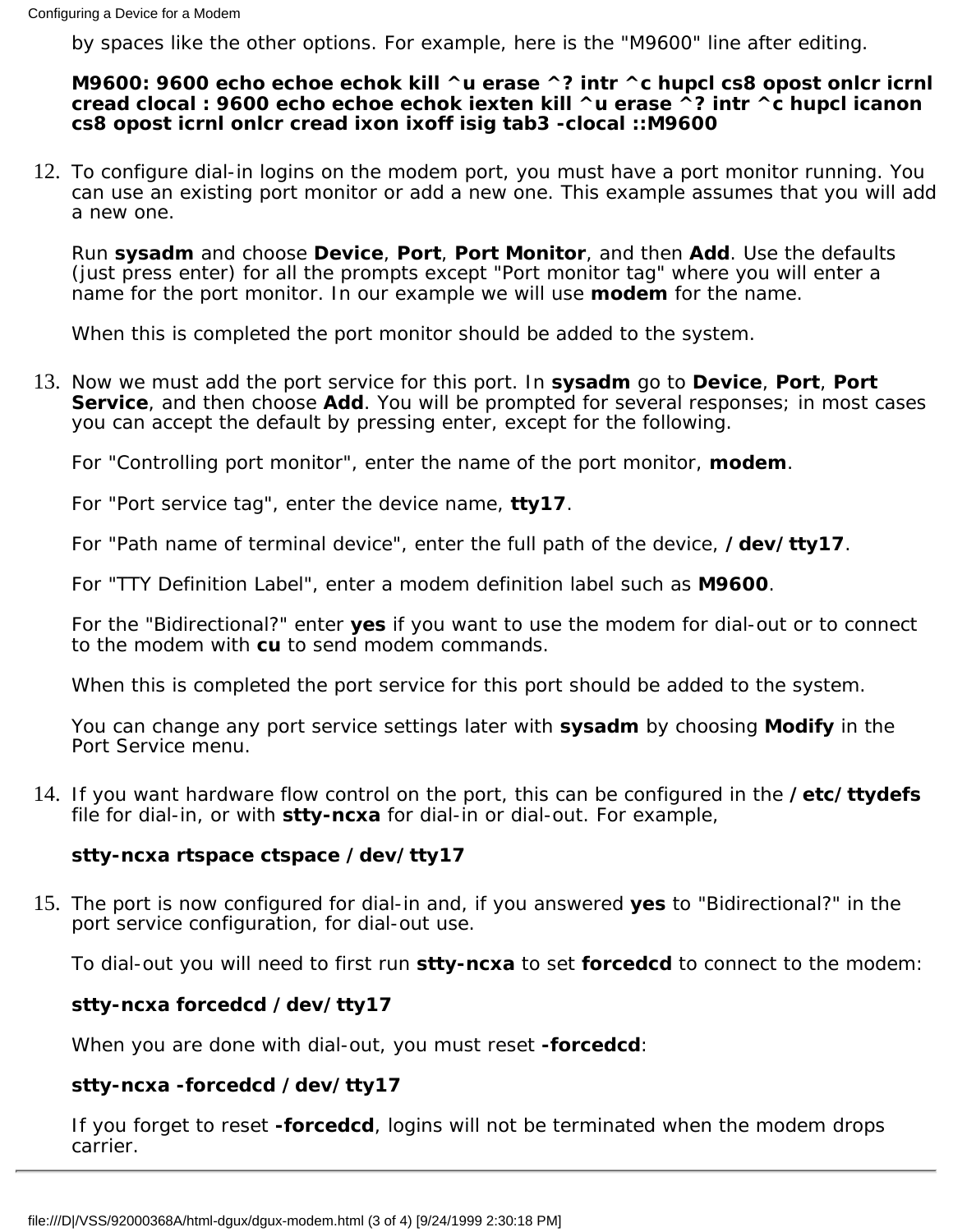Configuring a Device for a Modem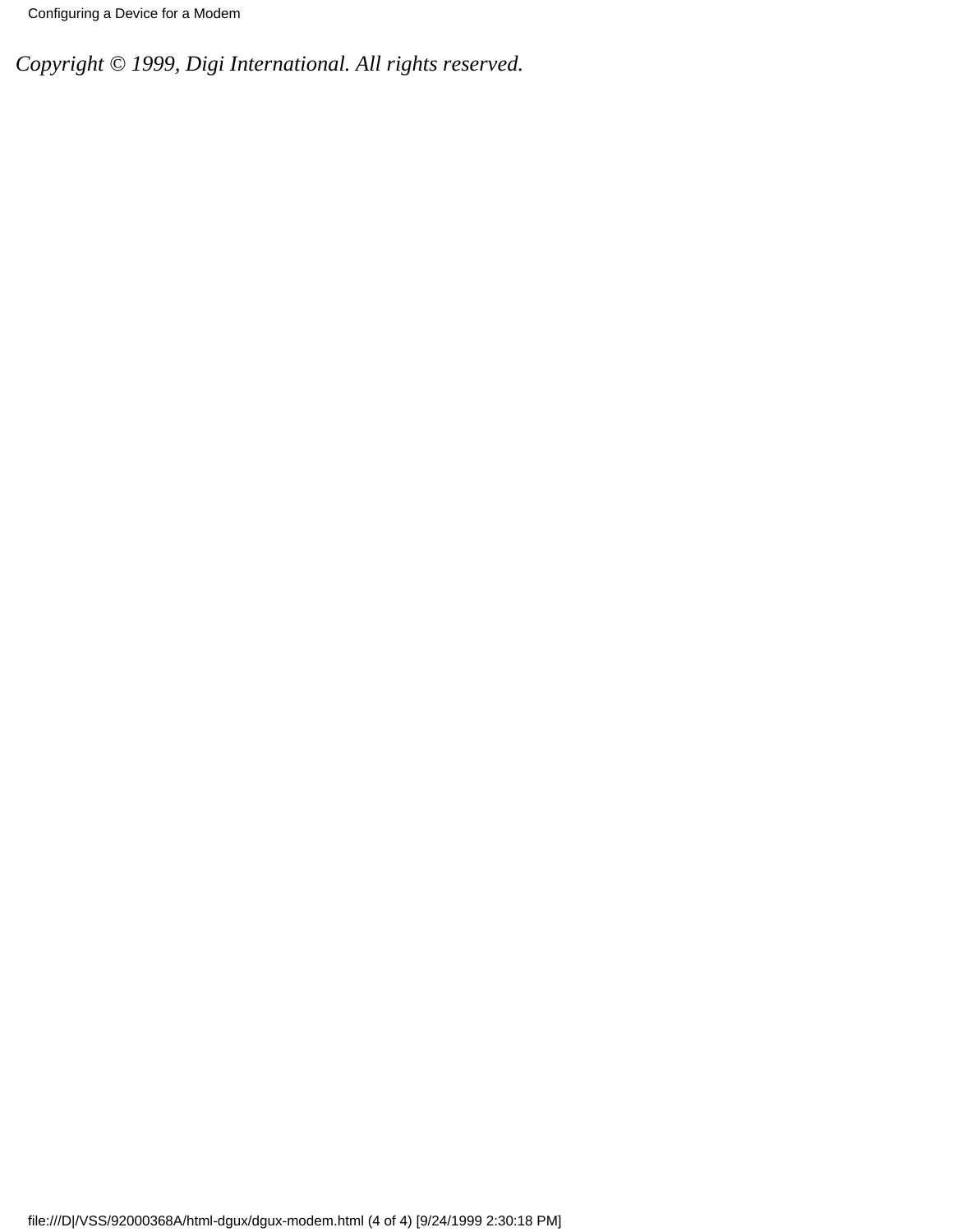# <span id="page-16-0"></span>**About Transparent Printing**

Most terminals have an auxiliary port that can be connected to a serial printer. When this port is configured as a **transparent printer** port, print jobs may be run simultaneously with normal terminal operation.

Data bound for the printer is preceded by a terminal escape sequence which turns on transparent printing, and followed by a sequence which turns transparent printing off.

Transparent printer devices are created in **/dev** and, after configuration, are accessed in the same manner as a printer on a regular serial port. Data sent to a transparent printer device is automatically "wrapped" in the transparent print on/off command strings for the specified printer.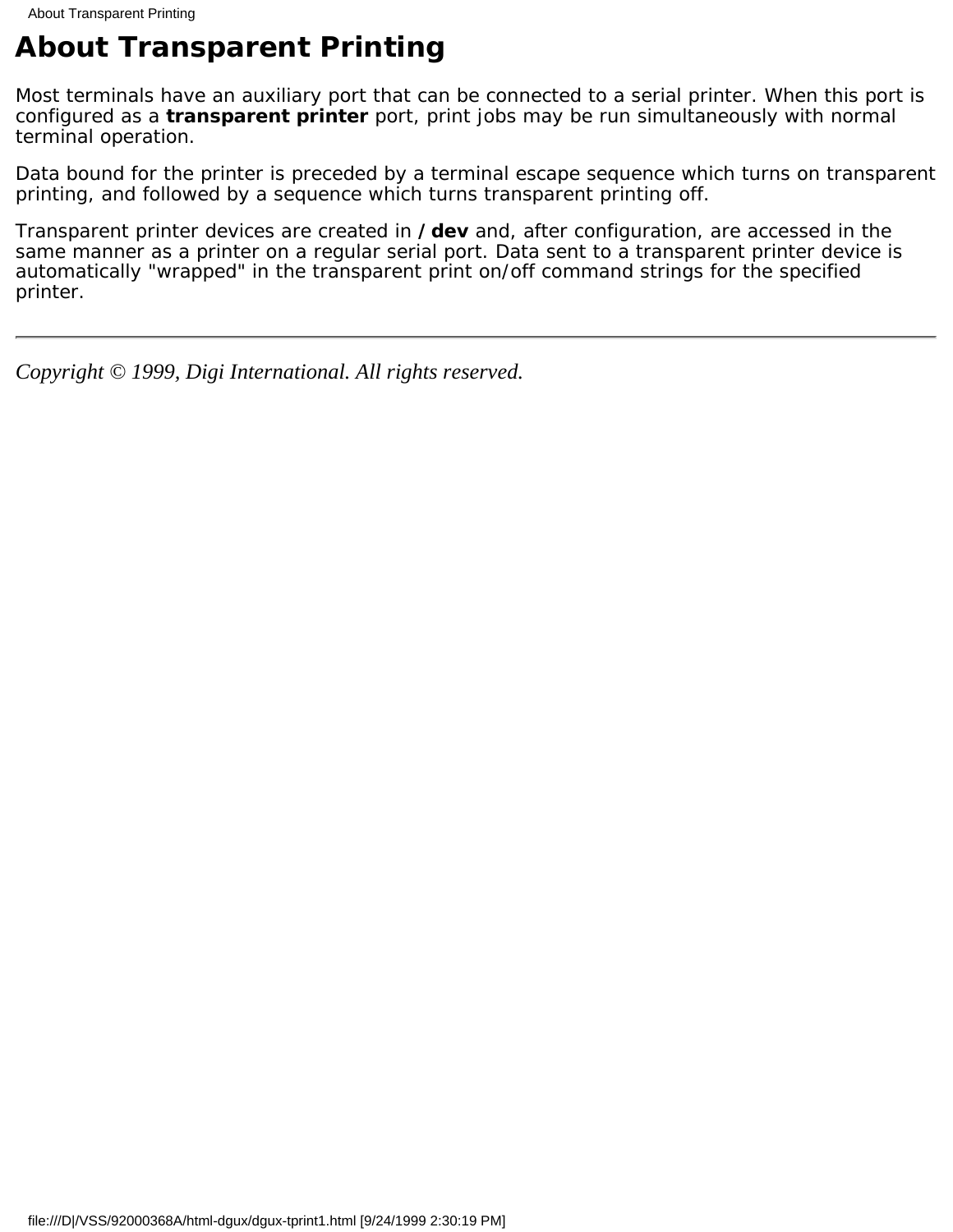## <span id="page-17-0"></span>**Transparent Printer Configuration**

The Digi device driver uses six parameters to configure transparent printing. These options are set by the **stty-ncxa** command, and are described below.

- **maxcps n** Limits the maximum printer port character-per-second data rate. **n** should be set to the minimum character rate the printer can sustain in typical use.
- **maxchar n** Limits the number of characters queued to the printer ahead of terminal output. Lower numbers increase system overhead, higher numbers result in keystroke echo delays. A value of 50 is generally a good compromise at 9600 baud.
	- **bufsize n** This parameter should be set to a value just below the printer's buffer size. After a period of inactivity, the driver will burst up to this many characters to the printer to fill the print buffer before slowing to the **maxcps** rate.
	- **onstr** "s" Defines the terminal escape sequence to direct subsequent data to the transparent printer.

**s** is a string of ascii characters, enclosed in quotes, that command the terminal to enter transparent printing mode. An arbitrary octal character **xxx** may be given as **\xxx**.

For example, the sequence "<Esc>[5i" would be entered as: **"\033[5i"**.

**offstr** "s" Defines the terminal escape sequence to stop directing data to the printer.

**s** is a string of ascii characters, enclosed in quotes, that command the terminal to enter transparent printing mode. An arbitrary octal character **xxx** may be given as **\xxx**.

For example, the sequence "<Esc>[4i" would be entered as: **"\033[4i"**.

**term t** Sets the transparent printer on/off strings to values found in the internal default table. Internal defaults are used for the following terminal types: **adm31**, **ansi**, **dg200**, **dg210**, **hz1500**, **mc5**, **vt100**, **vt220**, **vt320**, **vt420**, **wang2x36**, **wyse30**, **wyse50**, **wyse60** or **wyse75**. If the terminal type is not found in the internal default table, then **stty-ncxa** reads the **terminfo** entry for the terminal type and sets the transparent print on/off strings to the values given by the **mc5/mc4** attributes found there.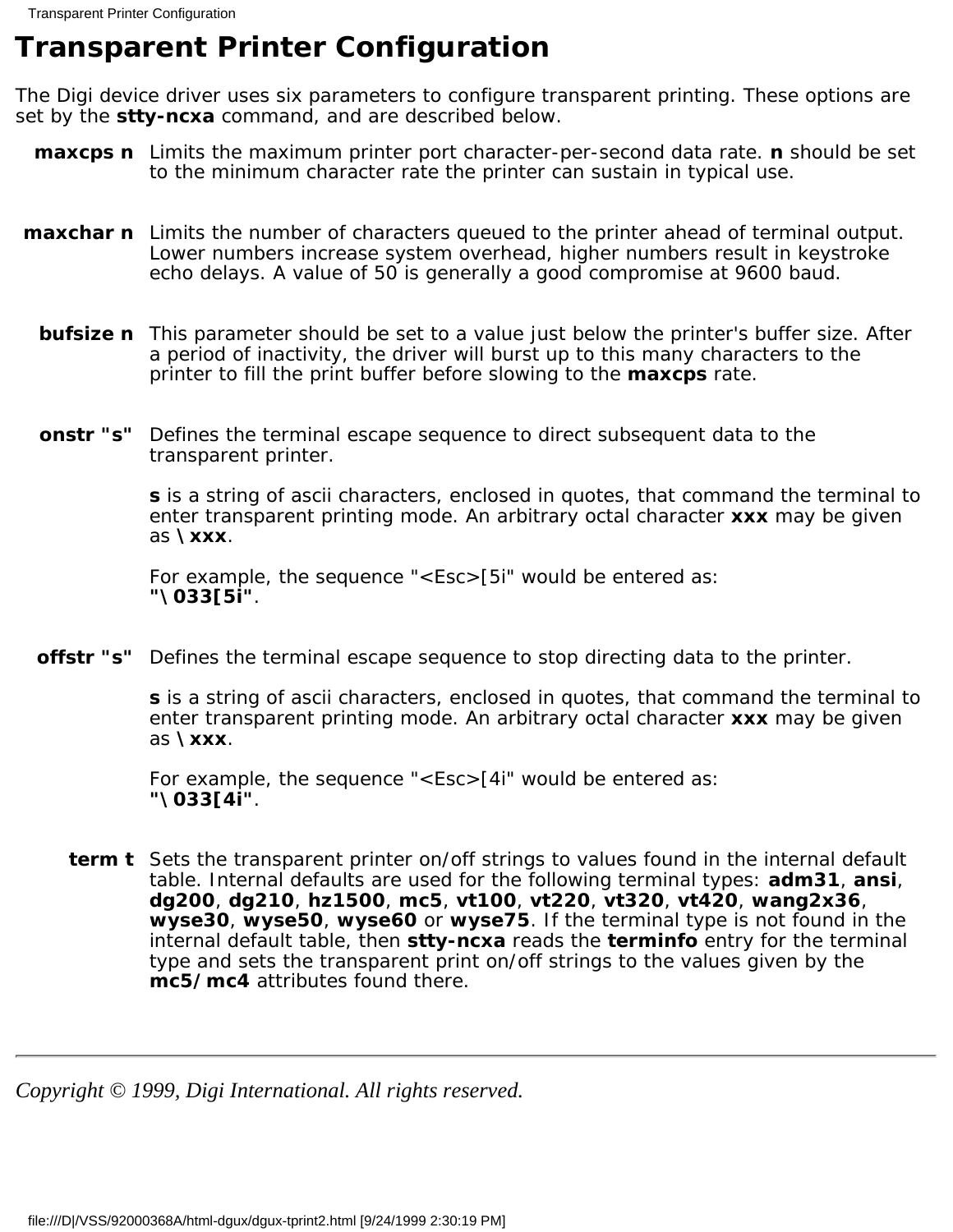# <span id="page-18-0"></span>**Setup Examples for Transparent Printing**

Use the **stty-ncxa** program to set up your terminal for transparent printing.

The value for **term** sets the transparent printer on/off strings to values found in the internal default table. Internal defaults are used for the following terminal types: **adm31**, **ansi**, **dg200**, **dg210**, **hz1500**, **mc5**, **vt100**, **vt220**, **vt320**, **vt420**, **wang2x36**, **wyse30**, **wyse50**, **wyse60** or **wyse75**. If the terminal type is not found in the internal default table, then **stty-ncxa** reads the **terminfo** entry for the terminal type and sets the transparent print on/off strings to the values given by the **mc5/mc4** attributes found there.

Note: The **the term** option for the command **stty-ncxa** has no relation to the the value **TERM**.

## **Example 1:**

The following command configures the transparent print options for a DEC VT100 terminal connected to **/dev/tty-0-0** (note that the printer will be called **/dev/tty-0-0p**). **maxcps**, **maxchar** and **bufsize** are left to defaults. Enter:

### **sttn-ncxa term vt100 /dev/tty-0-0**

## **Example 2:**

The following example uses **onstr** and **offstr** arguments (this sets the terminal to use ANSI Standard). Again **maxcps**, **maxchar**, and **bufsize** are defaults. Enter (on a single command line):

### **sttn-ncxa onstr "\033[5i" offstr "\033[4i" /dev/tty-0-0**

## **Example 3:**

This example command sets the transparent print option for a WYSE30 terminal, with maxcps of 75, a **maxchar** of 100, and a printer buffer size, **bufsize**, of 1000. Enter (on a single command line):

### **sttn-ncxa term wyse30 maxcps 75 maxchar 100 bufsize 1000 /dev/tty-0-0**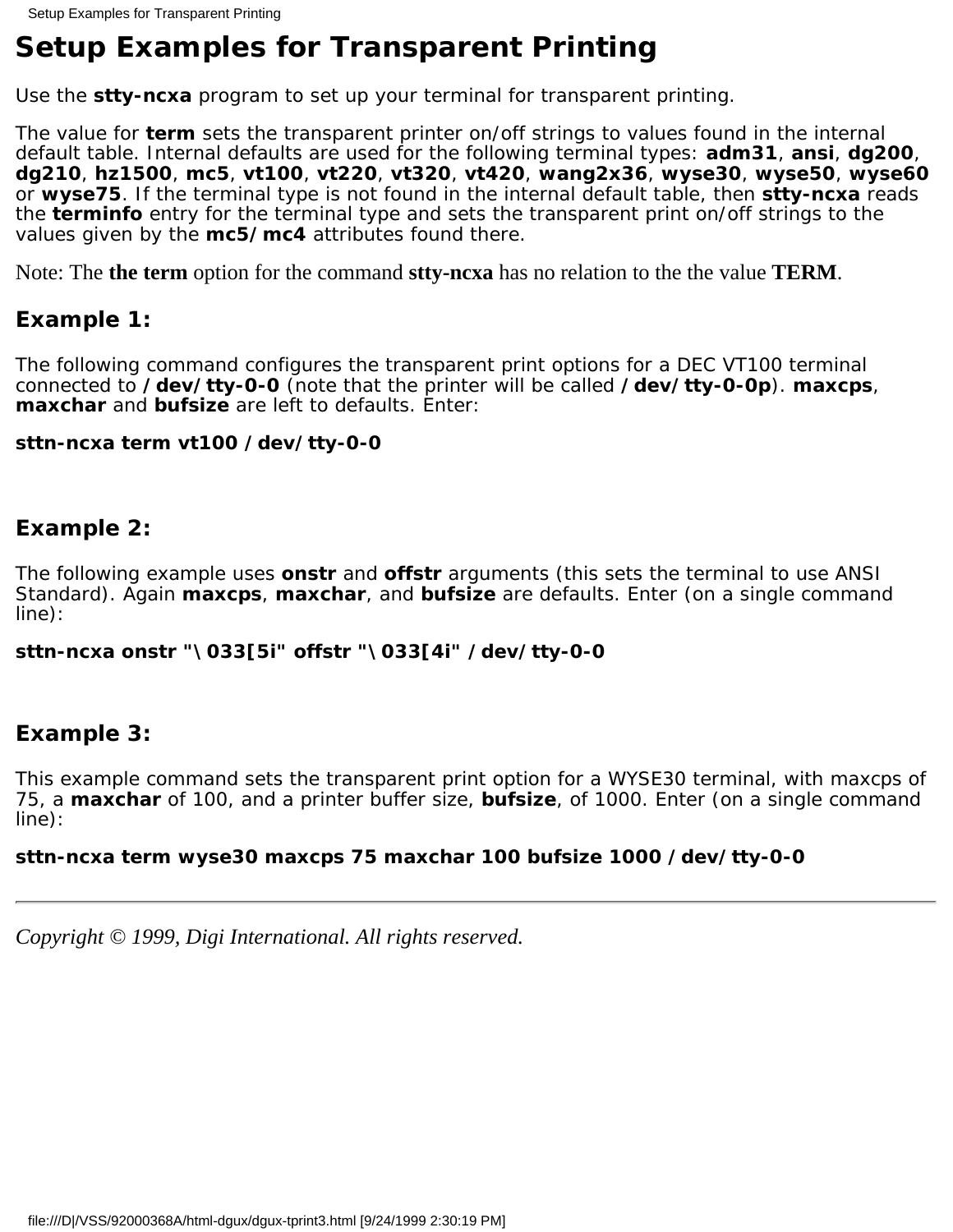# <span id="page-19-0"></span>**Cabling for Serial Devices**

For specific cable information, select a topic below.

## **Requirements and General Information**

- [General Cable Requirements](#page-25-0)
- [Environmental Requirements](#page-26-0)
- [Grounding Requirements](#page-27-0)
- [Data Rate vs. Cable Length](#page-28-0)
- [Transmission Errors](#page-29-0)

## **Pin Assignments**

- [Digi RJ-45 Connector Pin Assignments](#page-30-0)
- [Digi DB-25 Connector Pin Assignments](#page-31-0)
- [RJ Plug Pinout Relationships](#page-32-0)
- [Digi RJ-45 to DB-25 Cable Adapters](#page-33-0)

## **Terminal/Printer Cable Pinout Diagrams**

- [RJ-45/RJ11 Software \(XON/XOFF\) Flow Control](#page-34-0)
- [DB-25 Software \(XON/XOFF\) Flow Control](#page-35-0)
- [DB-25 Hardware \(DTR or Ready/Busy\) Flow Control](#page-36-0)
- [RJ-45 Hardware \(DTR or Ready/Busy\) Flow Control](#page-37-0)

## **Modem Cable Pinout Diagrams**

- [RJ-45 8-pin Altpin Cable](#page-38-0)
- [RJ-45 10-pin Cable](#page-39-0)
- [DB-25 Cable](#page-40-0)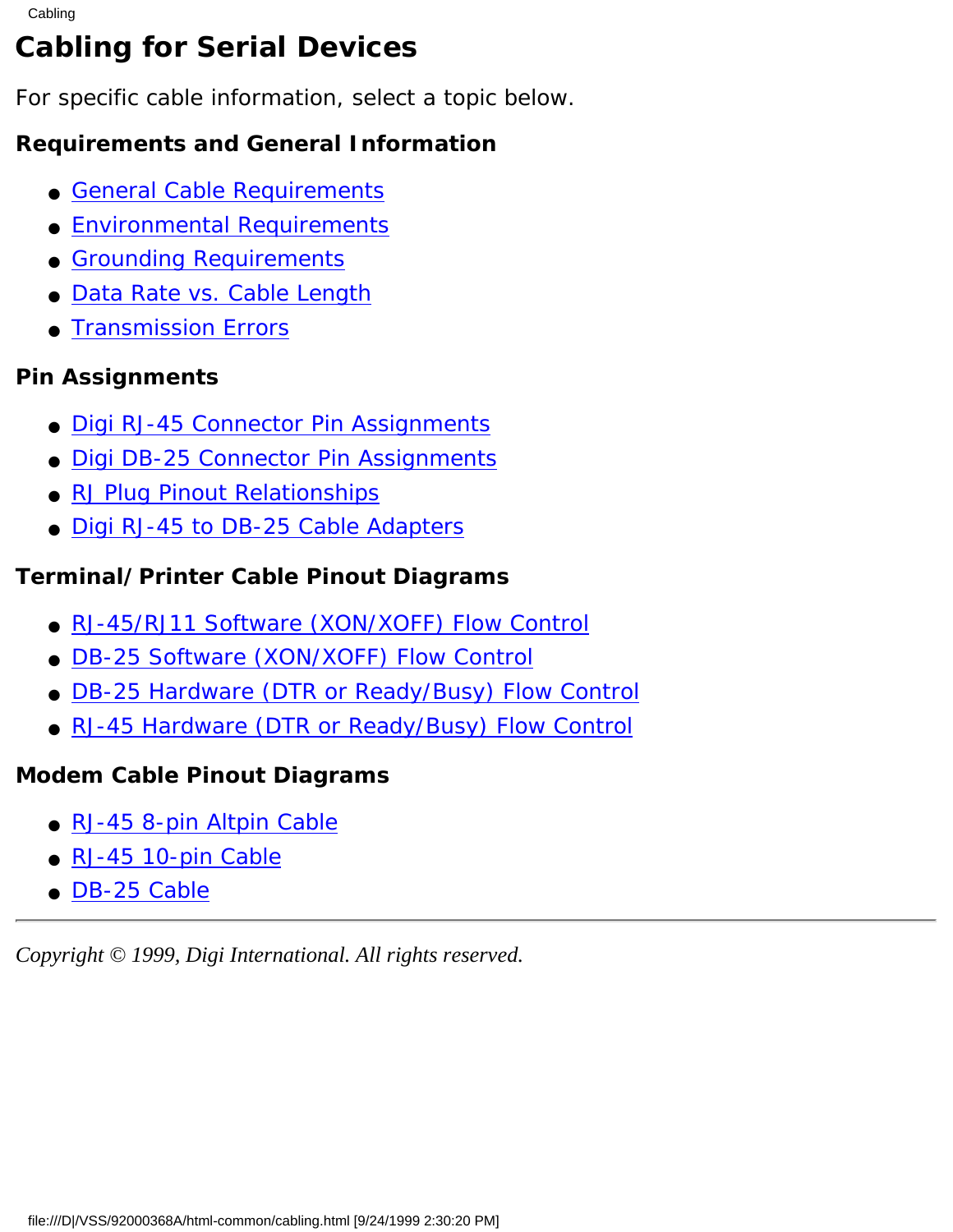# <span id="page-20-0"></span>**Troubleshooting RealPort**

This section contains several troubleshooting procedures. Follow the procedure below that most closely addresses your problem.

● One or several RealPort ports do not function at all.

Follow the procedure **[Port Does not Function](#page-41-0)**.

• One or several RealPort ports do not function correctly.

Follow the procedure **[Port Does not Function Correctly](#page-42-0)**.

All RealPort ports do not function. The PortServer boots to AC. ●

Follow the procedure **[Ports Do not Function - PortServer Boots to AC](#page-43-0)**.

• All RealPort ports do not function. The PortServer does not show AC on the front panel LED display or fails to show AC after a reboot.

Follow the procedure **[PortServer Fails to Boot to AC](#page-44-0)**.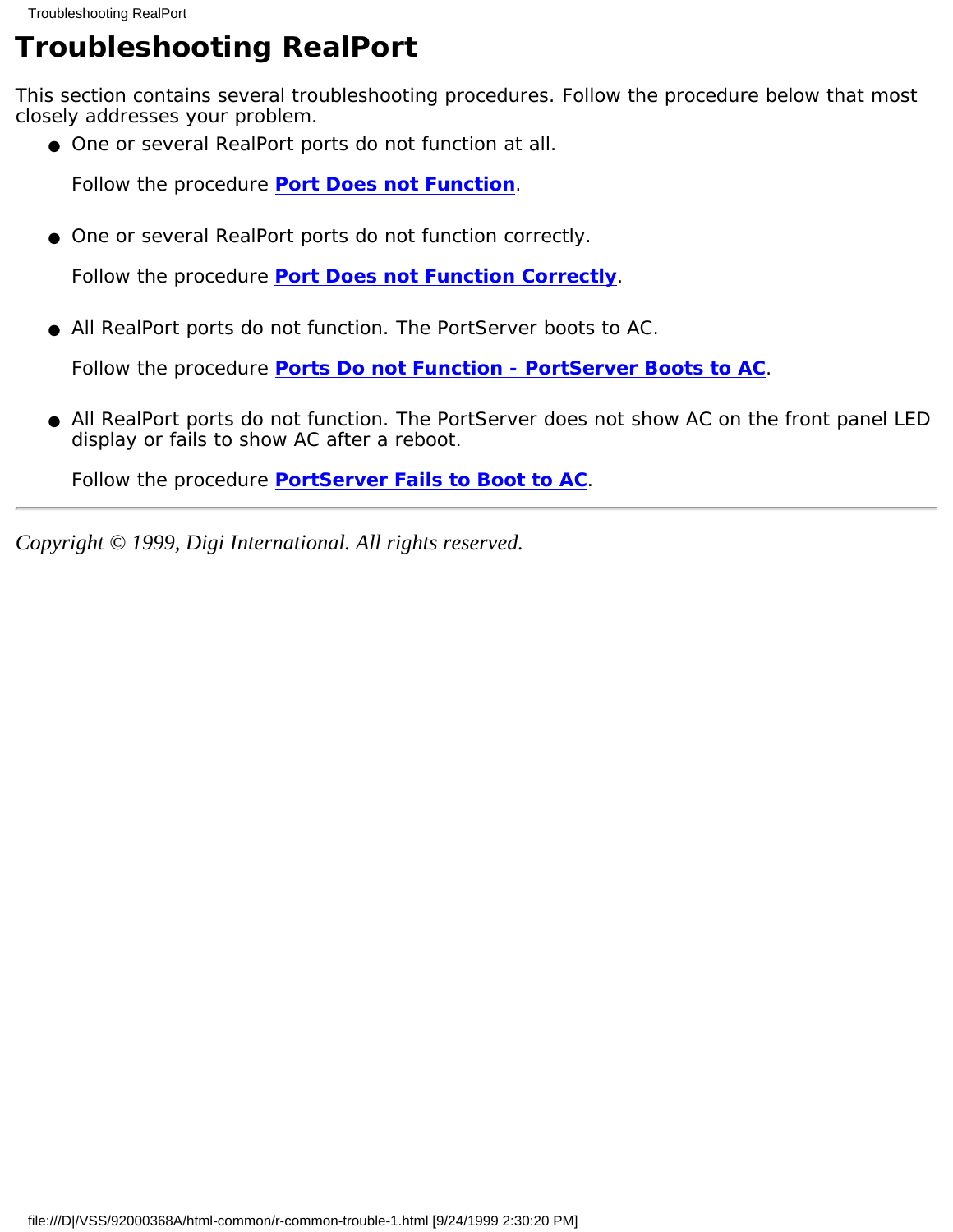# <span id="page-21-0"></span>**Printable Documentation**

### 92000368.pdf [- Digi RealPort for DG/UX](file:///D|/VSS/92000368A/html-dgux/92000368.pdf) **Documentation**

The link above is to a printable PDF version of this documentation. To read and print this PDF file, you must have a recent version of the Adobe Reader on your system.

Adobe PDF Readers for many operating systems are available from [ftp://ftp.digi.com:/pub/mirrors/ftp.adobe.com/acrobatreaders](ftp://ftp.dgii.com/pub/mirrors/ftp.adobe.com/acrobatreaders) or [http://www.adobe.com.](#page-45-0)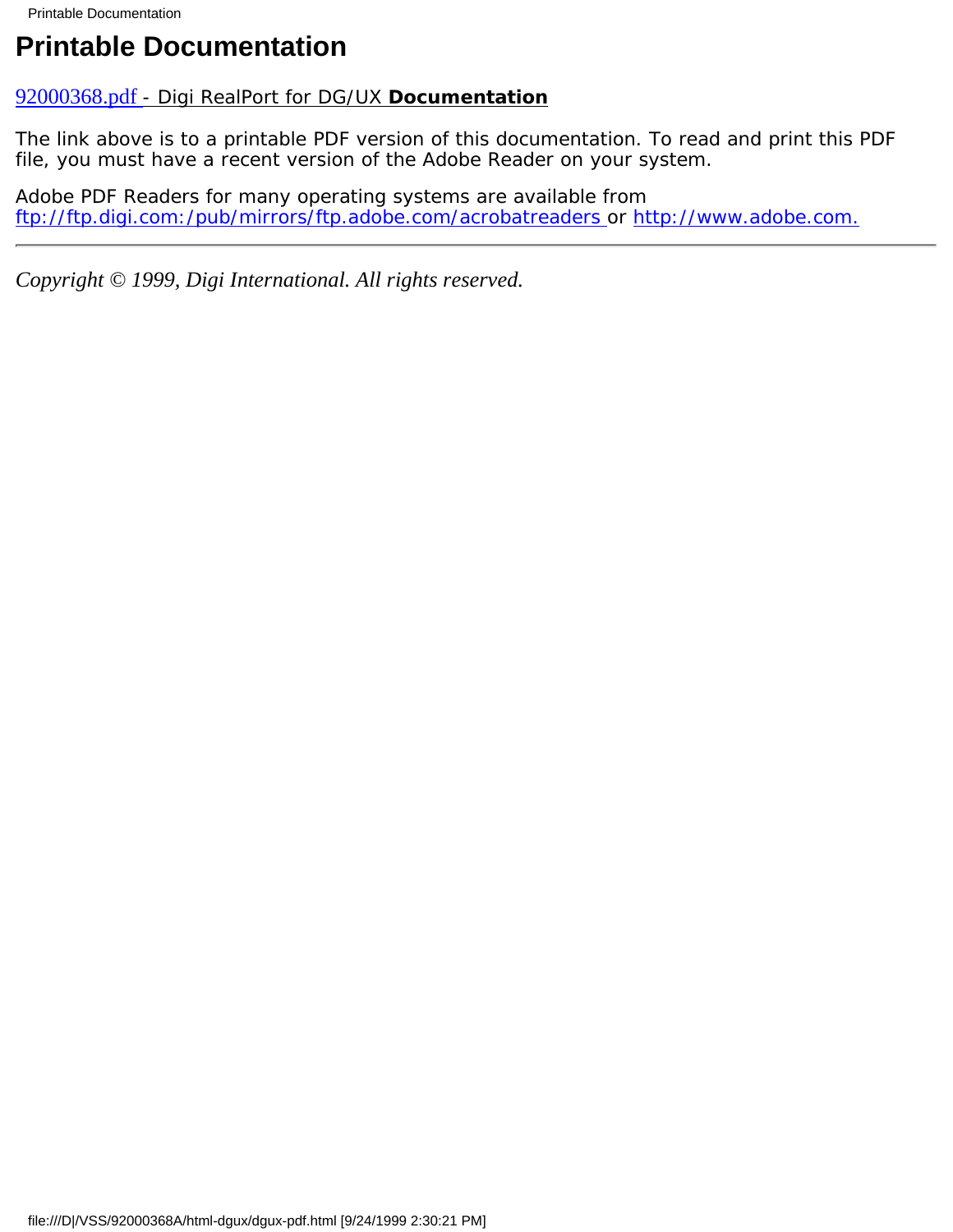# <span id="page-22-0"></span>**Information to Gather**

Get this information before installing RealPort:

- Determine the name and/or IP address to assign each unconfigured PortServer
- Determine the IP address of each RealPort host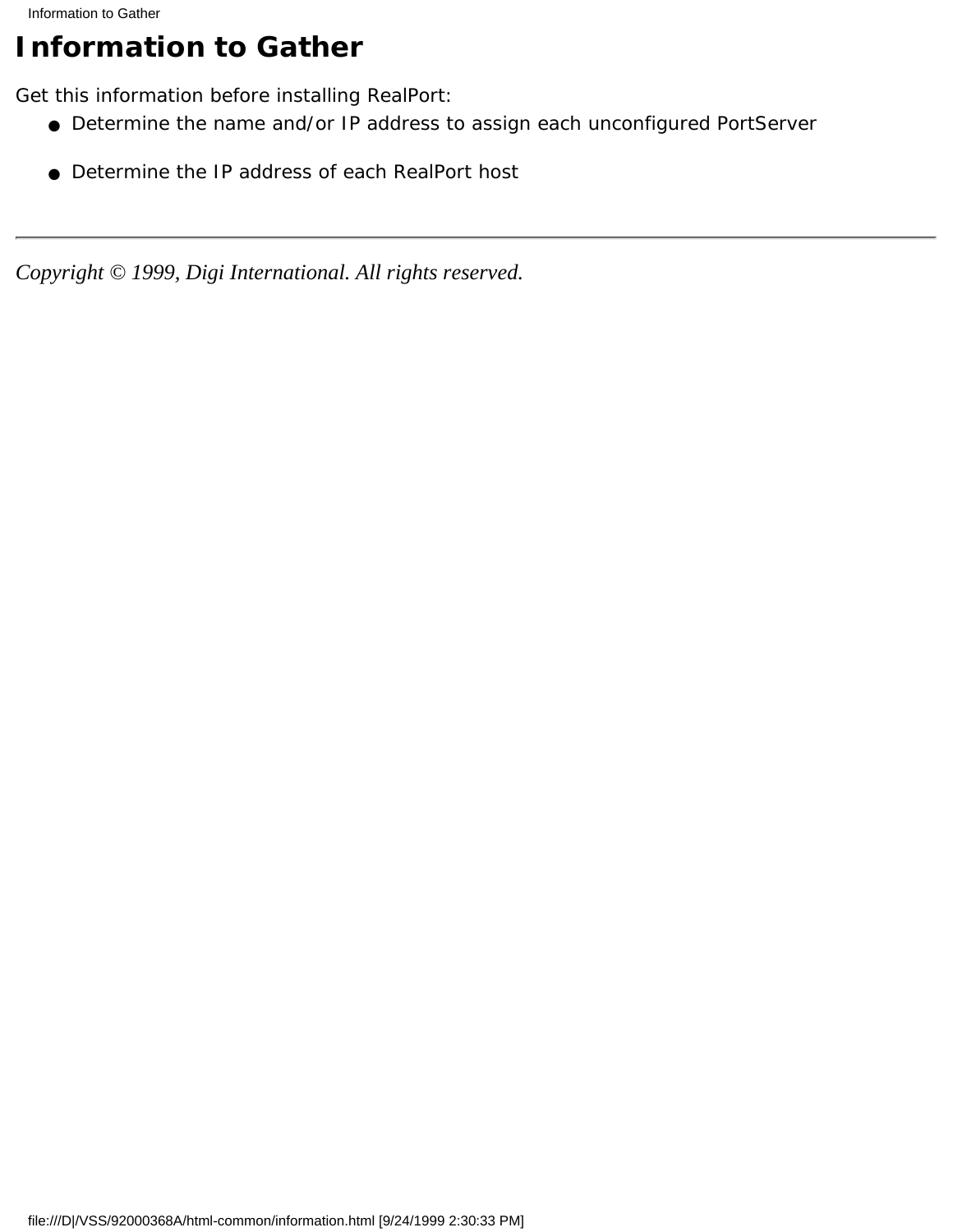# <span id="page-23-0"></span>**Configuring a PortServer for RealPort**

Follow this procedure to configure a PortServer to use RealPort.

1. Access a root prompt on the PortServer using one of the two following methods:

### **Method 1 - Unconfigured PortServer:**

Use these steps to access a root prompt on an unconfigured PortServer.

- **Telnet** can be used to login as root on an unconfigured PortServer if **RARP** or **bootp** 1. are correctly configured. For more information on **RARP** and **bootp**, refer to the *PortServer II Configuration and Administration Guide* or the *PortServer User's Guide and Reference Manual*.
- 2. Attach a terminal to port 1 of the PortServer and configure the terminal for VT-100 emulation, 9600 baud, 8 data bits, 1 stop bit, and no parity.
- 3. Turn on the PortServer and press **Return** or **Enter**.
- 4. At the login prompt, enter: **root**
- 5. At the **passwd** prompt, enter: **dbps** (this the default root password)

### **Method 2 - Previously-configured PortServer:**

Use this method to access a root prompt on a previously-configured PortServer.

Login to the PortServer as root directly from an attached terminal or by using **telnet**.

**Note:** If a port is configured to bypass the PortServer login, you cannot directly log into the PortServer from that port. Use another port that does not bypass the PortServer login or use **telnet** to login to the PortServer.

2. Set the PortServer's IP address with this command:

### **set config ip=[ipaddress]**

where **[ipaddress]** is the IP address the PortServer will use.

- Set any other relevant PortServer **set config** parameters such as **nameserver**, **gateway**, 3. etc. Refer to the *PortServer II Configuration and Administration Guide* or the *PortServer User's Guide and Reference Manual* for details on initial PortServer configuration.
- Check the RealPort TCP port value with this command: 4.

### **set config**

The default value is 771. If it is some other number, change it to 771 with this command:

### **set config realport=771**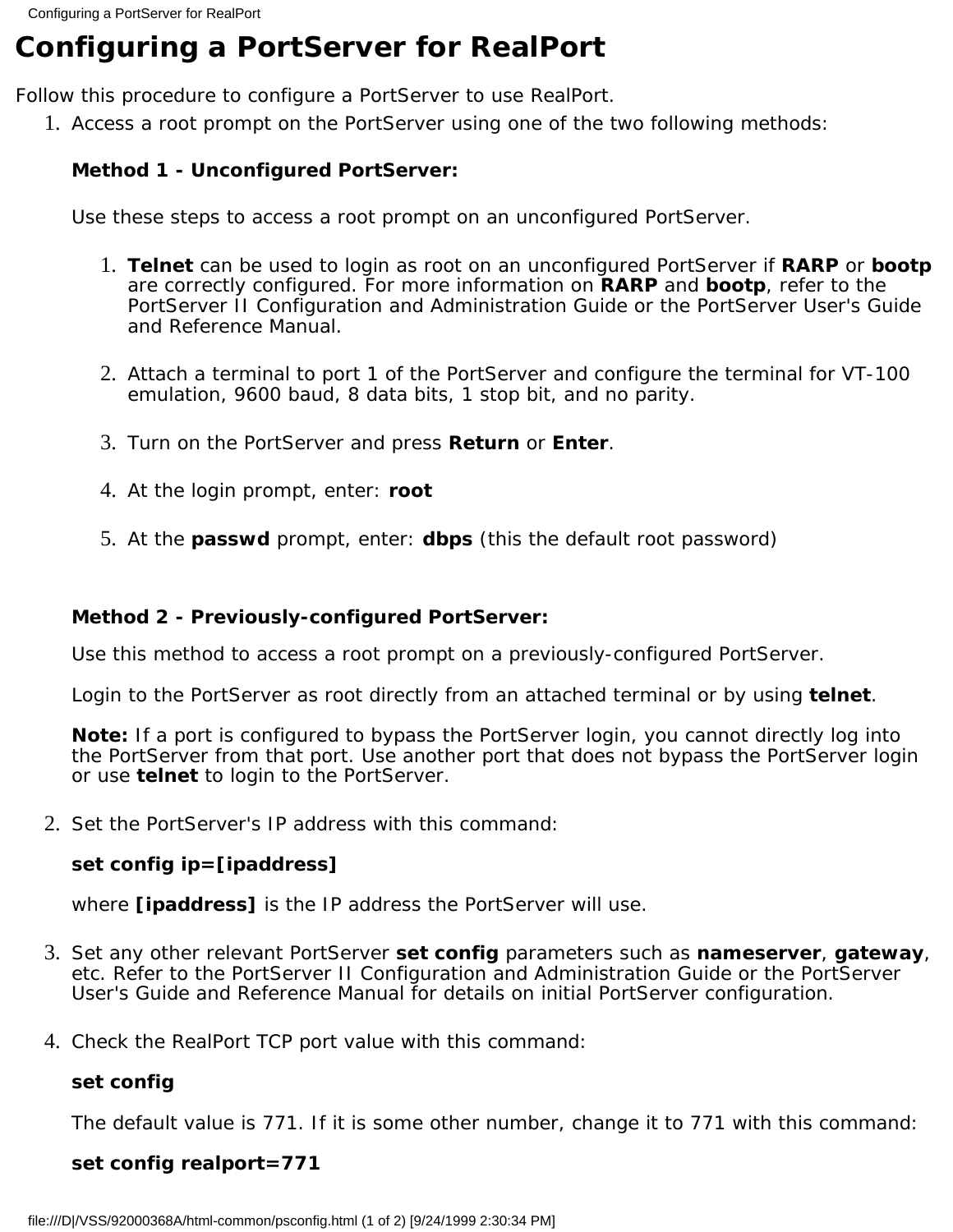5. Configure the PortServer ports using RealPort to **prn** by using a **set ports** command. The following example configures ports 2-16 of a PortServer for RealPort:

#### **set ports range=2-16 dev=prn**

6. If 8-pin RJ-45 cables are used on the PortServer, the **altpin** option should be enabled. The following example enables altpin on ports 2-16 of a PortServer:

#### **set flow range=2-16 altpin=on**

7. Verify the PortServer configuration can be confirmed with these commands:

**set config set ports range=2-16 set flow range=2-16**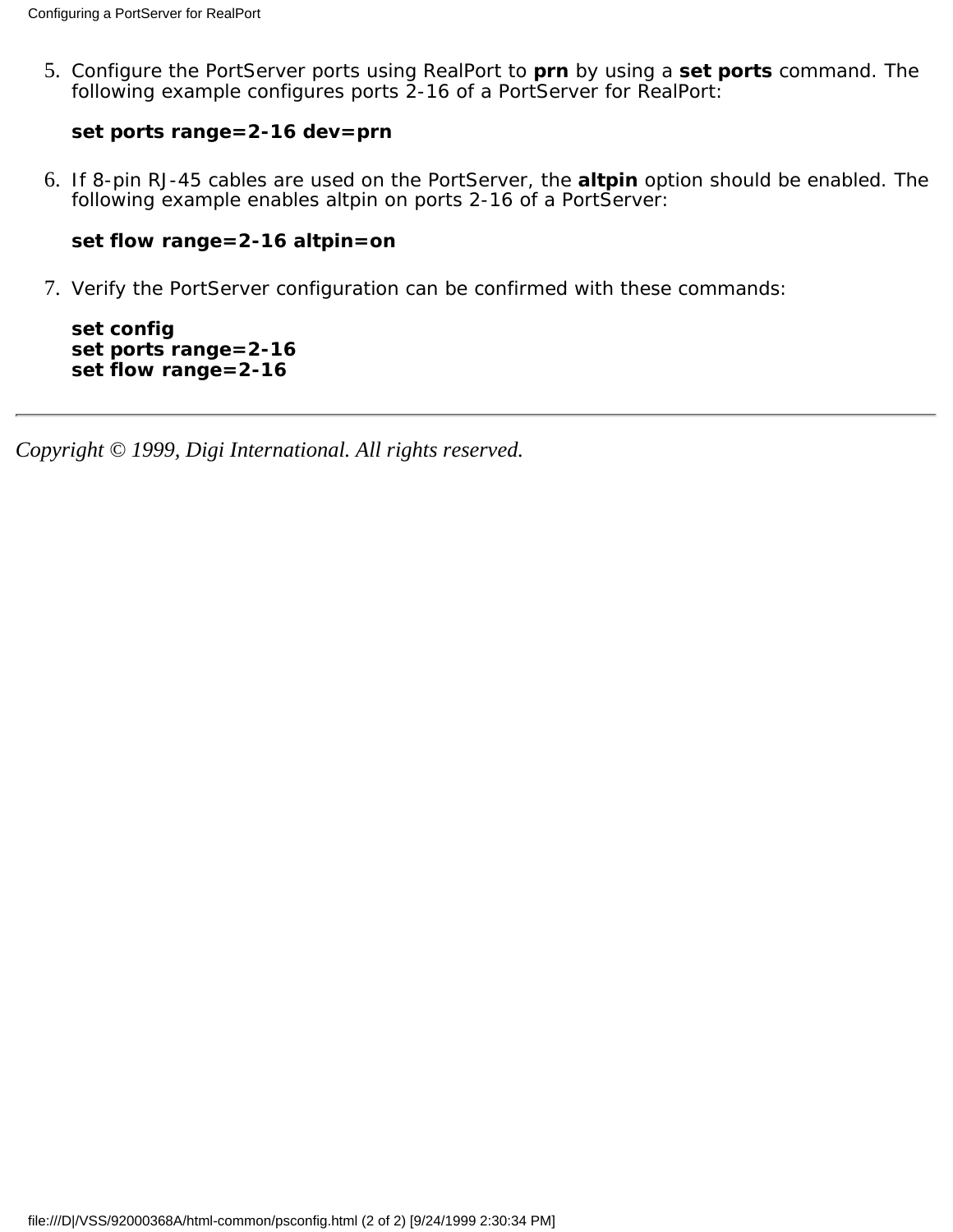# <span id="page-25-0"></span>**Cable Requirements**

EIA-232 serial interface cables should be shielded, low capacitance cables, ideally designed specifically for serial data transmission.

EIA-422 interface cables should be shielded twisted-pair cables. Each signal requires two leads (one twisted pair of wires) to complete a balanced voltage digital circuit. The shield should be connected to the Chassis Ground of the devices at *both* ends of the interface cable.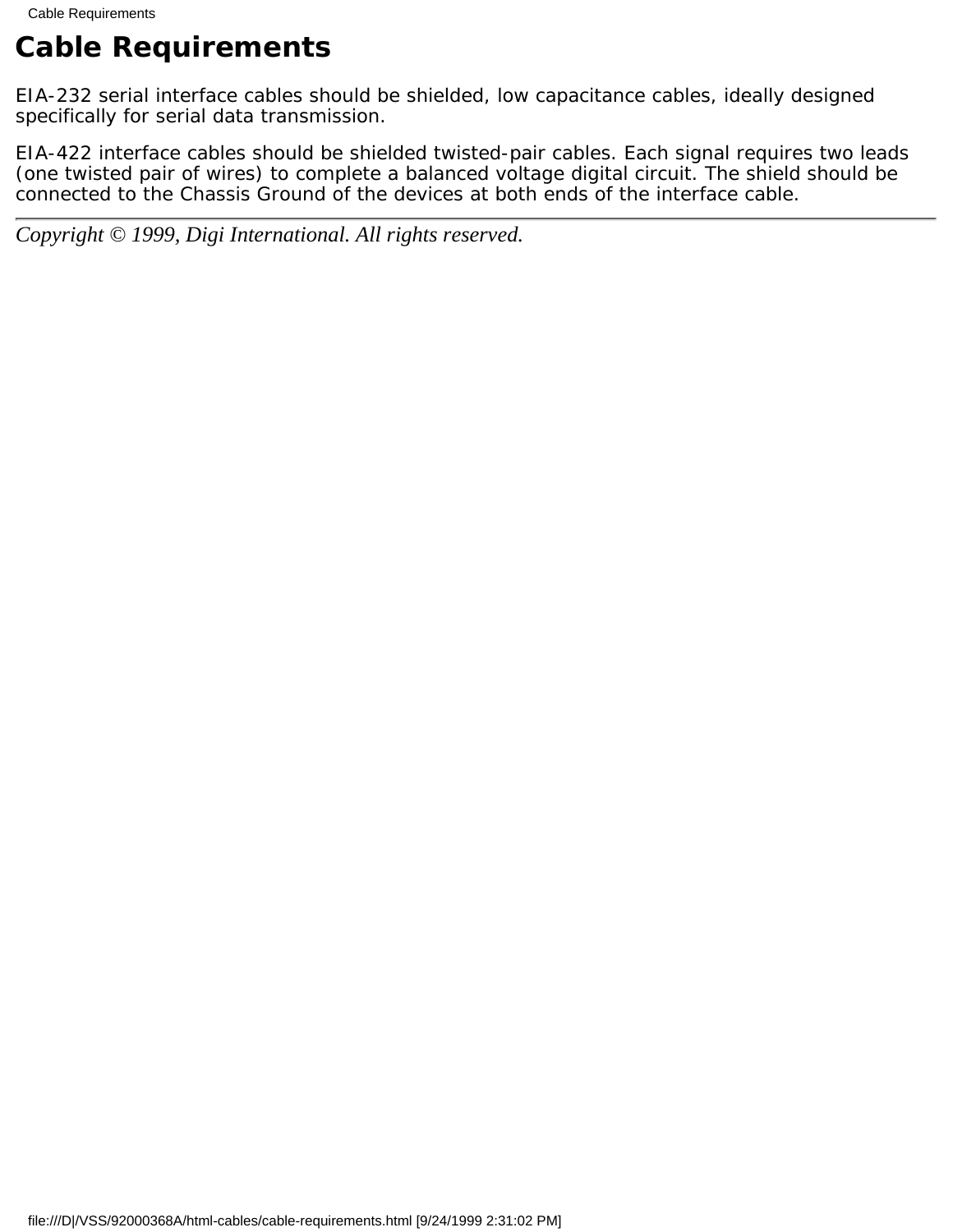# <span id="page-26-0"></span>**Environmental Requirements**

While good shielding provides reasonable protection against "noise" (Electro-Magnetic Interference, or EMI), cables should still be routed away from noise sources wherever possible. Avoid laying cables in close proximity to transformers, generators, motors, fluorescent lights, etc.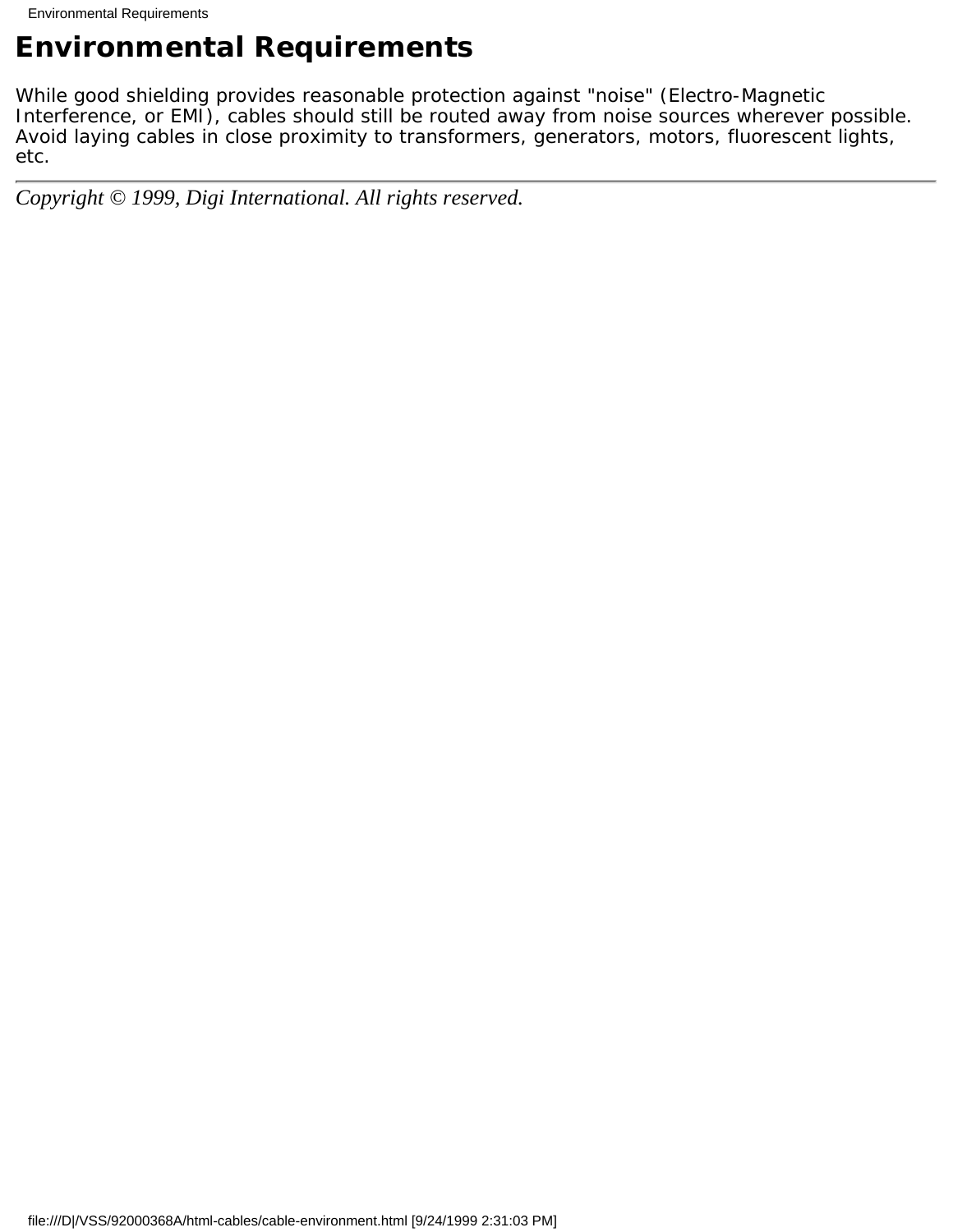# <span id="page-27-0"></span>**Grounding Requirements**

EIA-232 interface cables should have the shield grounded at both ends of the cable. Chassis Ground--available on the shell of Digi's DB-25 connectors, and pin 4 of our 10-pin RJ-45 connector, is ideal for this purpose.

EIA-422 interface cables must provide a ground path between the devices to be connected. This insures the integrity of data transfers and control signals. This should be connected to the Chassis Ground of each device. Digi recommends using the cable shield for this purpose.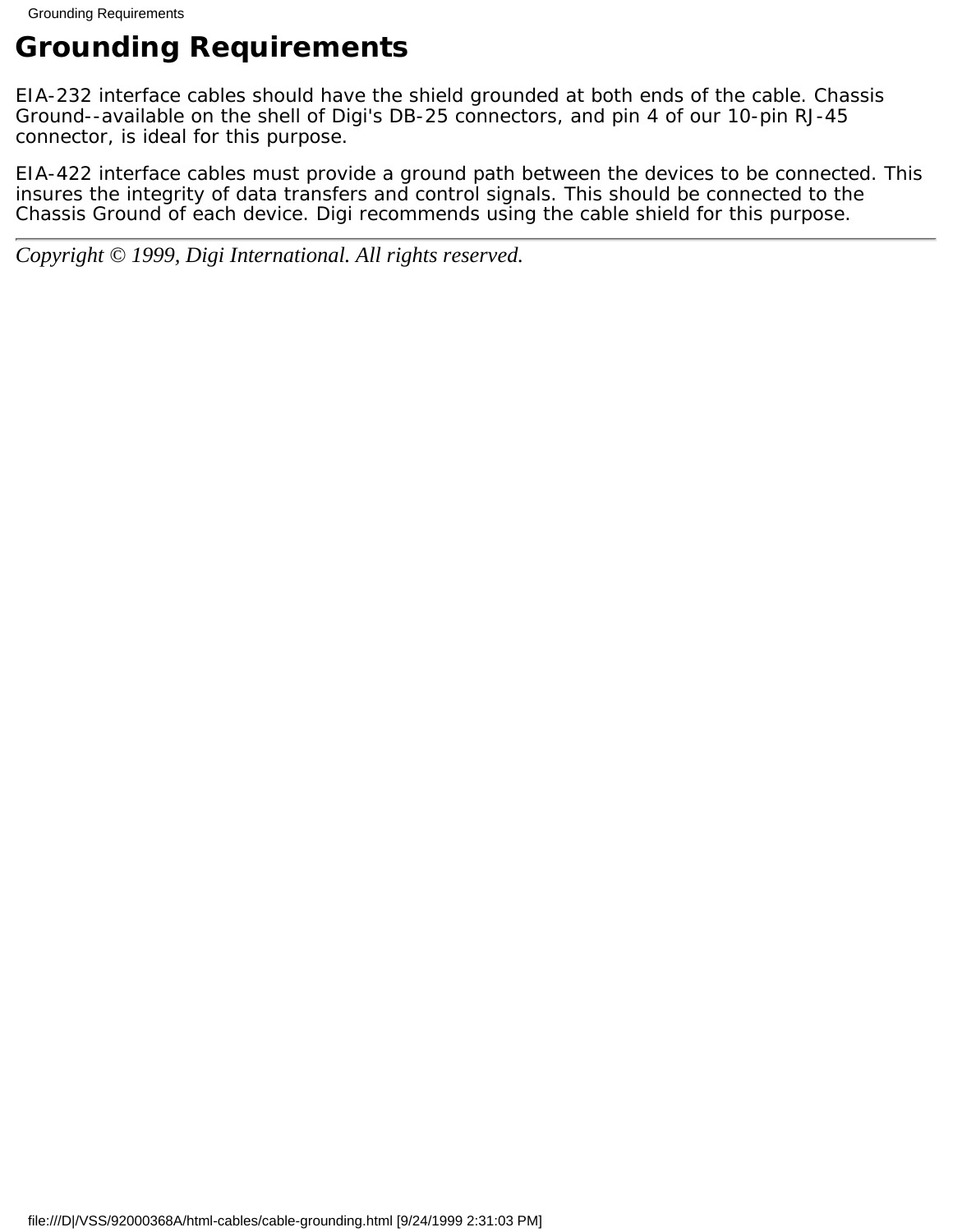# <span id="page-28-0"></span>**Data Rate Information**

The maximum date rate which may be used for EIA-232 connections is primarily determined by the quality and length of the interconnecting cable. The quality of the cable (for transmission purposes) is generally determined by the capacitance per foot rating of the cable.

The Data Rate vs. Cable Length table gives the recommended maximum cable length for a given baud rate. Longer cables may be implemented at the user's discretion.

| <b>Baud Rate</b> | <b>Max Cable Length</b> |
|------------------|-------------------------|
| 57,600 or less   | 100 feet                |
| 115,200          | 80 feet                 |
| 230,400          | 40 feet                 |
| 460,800          | 20 feet                 |
| 921,600          | 10 feet                 |

**Data Rate vs. Cable Length**

The table assumes the following:

- 1. The maximum length is the amount of cable which may be connected to a Digi supplied interconnect device such as Quad or Octa cables and boxes.
- 2. Maximum length is based on a cable rated at: 12.3 pF/foot, conductor to conductor 22.4 pF/foot conductor to shield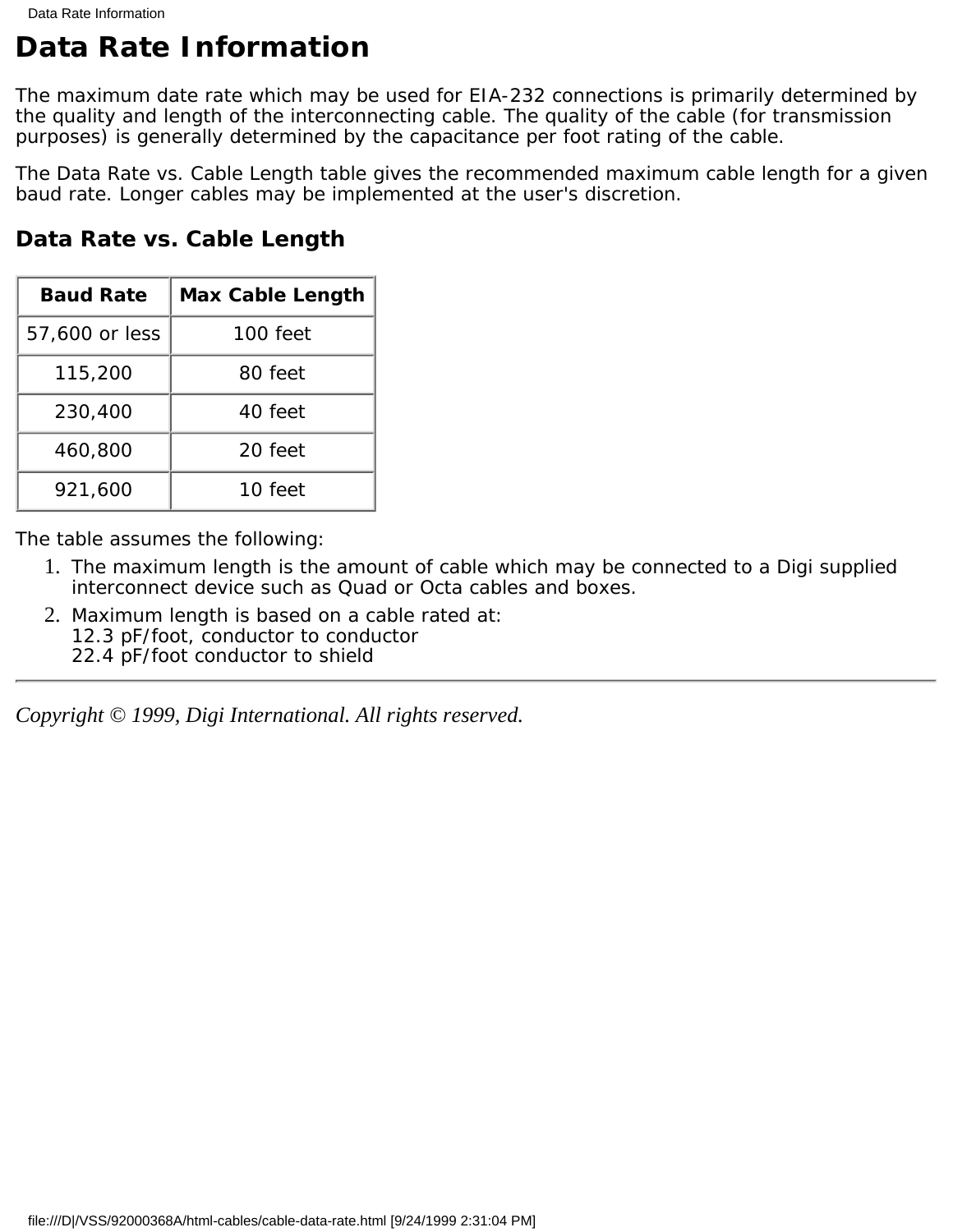# <span id="page-29-0"></span>**Transmission Errors**

If transmission errors occur, attempt the following to determine the cause of the problem:

- 1. Reduce the baud rate.
- 2. Reduce the cable length.
- 3. Use a cable with a lower capacitance per foot rating.

In situations where low-capacitance cable is unavailable, or very long cable runs are required, "short-haul" modems, available from suppliers such as Black Box, can be used to increase the effective range of the EIA-232 interface. Short-haul modems are similar to standard modems, except that they are connected directly to each other via a cable instead of going through a telephone circuit.

**Note:** Use only externally-powered short-haul modems with Digi products.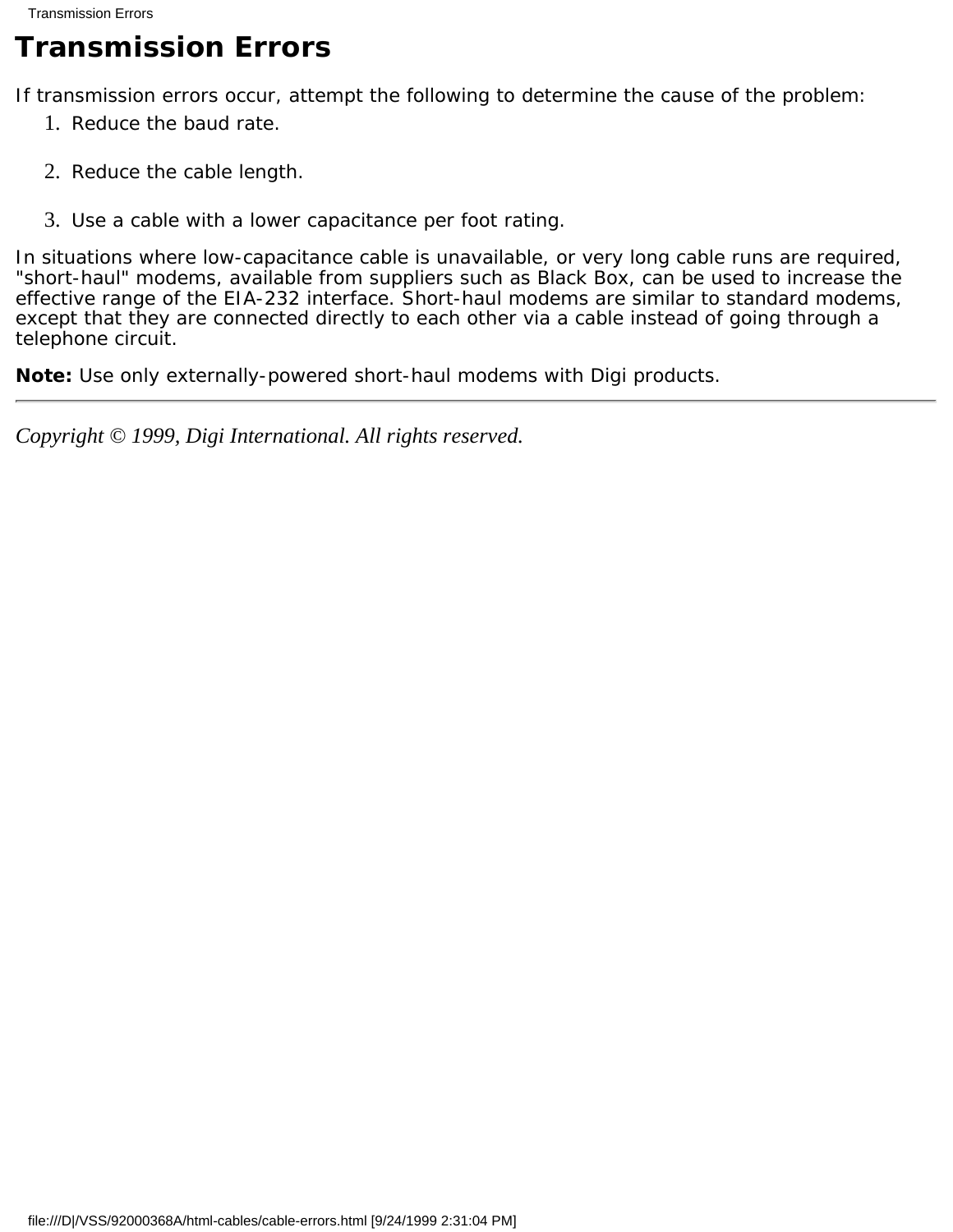# <span id="page-30-0"></span>**Digi RJ-45 Connector Pin Assignments**

| <b>Signal</b>     | <b>Description</b>                    | <b>DTE Use</b> | Pin#           |
|-------------------|---------------------------------------|----------------|----------------|
| RI                | <b>Ring Indicator</b>                 | Input          | $\mathbf{1}$   |
| DSR $(DCD^*)$     | Data Set Ready (Data Carrier Detect*) | Input          | 2              |
| <b>RTS</b>        | <b>Request to Send</b>                | Output         | 3              |
| <b>GND</b>        | <b>Chassis Ground</b>                 | N/A            | $\overline{4}$ |
| TxD               | <b>Transmitted Data</b>               | Output         | $\overline{5}$ |
| RxD               | <b>Received Data</b>                  | Input          | 6              |
| SG                | <b>Signal Ground</b>                  | reference      | 7              |
| <b>CTS</b>        | <b>Clear to Send</b>                  | Input          | 8              |
| <b>DTR</b>        | Data Terminal Ready                   | Output         | 9              |
| $DCD$ ( $DSR^*$ ) | Data Carrier Detect (Data Set Ready*) | Input          | 10             |

\*When ALTPIN is in effect.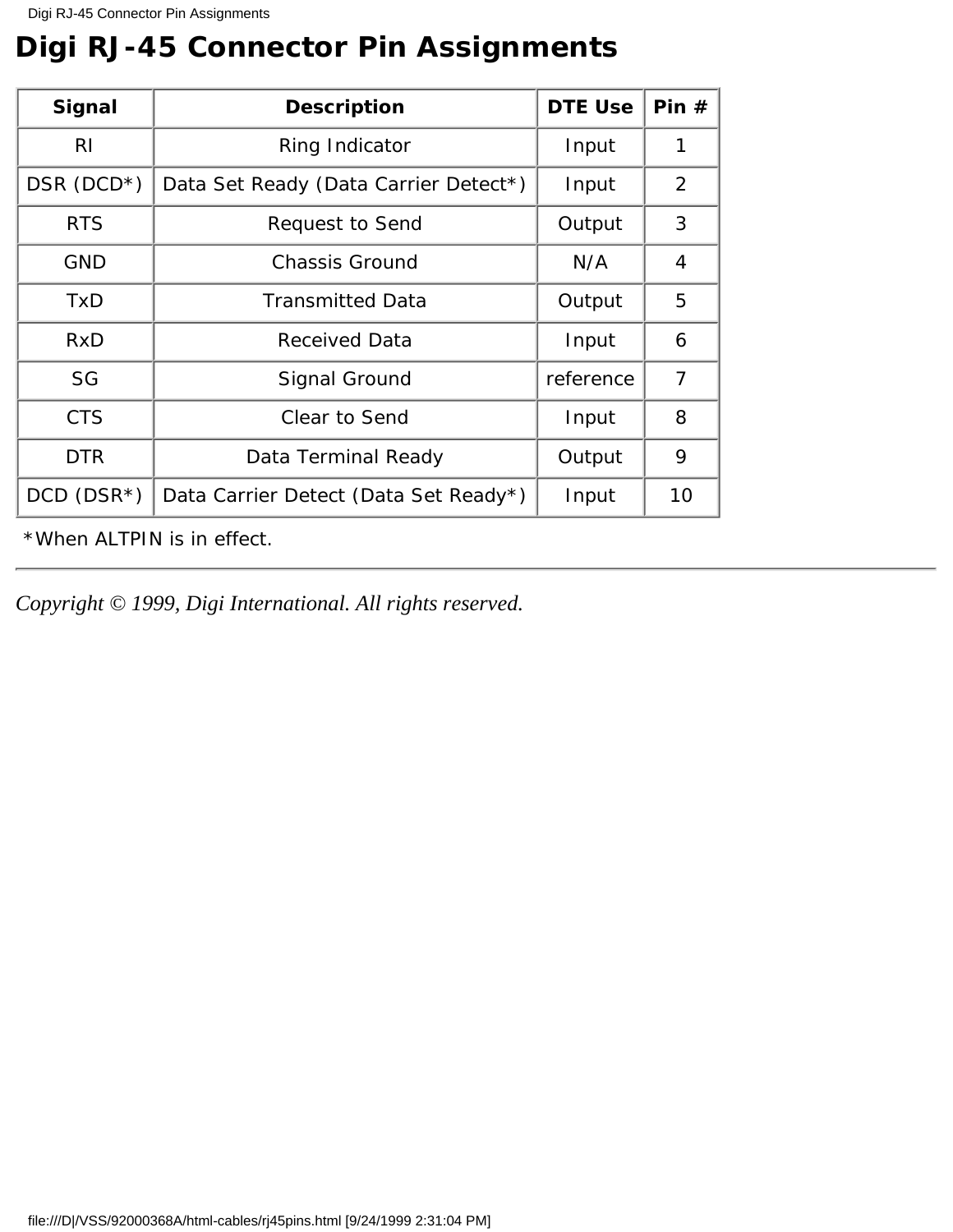# <span id="page-31-0"></span>**Digi DB-25 Connector Pin Assignments**

| Signal     | <b>Description</b>         | <b>DTE Use</b> | Pin#         |
|------------|----------------------------|----------------|--------------|
| <b>GND</b> | <b>Chassis Ground</b>      | N/A            | <b>Shell</b> |
| TxD        | <b>Transmitted Data</b>    | Output         | 2            |
| RxD        | <b>Received Data</b>       | Input          | 3            |
| <b>RTS</b> | <b>Request to Send</b>     | Output         | 4            |
| <b>CTS</b> | <b>Clear to Send</b>       | Input          | 5            |
| <b>DSR</b> | Data Set Ready             | Input          | 6            |
| SG         | <b>Signal Ground</b>       | reference      | 7            |
| <b>DCD</b> | Data Carrier Detect        | Input          | 8            |
| <b>DTR</b> | <b>Data Terminal Ready</b> | Output         | 20           |
| RI         | Ring Indicator             | Input          | 22           |

*Copyright © 1999, Digi International. All rights reserved.*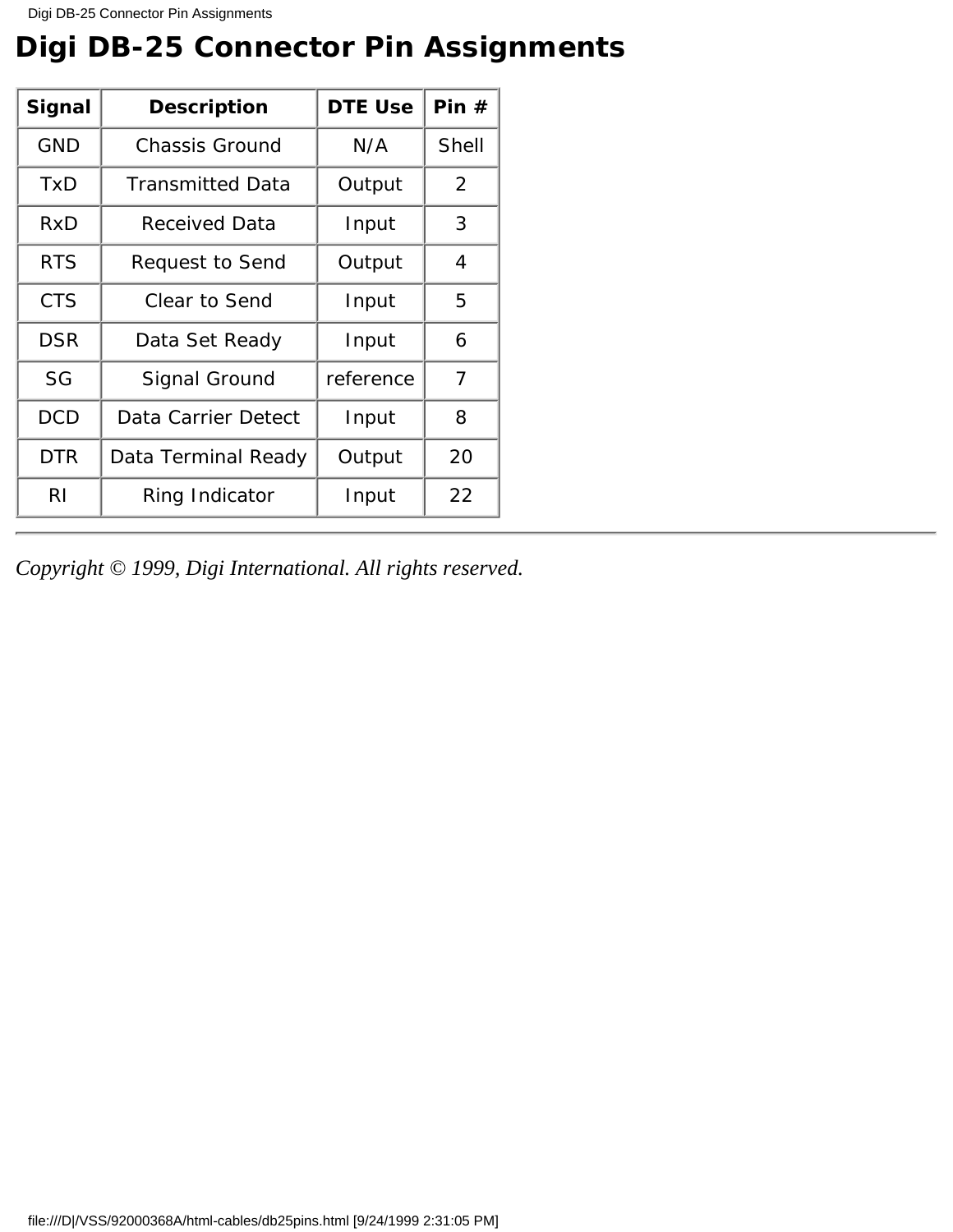## <span id="page-32-0"></span>**Relationship of Different RJ Plugs to Digi RJ-45 10-Pin Jack**

| $RJ-11$<br>4-Pin        | $RJ-11$<br>6-Pin        | $RJ-45$<br>8-Pin        | $RJ-45$<br><b>10-Pin</b> | <b>Signal Name</b> | <b>Digi<br/>10-Pin</b>  |
|-------------------------|-------------------------|-------------------------|--------------------------|--------------------|-------------------------|
|                         |                         |                         | $\mathbf{1}$             | RI                 | $\mathbf{1}$            |
|                         |                         | $\mathbf{1}$            | $\boldsymbol{2}$         | $DSR (DCD*)$       | $\boldsymbol{2}$        |
|                         | $\mathbf{1}$            | $\boldsymbol{2}$        | 3                        | <b>RTS</b>         | 3                       |
| $\mathbf{1}$            | $\boldsymbol{2}$        | 3                       | $\boldsymbol{4}$         | <b>GND</b>         | $\overline{\mathbf{4}}$ |
| 2                       | 3                       | $\overline{\mathbf{4}}$ | $\overline{5}$           | <b>TxD</b>         | $\overline{5}$          |
| 3                       | $\overline{\mathbf{4}}$ | $\mathbf 5$             | 6                        | <b>RxD</b>         | 6                       |
| $\overline{\mathbf{4}}$ | $\overline{5}$          | 6                       | 7                        | SG                 | 7                       |
|                         | 6                       | 7                       | 8                        | <b>CTS</b>         | 8                       |
|                         |                         | 8                       | 9                        | <b>DTR</b>         | 9                       |
|                         |                         |                         | 10                       | $DCD$ $(DSR*)$     | 10                      |

\*When ALTPIN is in effect.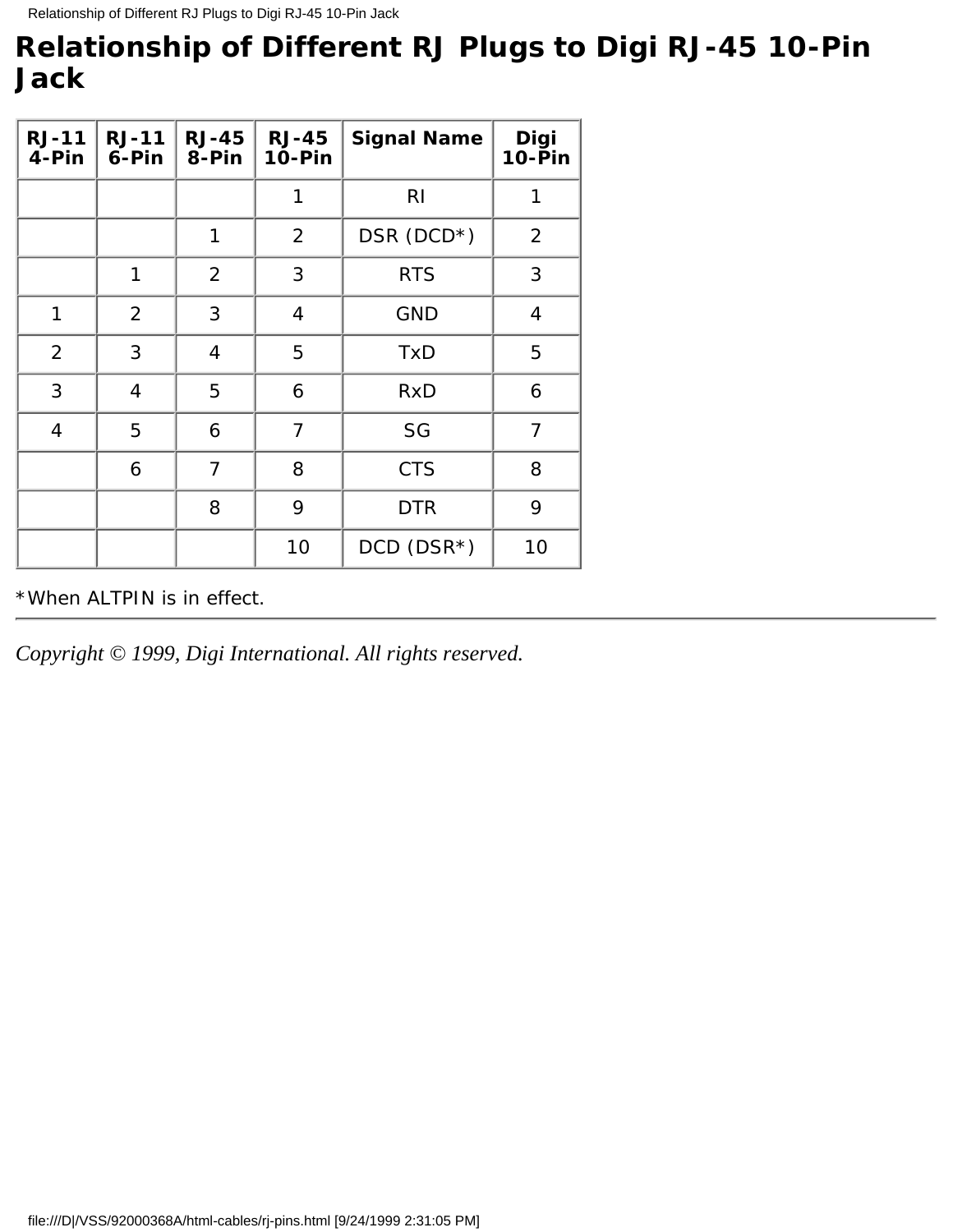## <span id="page-33-0"></span>**Digi RJ-45 to DB-25 Cable Adapters**

RJ-45 to DB-25 cable adapters can be purchased from Digi. These adapters consist of a full 10-pin RJ-45 plug connected via a two- or four-foot cable to a DTE-configured DB-25 plug.

The pin configuration of the DB-25 connector on the RJ-45 to DB-25 cable adapter is identical to that of the DB-25 connectors on the standard Digi fan-out cable, and provides full modem control.

### **Part numbers for RJ-45 to DB-25 Cable Adapters:**

| Cable RJ45 to DB25 Male 24" | 76000129 |
|-----------------------------|----------|
| Cable RJ45 to DB25 Male 48" | 76000195 |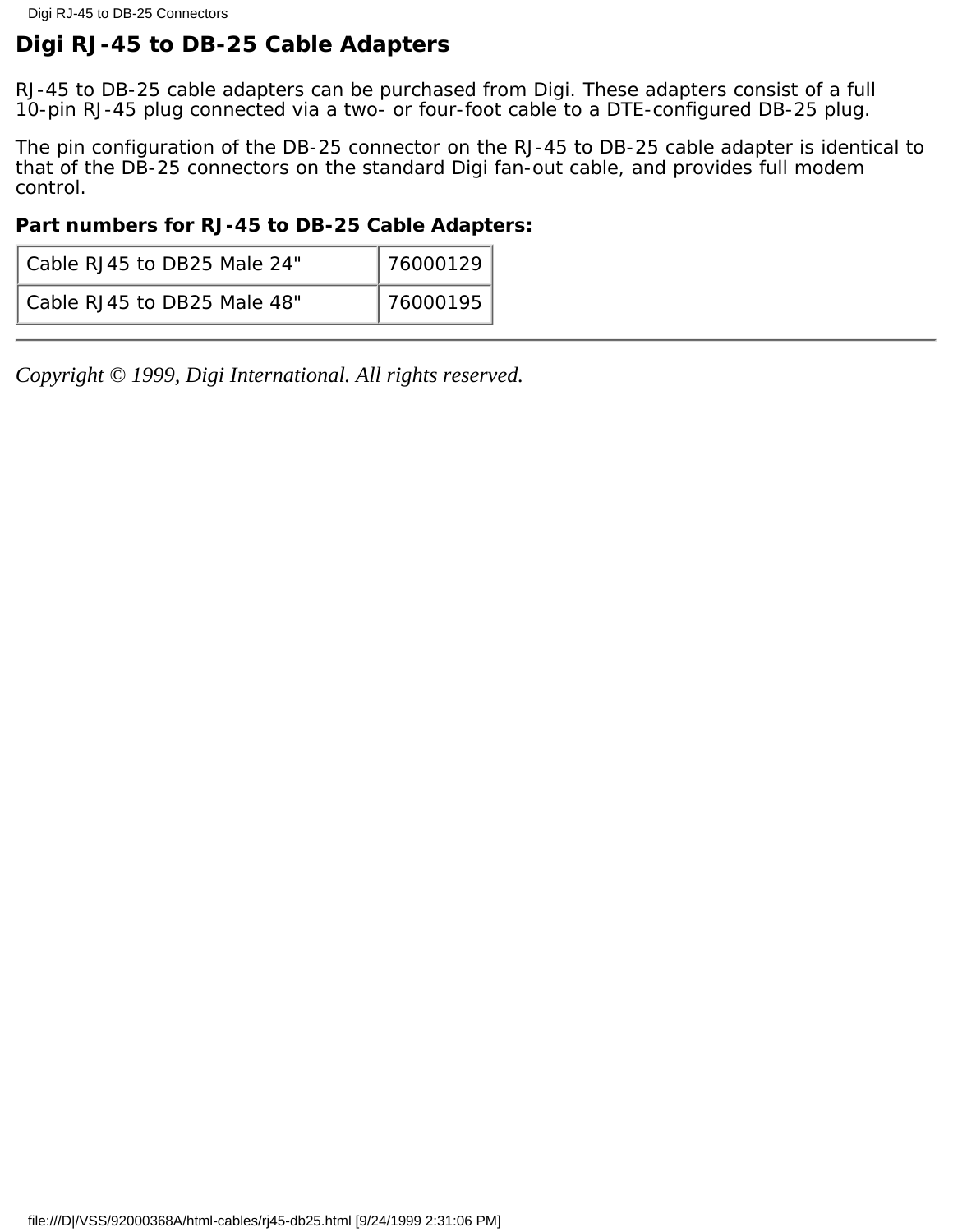# <span id="page-34-0"></span>**RJ-45 / RJ-11 Software Handshaking (XON/XOFF)**

### **Simple Terminal/Printer Cable (RJ-11)**

| RJ-11 (Digi End) |                  |                           | <b>DB-25 Male (Peripheral)</b> |               |
|------------------|------------------|---------------------------|--------------------------------|---------------|
| <b>Signal</b>    | Pin              |                           | Pin                            | <b>Signal</b> |
| <b>TxD</b>       | $\boldsymbol{2}$ | connected to              | 3                              | <b>RxD</b>    |
| <b>RxD</b>       | 3                | connected to              | 2                              | <b>TxD</b>    |
| <b>SG</b>        | 4                | connected to              |                                | SG            |
| <b>GND</b>       |                  | connected (via shield) to | 1 (or shell)                   | <b>GND</b>    |

This cable is a three-wire null modem cable. Transmitted Data on one end of the cable is connected to Received Data at the other end, and vice versa.

The RJ-45 8-pin connector uses the same wiring with the center pins only--pins 3, 4, 5, and 6. See **[Relationship of Different RJ Plugs to Digi RJ-45 10-Pin Jack](#page-32-0)** for a comparison of different RJ connector types.

The male DB-25 end can be plugged directly into most serial terminals and printers without any adapters. The RJ-11 plug fits into the center of the RJ-45 jack.

In most cases, serial terminals and printers need only a three-wire connection. All Digi device driver software supports XON/XOFF (software) handshaking, so the only signal lines necessary are Transmitted Data (TxD), Received Data (RxD) and Signal Ground (SG).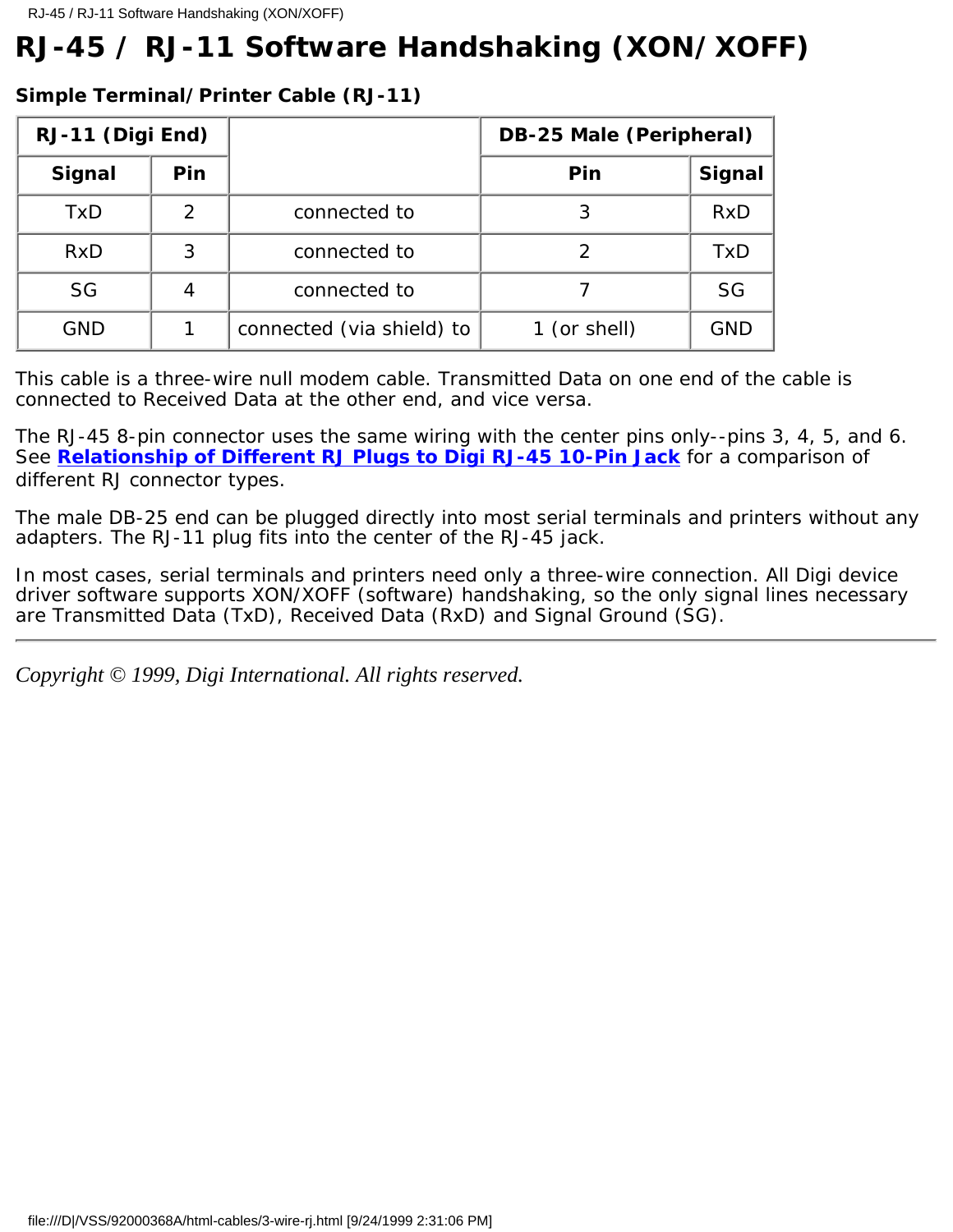# <span id="page-35-0"></span>**DB-25 Software Handshaking (XON/XOFF)**

### **Simple Terminal/Printer Cable**

| <b>DB-25 Female (Digi End)</b> |              |                           | <b>DB-25 Male (Peripheral)</b> |               |
|--------------------------------|--------------|---------------------------|--------------------------------|---------------|
| <b>Signal</b>                  | Pin          |                           | Pin                            | <b>Signal</b> |
| TxD                            | 2            | connected to              | 3                              | RxD           |
| RxD                            | 3            | connected to              |                                | <b>TxD</b>    |
| <b>SG</b>                      |              | connected to              |                                | <b>SG</b>     |
| <b>GND</b>                     | 1 (or shell) | connected (via shield) to | 1 (or shell)                   | <b>GND</b>    |

This cable is a three-wire null modem cable. Transmitted Data on one end of the cable is connected to Received Data at the other end, and vice versa.

The male DB-25 end can be plugged directly into most serial terminals and printers without any adapters. The female DB-25 end plugs directly into one of the DB-25 connectors on the fan out cable or connector box assembly.

In most cases, serial terminals and printers need only a three-wire connection. Digi device driver software supports XON/XOFF (software) handshaking, so the only signal lines necessary are Transmitted Data (TxD), Received Data (RxD), and Signal Ground (SG).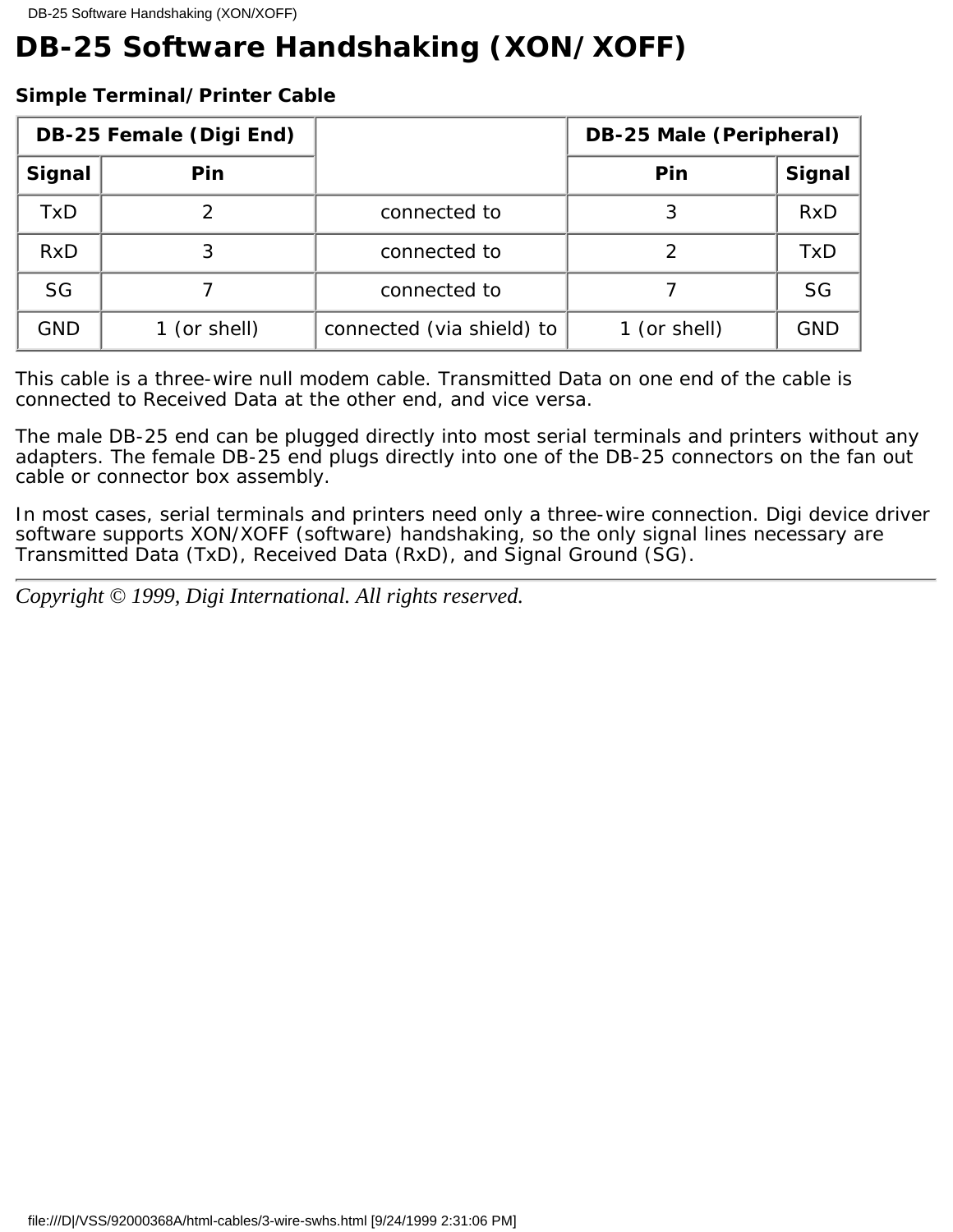# <span id="page-36-0"></span>**DB-25 Hardware Handshaking (Ready/Busy)**

| <b>DB-25 Female (Digi End)</b> |                  |                           |                  | <b>DB-25 Male (Peripheral)</b> |
|--------------------------------|------------------|---------------------------|------------------|--------------------------------|
| Signal                         | Pin              |                           | Pin              | <b>Signal</b>                  |
| <b>TxD</b>                     | $\boldsymbol{2}$ | connected to              | 3                | <b>RxD</b>                     |
| RxD                            | 3                | connected to              | $\boldsymbol{2}$ | <b>TxD</b>                     |
| <b>CTS</b>                     | $\overline{5}$   | connected to              | 20               | <b>DTR</b>                     |
| <b>SG</b>                      | 7                | connected to              | 7                | SG                             |
| <b>GND</b>                     | 1 (or shell)     | connected (via shield) to | 1 (or shell)     | <b>GND</b>                     |
|                                |                  | jumpered                  | 4 & 5            | <b>RTS &amp; CTS</b>           |

## **Terminal/Printer Cable with DTR Handshaking**

This cable is valid with any Digi DB-25 serial port including Concentrator ports, PORTS/Xem Modules, ClassicBoards, and Xe, Xr, PC/X adapters.

Most terminals and printers use Data Terminal Ready (DTR) for Ready/Busy hardware handshaking. The cable shown supports this method.

Some Okidata printers use a control signal on pin 11, called Supervisory Send Data (SSD) instead of DTR. In this case, simply connect CTS on the female DB-25 side to pin 11 of the male DB-25, instead of pin 20.

Other printer manufacturers may use different methods of flow control. Consult your printer's documentation for specific wiring requirements.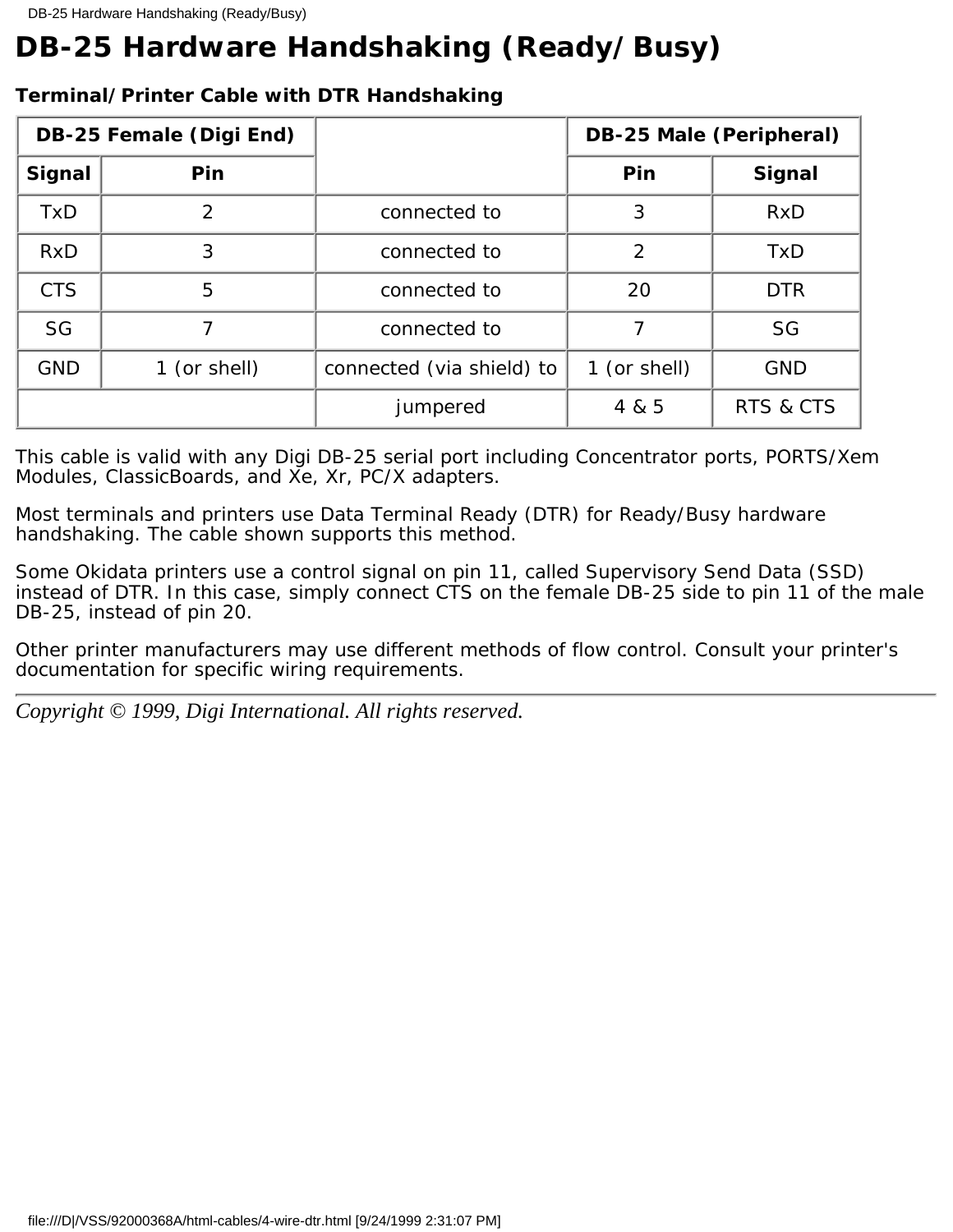# <span id="page-37-0"></span>**RJ-45 Hardware Handshaking (Ready/Busy)**

| RJ-45 (Digi End) |                |                           |                  | <b>DB-25 Male (Peripheral)</b> |
|------------------|----------------|---------------------------|------------------|--------------------------------|
| <b>Signal</b>    | Pin            |                           | Pin              | <b>Signal</b>                  |
| <b>TxD</b>       | 4              | connected to              | 3                | <b>RxD</b>                     |
| RxD              | $\overline{5}$ | connected to              | $\boldsymbol{2}$ | <b>TxD</b>                     |
| <b>CTS</b>       | 7              | connected to              | 20               | <b>DTR</b>                     |
| <b>SG</b>        | 6              | connected to              | 7                | <b>SG</b>                      |
| <b>GND</b>       | 3              | connected (via shield) to | 1 (or shell)     | <b>GND</b>                     |
|                  |                | jumpered                  | 4 & 5            | <b>RTS &amp; CTS</b>           |

### **Terminal/Printer Cable with DTR Handshaking**

Most terminals and printers use Data Terminal Ready (DTR) for Ready/Busy hardware handshaking. This cable supports that method.

Some Okidata printers use a control signal on pin 11, called Supervisory Send Data (SSD) instead of DTR. In this case, simply connect CTS on the RJ-45 side to pin 11 of the DB-25, instead of pin 20.

Other printer manufacturers may use different methods of flow control. Consult your printer's documentation for specific wiring requirements.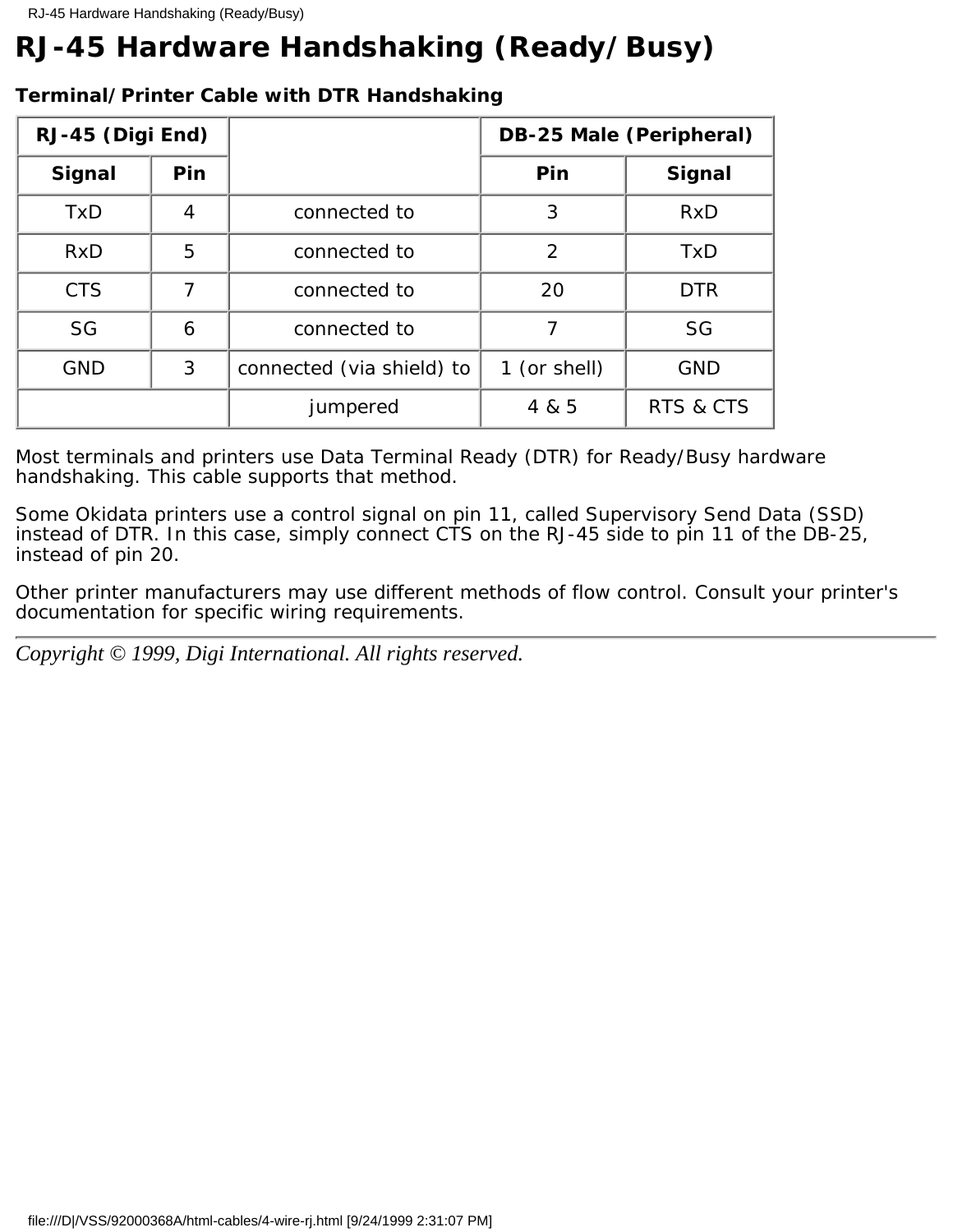# <span id="page-38-0"></span>**RJ-45 8-Pin to Modem (ALTPIN option)**

10-pin RJ-45 plugs may be difficult to obtain in the retail market; therefore, most Digi device driver software incorporates an optional feature called ALTPIN, which swaps the logical functions of DSR (Data Set Ready) with DCD (Data Carrier Detect).

When ALTPIN is enabled, DCD becomes available on pin 1 of an 8-pin RJ-45 connector (equivalent to pin 2 of a 10-pin connector).

| RJ-45 (Digi End) |                  |                           | <b>DB-25 Male (Modem End)</b> |               |
|------------------|------------------|---------------------------|-------------------------------|---------------|
| <b>Signal</b>    | Pin              |                           | Pin                           | <b>Signal</b> |
| <b>DCD</b>       | 1                | connected to              | $\boldsymbol{6}$              | <b>DCD</b>    |
| <b>RTS</b>       | $\overline{2}$   | connected to              | $\overline{\mathbf{4}}$       | <b>RTS</b>    |
| <b>GND</b>       | 3                | connected (via shield) to | 1 (or shell)                  | <b>GND</b>    |
| <b>TxD</b>       | $\boldsymbol{4}$ | connected to              | 3                             | <b>RxD</b>    |
| RxD              | 5                | connected to              | $\overline{2}$                | <b>TxD</b>    |
| <b>SG</b>        | $\boldsymbol{6}$ | connected to              | 7                             | <b>SG</b>     |
| <b>CTS</b>       | 7                | connected to              | $\overline{5}$                | <b>CTS</b>    |
| <b>DTR</b>       | 8                | connected to              | 20                            | <b>DTR</b>    |

**8-Wire Modem Cable for use with ALTPIN Configuration**

If you wish to build an 8-wire modem cable for a Digi RJ-45 port, use an 8-pin RJ-45 plug wired as shown in the diagram.

ALTPIN is not supported under Windows NT when the ports are to be used with the Remote Access Service (RAS) or any application that requires RI, DCD, and DSR. Use the full 10 wire modem cable in these cases.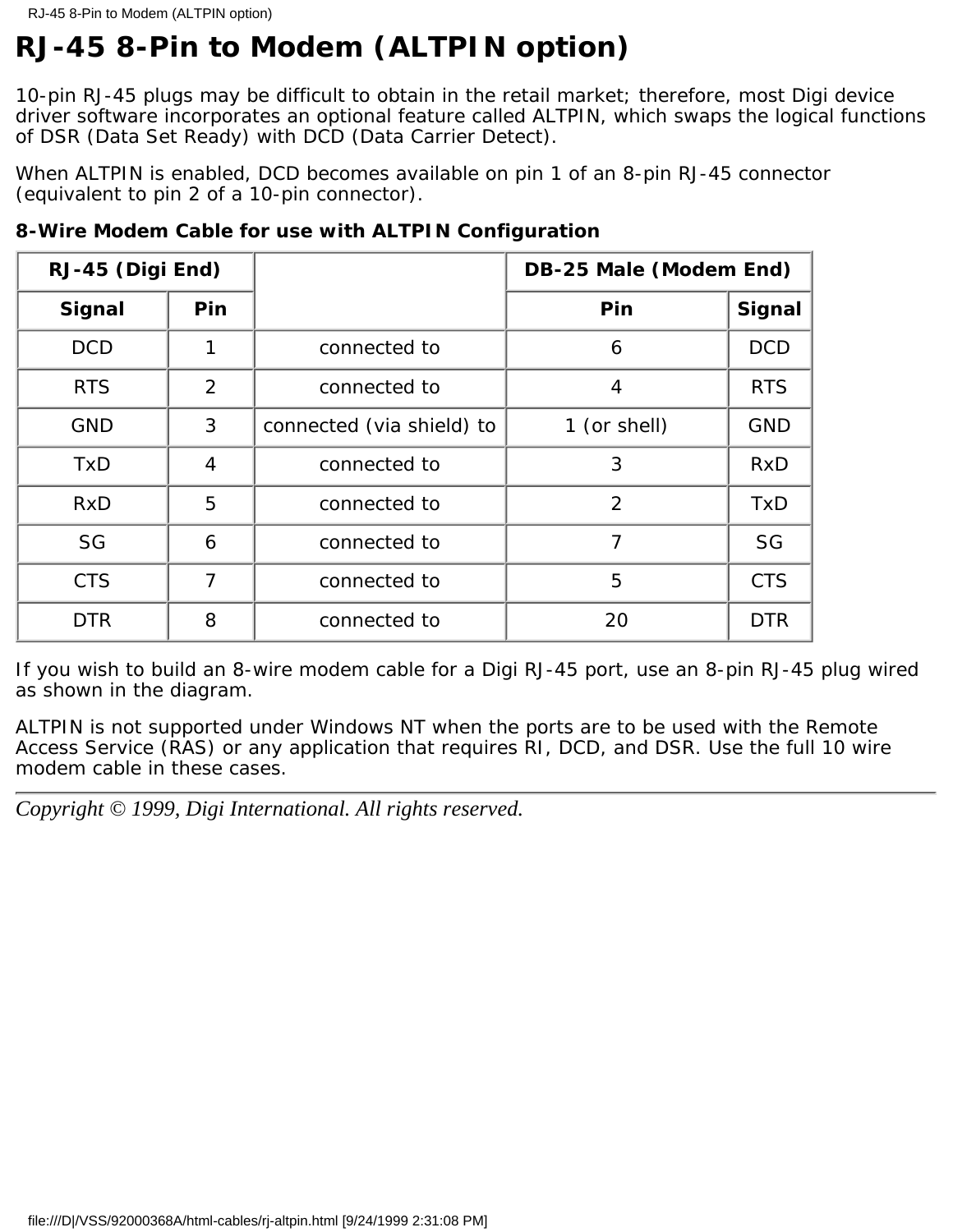# <span id="page-39-0"></span>**RJ-45 10-Pin to Modem**

The simplest way to connect a modem to an adapter with RJ-45 connectors is to use **[Digi RJ-45](file:///D|/VSS/92000368A/html-cables/rj-45.html) [to DB-25 Cable Adapters](file:///D|/VSS/92000368A/html-cables/rj-45.html)**. These adapters use 10-pin RJ-45 plugs, and therefore provide full modem support (Ring Indicator and Data Carrier Detect are only available on 10-pin RJ-45 connectors).

| RJ-45 (Digi End) |                         |                           | <b>DB-25 Male (Modem End)</b> |               |
|------------------|-------------------------|---------------------------|-------------------------------|---------------|
| <b>Signal</b>    | Pin                     |                           | Pin                           | <b>Signal</b> |
| RI               | $\mathbf{1}$            | connected to              | 22                            | RI            |
| <b>DSR</b>       | $\boldsymbol{2}$        | connected to              | 8                             | <b>DSR</b>    |
| <b>RTS</b>       | 3                       | connected to              | $\overline{\mathbf{4}}$       | <b>RTS</b>    |
| <b>GND</b>       | $\overline{\mathbf{4}}$ | connected (via shield) to | 1 (or shell)                  | <b>GND</b>    |
| <b>TxD</b>       | $\overline{5}$          | connected to              | 3                             | <b>RxD</b>    |
| <b>RxD</b>       | 6                       | connected to              | $\boldsymbol{2}$              | <b>TxD</b>    |
| <b>SG</b>        | $\overline{7}$          | connected to              | 7                             | <b>SG</b>     |
| <b>CTS</b>       | 8                       | connected to              | $\overline{5}$                | <b>CTS</b>    |
| <b>DTR</b>       | 9                       | connected to              | 20                            | <b>DTR</b>    |
| <b>DCD</b>       | 10                      | connected to              | 6                             | <b>DCD</b>    |

### **RJ-45 to DB-25 Modem Cable (10 Wire)**

### Follow this chart when building your own modem cable.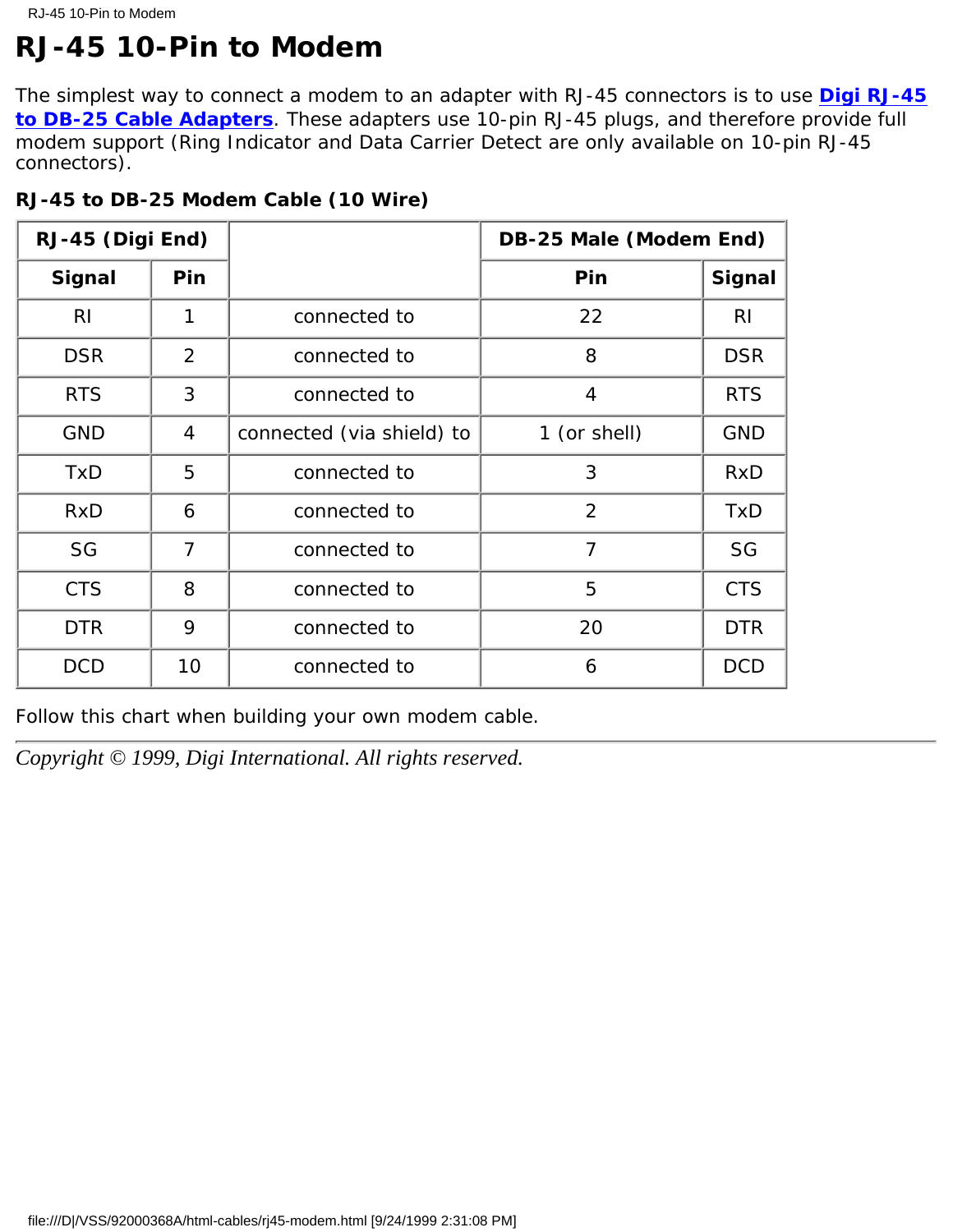# <span id="page-40-0"></span>**DB-25 to Modem**

To connect a DB-25 equipped asynchronous adapter to a modem, use a standard "straight-through" cable. A straight-through cable has a DB-25 female connector at the Digi end, and a DB-25 male connector at the modem end. All 25 pins are connected, 1 to 1, 2 to 2, 3 to 3, etc. Use shielded cable, and connect pin 1 of each connector to the cable shield.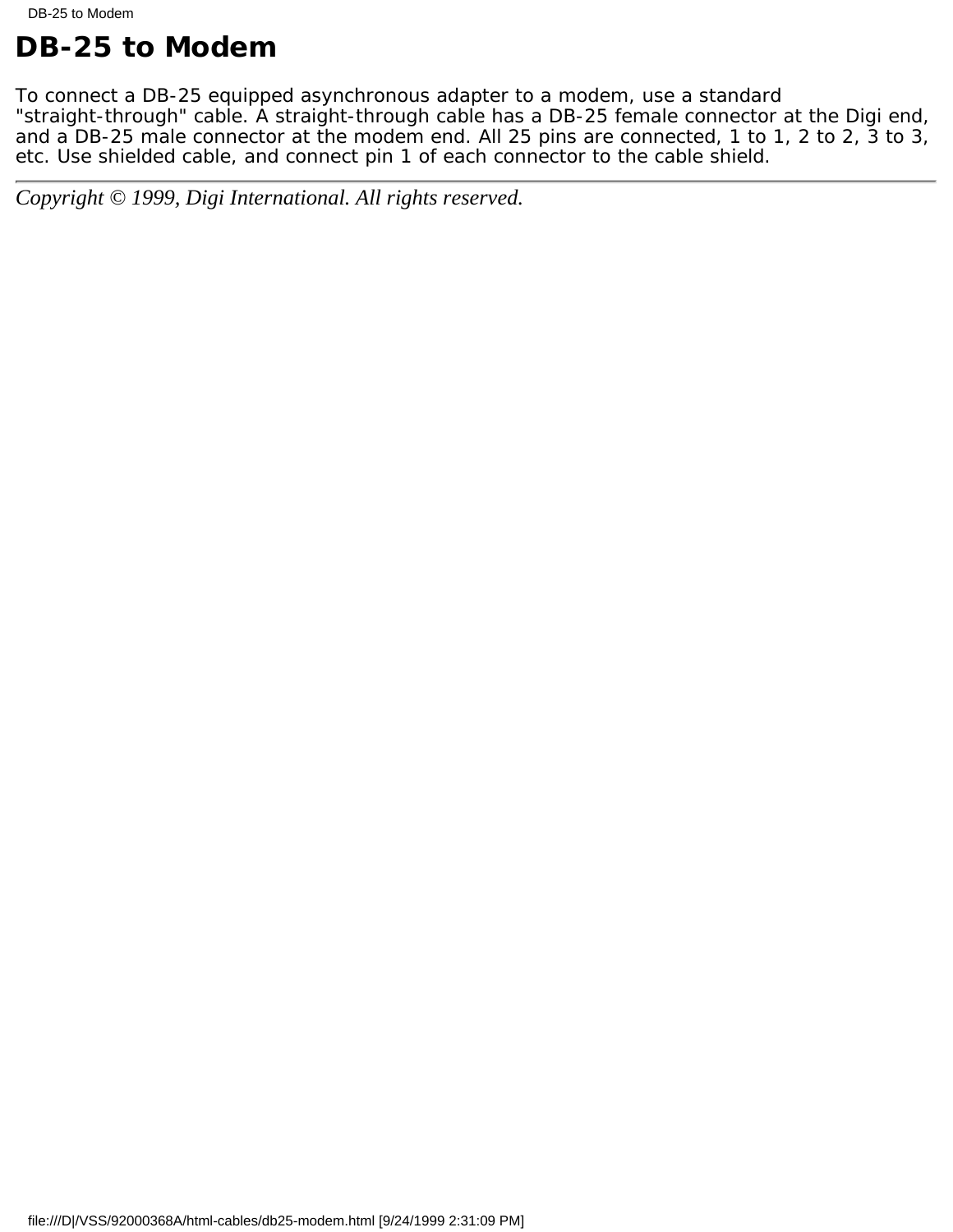# <span id="page-41-0"></span>**Port Does not Function**

This procedure is intended to be a general guideline for troubleshooting a RealPort port that is not functioning. Steps may be skipped, added, modified , or rearranged based on a particular problem. Exit this procedure if one of these steps solves the port problem.

If all RealPort ports are not functioning, use the procedure [Ports Do not Function - PortServer](#page-43-0) [Boots to AC](#page-43-0) or [PortServer Fails to Boot to AC](#page-44-0).

## **Procedure**

- 1. Power-cycle the device attached to the port.
- 2. Reboot the PortServer if possible.

All PortServer ports will be unavailable while the PortServer reboots and the daemon reestablishes a connection.

- Use the PortServer front panel LED display to inspect the EIA-232 signals on the port with 3. the problem. Make a note of the active signals. Refer to the *PortServer II Hardware Installation Guide* or the *PortServer User's Guide and Reference Manual* for detailed information on the LED display.
- 4. Check for flow control issues. See [Flow Control](file:///D|/VSS/92000368A/html-common/r-common-trouble-11.html).
- 5. Check for DCD issues. See [DCD Checklist.](file:///D|/VSS/92000368A/html-common/r-common-trouble-6.html)
- 6. Make sure the correct cable is being used. See [Cabling for Serial Devices](#page-19-0).
- 7. Check the port configuration on the PortServer. See [PortServer Port Configuration.](file:///D|/VSS/92000368A/html-common/r-common-trouble-7.html)
- 8. Run a loopback test with a loopback plug installed on the port. See [Loopback Port Test.](file:///D|/VSS/92000368A/html-common/r-common-trouble-12.html)
- 9. If possible, configure the device on another port.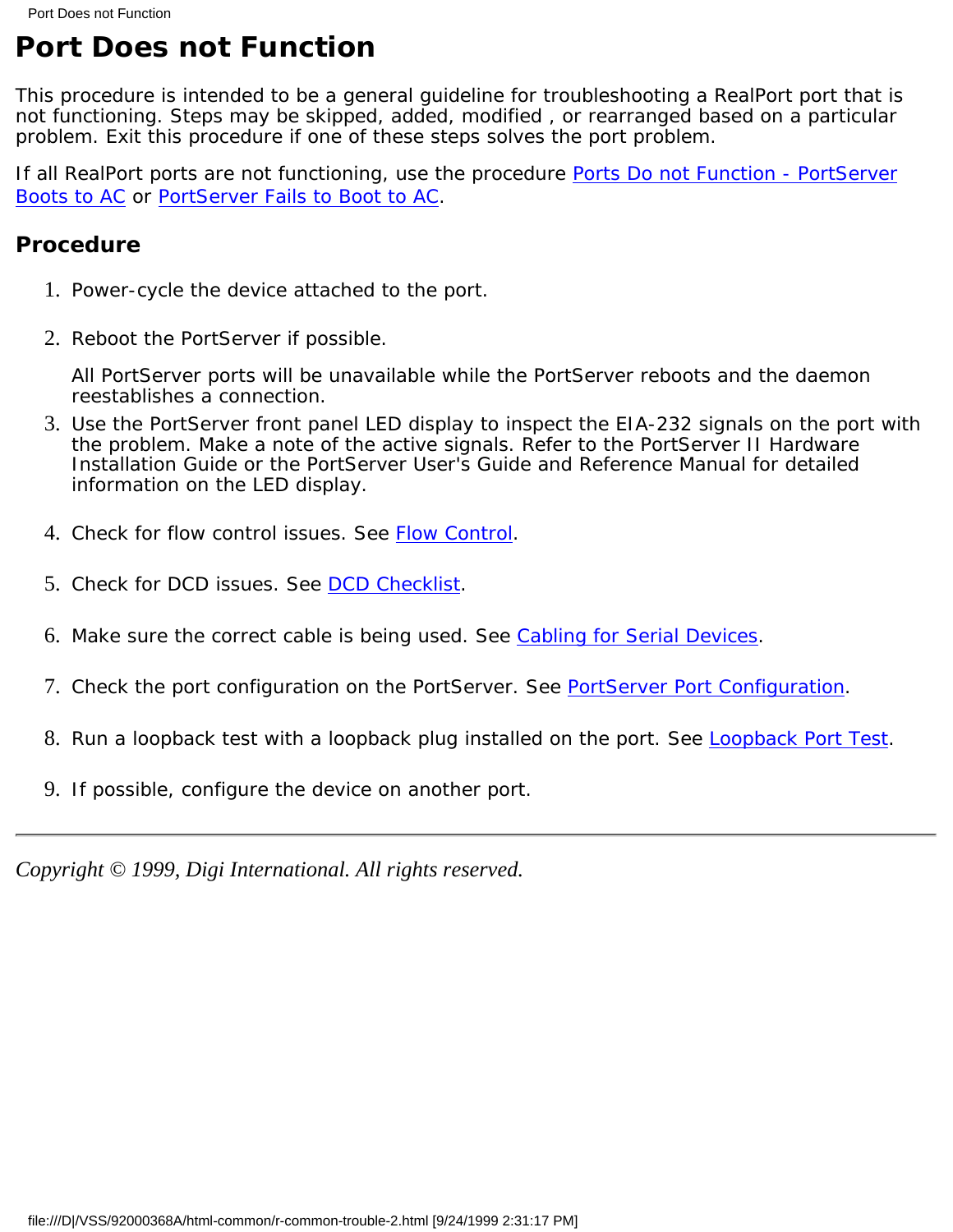# <span id="page-42-0"></span>**Port Does not Function Correctly**

This procedure is intended to be a general guideline for troubleshooting a port that is functioning but not correctly. Steps may be skipped, added, modified , or rearranged based on a particular problem. Exit the procedure if one of the steps corrects the port problem.

## **Procedure**

- 1. Power-cycle the device attached to the port.
- 2. Reboot the PortServer if possible.

PortServer RealPort users will lose their connections while the PortServer reboots and the daemon establishes a connection.

- Check the port settings in the operating system's port configuration utility, the settings on 3. the device attached to the port, and the settings in any software application being run on the port. Make sure the baud rate, data bits, stop bits and parity match. Make sure flow control settings match. Check other applicable settings.
- Use the PortServer front panel LED display to inspect the EIA-232 signals on the port when 4. the problem occurs. Make a note of the active signals. Determine which signals change from active to inactive or vice-versa when the problem occurs. Refer to the *PortServer II Configuration and Administration Guide* or the *PortServer User's Guide and Reference Manual* for details on the PortServer LED display.
- 5. Check for DCD issues if the problem is that the port occasionally stops functioning. See [Data Carrier Detect Issues](file:///D|/VSS/92000368A/html-common/r-common-trouble-6.html).
- 6. Check for cable issues. See [Cabling for Serial Devices](#page-19-0).
- 7. Run a loopback test with a loopback plug installed on the port. See [Loopback Port Test.](file:///D|/VSS/92000368A/html-common/r-common-trouble-12.html)
- 8. If possible, configure the device on another port.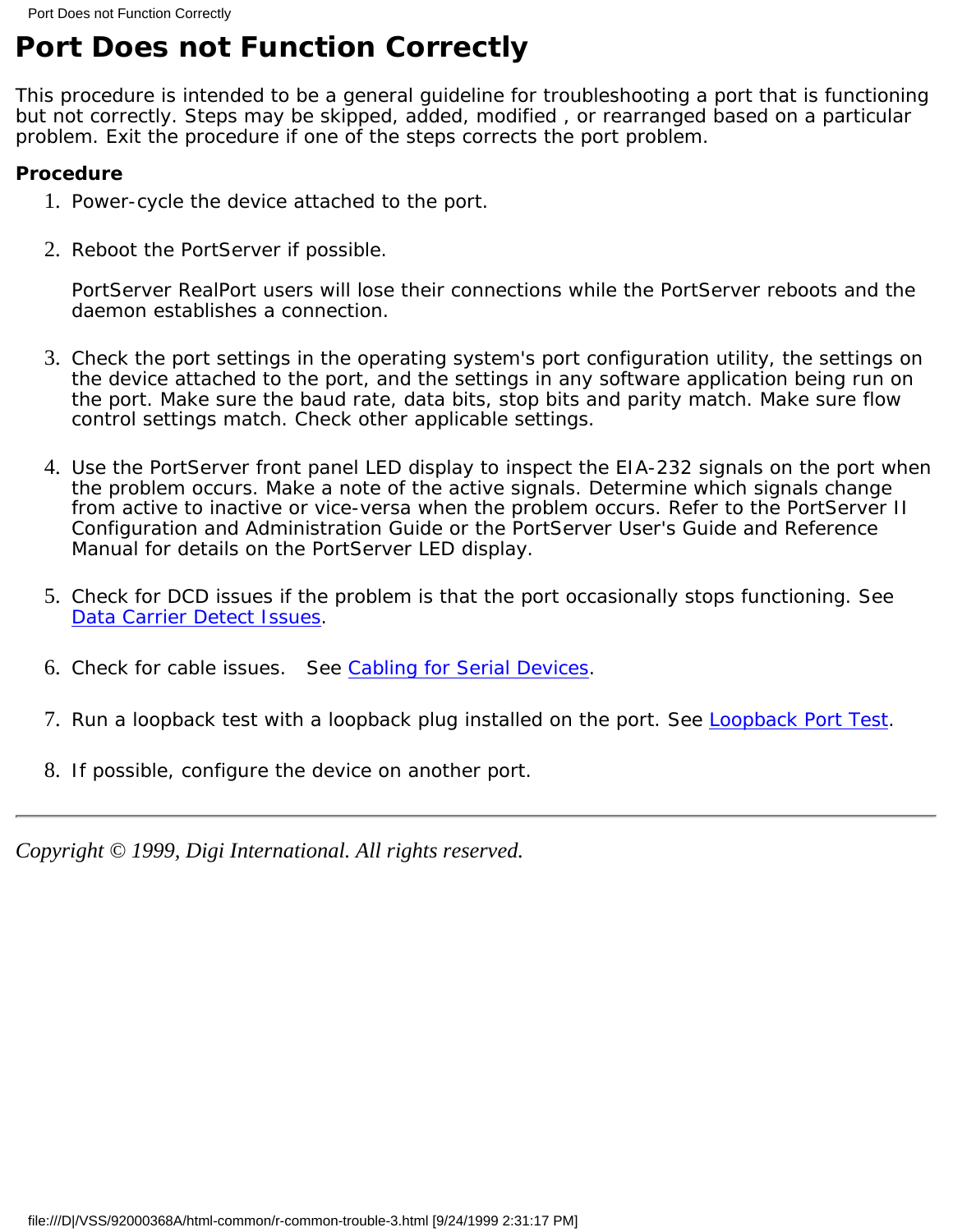# <span id="page-43-0"></span>**Ports Do not Function - PortServer Boots to AC**

This procedure is intended to be a general guideline to follow when all RealPort ports are not functioning. Steps may be skipped, added, modified , or rearranged based on a particular problem.

### **Procedure**

- Wait five minutes and then check the PortServer and the devices. The PortServer may have 1. lost it's network connection. It is designed to automatically reconnect after losing the network connection.
- Make sure the network and power cables attached to the PortServer are securely 2. connected.
- 3. Log in to the PortServer as root from an attached terminal or by using telnet.

If you cannot access the PortServer with a terminal or telnet, reboot the unit by turning the power switch off, waiting a few seconds, and then turning it back on.

4. Reboot the PortServer with this command:

### **boot action=reset**

After rebooting, if the PortServer fails to show **AC** on the front panel LED display, follow the procedure [PortServer Fails to Boot to AC](#page-44-0) until the PortServer displays **AC**. Refer to the *PortServer II Configuration and Administration Guide* or the *PortServer User's Guide and Reference Manual* for an explanation of PortServer LED error codes.

- 5. Check the status of the RealPort daemon. See [Checking the RealPort Daemon Status.](file:///D|/VSS/92000368A/html-common/r-common-trouble-9.html)
- 6. Verify the network connection. See [Checking the Network Connection.](file:///D|/VSS/92000368A/html-common/r-common-trouble-8.html)
- 7. Check the network configuration on the PortServer. See [PortServer Network Configuration.](file:///D|/VSS/92000368A/html-common/r-common-trouble-10.html)
- 8. If the operating system is AIX, verify the PortServer **sa**. See [Verifying the RealPort sa](file:///D|/VSS/92000368A/html-common/r-common-trouble-14.html).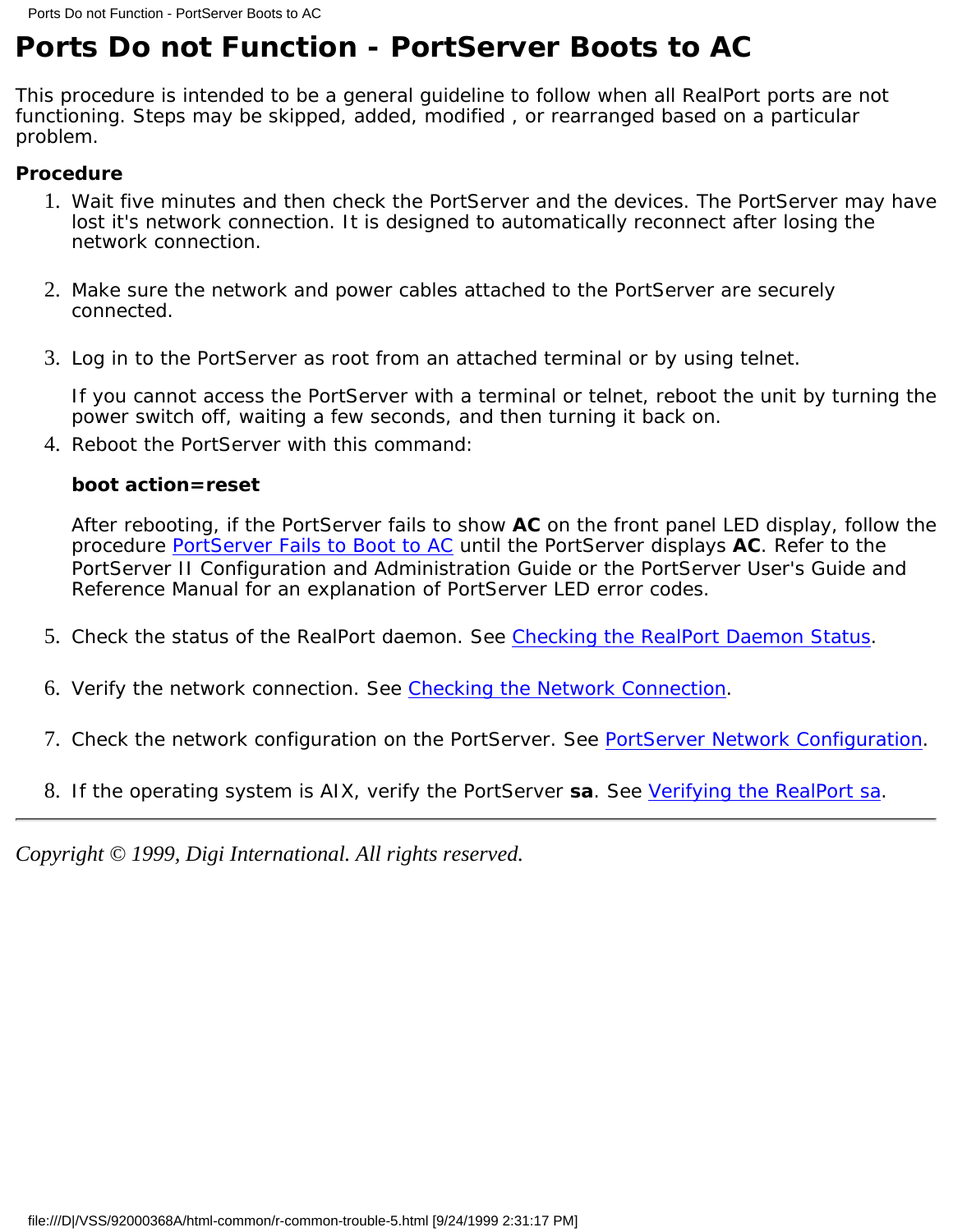# <span id="page-44-0"></span>**PortServer Fails to Boot to AC**

This procedure is intended to be a general guideline to follow when all RealPort ports are not functioning and the PortServer does not show **AC** on the front panel LED display. Steps may be skipped, added, modified , or rearranged based on a particular problem.

## **Procedure**

- Wait five minutes and then check the PortServer and the devices. The PortServer may have 1. not been able to establish a network connection.
- Log in to the PortServer as root from an attached terminal or by using **telnet**. 2.

If the PortServer cannot be accessed with a terminal or telnet, reboot the unit by turning the power switch off, waiting a few seconds, and then turning the power back on.

3. Reboot the PortServer with this command:

### **boot action=reset**

Check the status of the PortServer front panel LED display. The PortServer should display "**AC**" 4. after rebooting. PortServers configured to boot from a boot file or image on a host may take several minutes to completely boot.

| <b>Result</b>                                                                                     | <b>Action</b>                                                                                                                                                                                                                                                           |
|---------------------------------------------------------------------------------------------------|-------------------------------------------------------------------------------------------------------------------------------------------------------------------------------------------------------------------------------------------------------------------------|
| If the PortServer shows AC.                                                                       | Proceed to Step 5.                                                                                                                                                                                                                                                      |
| If the PortServer does not show<br>$\boldsymbol{AC}$ and is configured for <b>tftp</b><br>booting | Troubleshoot <b>tftp.</b> See Troubleshooting TFTP.<br>Remote booting may be bypassed by pressing and releasing the two arrows on<br>the front of the PortServer during a remote boot.                                                                                  |
| If the PortServer does not show<br>booting                                                        | Call Digi Technical Support for Assistance. Refer to the <i>PortServer II</i><br>$\vert$ AC and is not configured for tftp $\vert$ Configuration and Administration Guide or the PortServer User's Guide and<br><i>Reference Manual</i> for additional LED information. |

5. Continue to the procedure [Ports Do not Function - PortServer Boots to AC](#page-43-0).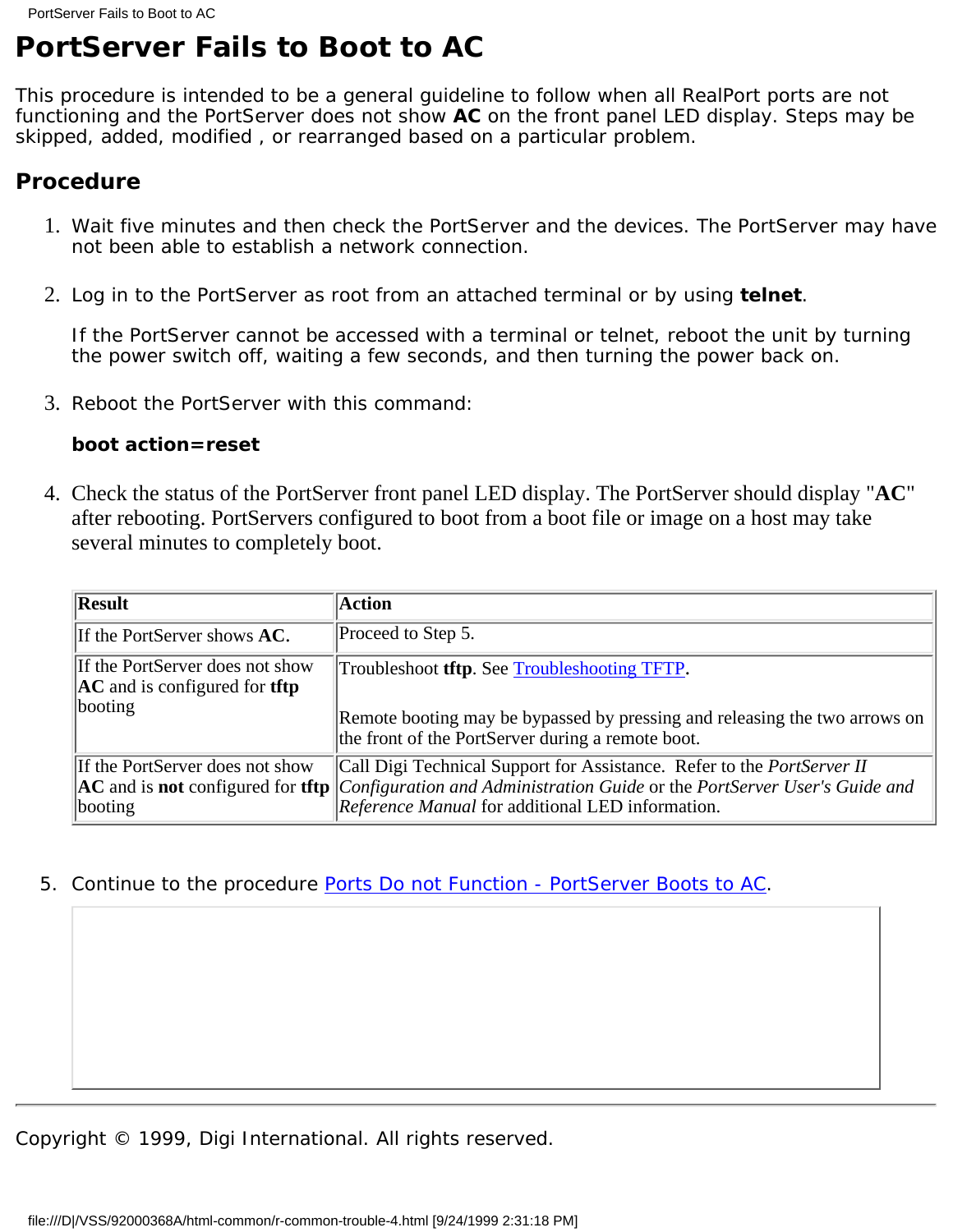## Adobe Systems Incorporated [N[avigation](http://www.adobe.com./misc/sitemap.html) [Bar\]](http://www.adobe.com./misc/siteindex.html)

[Main](http://www.adobe.com./solutions/main.html) [Topics](http://www.adobe.com./studio/main.html)

<span id="page-45-0"></span>

| <b>Fast Find</b>                                                                          | <b>Get InDesign for Just US\$299!</b>                                                                                             | <b>Adobe Sites</b>                                         |
|-------------------------------------------------------------------------------------------|-----------------------------------------------------------------------------------------------------------------------------------|------------------------------------------------------------|
| <b>BBuy Products</b><br><b>BBuy Type</b>                                                  | If you own Photoshop®, Illustrator®,<br>PageMaker®, or QuarkXPress, you can                                                       | <b>Hit the Ground</b>                                      |
| <b>BFree Plug-ins &amp;</b><br><b>Updates</b>                                             | own InDesign™ for a great low price!                                                                                              | <b>Running: New InDesign</b><br><b>Tips</b>                |
| <b>BFree Tryouts &amp;</b>                                                                | <b>New: Adobe After Effects 4.1</b>                                                                                               | Win InDesign, Hard                                         |
| <b>Betas</b><br><b>B</b> Support Databases                                                | Dozens of new and improved features<br>supercharge productivity for motion                                                        | Disk, and 256 MB of<br><b>RAM</b>                          |
| <b>BUob Listings</b>                                                                      | graphics and visual effects.                                                                                                      | <b>Check These</b><br><b>Back-to-School</b>                |
| <b>Resources</b>                                                                          | <b>Acrobat Reader With Web Buy</b>                                                                                                | Specials!                                                  |
| <b>BITips</b><br><b>B</b> Gallery<br><b>BUser Forums</b>                                  | This new Adobe <sup>®</sup> technology lets you<br>download encrypted content from the<br>Web and unlock it. Try it out for free! | <b>Robin Hood Fights</b><br><b>Piracy, Helps Charities</b> |
| <b>BE</b> vents                                                                           | <b>Adobe PressReady Now Shipping</b>                                                                                              |                                                            |
| <b>BAdobe Magazine</b><br><b>BAdobe Press</b><br><b>BPress Room</b><br><b>BY</b> ear 2000 | Get superb color comps from your inkjet<br>with this professional printing and<br>proofing tool.                                  |                                                            |
| <b>BPartners</b>                                                                          | <b>Good News for Mac Acrobat Users!</b>                                                                                           |                                                            |
|                                                                                           | Download free beta plug-ins to get Web<br>Capture, digital signatures, Send Mail,<br>and more.                                    |                                                            |